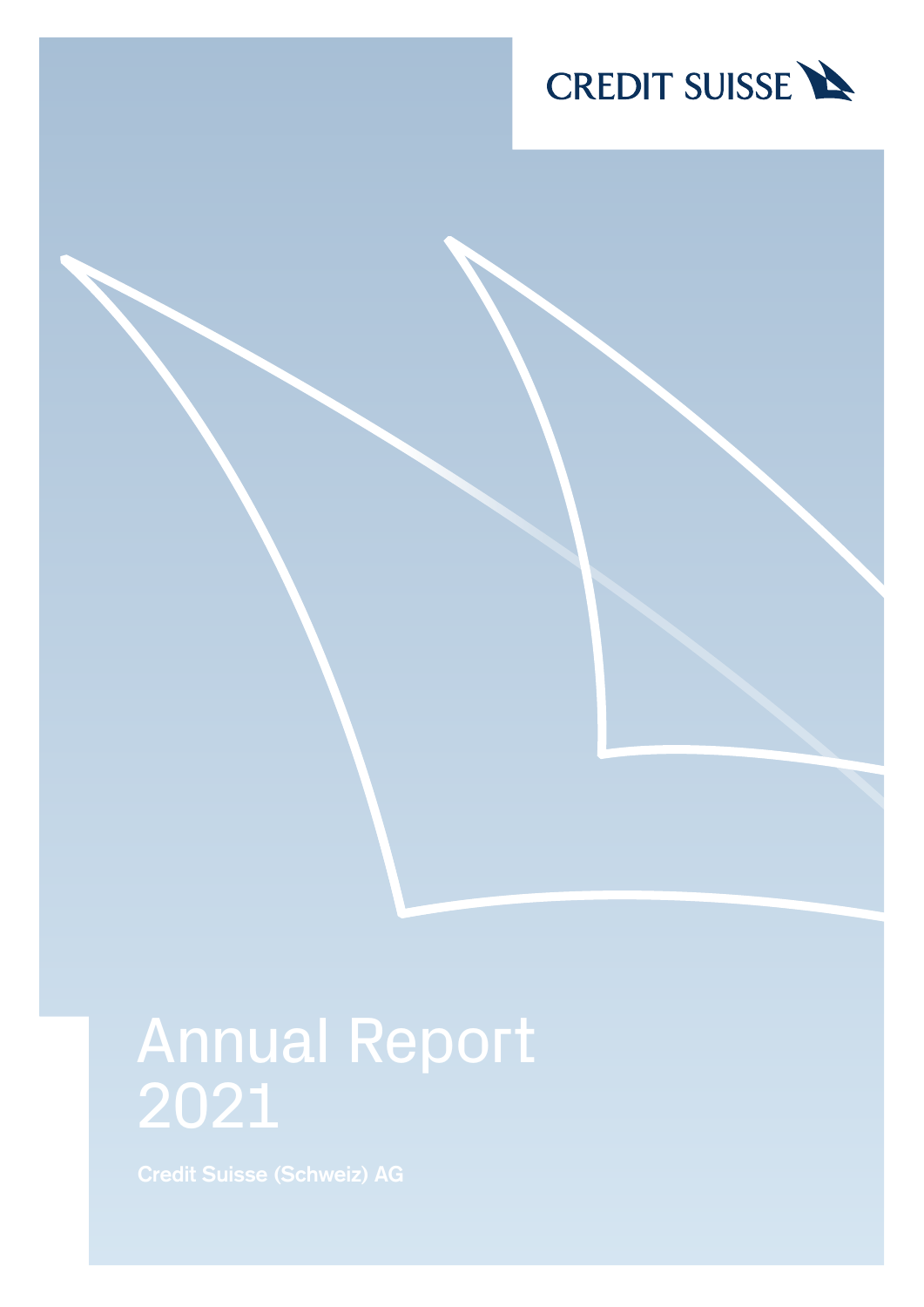### Key metrics

| 2020<br>2021<br>Results (CHF million, except where indicated)<br>Net income from business activities <sup>1</sup><br>4,812<br>4,410<br>2,780<br>2,778<br>Total operating expenses<br>Net profit<br>1.274<br>641<br>Balance sheet metrics (CHF million)<br>Total assets<br>253,370<br>250,367<br>138,175<br>Mortgage loans<br>138,472<br>Customer deposits<br>186,859<br>179,946<br>Total shareholders' equity<br>13,538<br>13,464<br>Swiss regulatory capital, leverage and liquidity metrics (CHF million, except where indicated)<br>Swiss common equity tier 1 (CET1) capital<br>11,948<br>11,884<br>Total loss-absorbing capacity (TLAC)<br>25,272<br>25,209<br>Swiss CET1 ratio (%)<br>12.6<br>12.6<br>Swiss CET1 leverage ratio (%)<br>4.2<br>5.2<br>26.7<br>26.8<br>TLAC leverage ratio (%)<br>8.8<br>10.2<br>Liquidity coverage ratio $(\%)^2$<br>137<br>143<br>Assets under management and net new assets (CHF billion)<br>731.0<br>671.2<br>Assets under management<br>Net new assets<br>6.5<br>7.4<br>Number of employees (full-time equivalents)<br>7,470<br>Number of employees<br>7,280<br>Long-term credit rating<br><b>Fitch Ratings</b><br>$A+$<br>$A+$<br>Standard & Poor's<br>$A+$<br>$A+$ |  | in / end of |                          |
|---------------------------------------------------------------------------------------------------------------------------------------------------------------------------------------------------------------------------------------------------------------------------------------------------------------------------------------------------------------------------------------------------------------------------------------------------------------------------------------------------------------------------------------------------------------------------------------------------------------------------------------------------------------------------------------------------------------------------------------------------------------------------------------------------------------------------------------------------------------------------------------------------------------------------------------------------------------------------------------------------------------------------------------------------------------------------------------------------------------------------------------------------------------------------------------------------------------|--|-------------|--------------------------|
|                                                                                                                                                                                                                                                                                                                                                                                                                                                                                                                                                                                                                                                                                                                                                                                                                                                                                                                                                                                                                                                                                                                                                                                                               |  |             | YoY                      |
|                                                                                                                                                                                                                                                                                                                                                                                                                                                                                                                                                                                                                                                                                                                                                                                                                                                                                                                                                                                                                                                                                                                                                                                                               |  |             |                          |
| TLAC ratio (%)                                                                                                                                                                                                                                                                                                                                                                                                                                                                                                                                                                                                                                                                                                                                                                                                                                                                                                                                                                                                                                                                                                                                                                                                |  |             | 9                        |
|                                                                                                                                                                                                                                                                                                                                                                                                                                                                                                                                                                                                                                                                                                                                                                                                                                                                                                                                                                                                                                                                                                                                                                                                               |  |             | $\circ$                  |
|                                                                                                                                                                                                                                                                                                                                                                                                                                                                                                                                                                                                                                                                                                                                                                                                                                                                                                                                                                                                                                                                                                                                                                                                               |  |             | 99                       |
|                                                                                                                                                                                                                                                                                                                                                                                                                                                                                                                                                                                                                                                                                                                                                                                                                                                                                                                                                                                                                                                                                                                                                                                                               |  |             |                          |
|                                                                                                                                                                                                                                                                                                                                                                                                                                                                                                                                                                                                                                                                                                                                                                                                                                                                                                                                                                                                                                                                                                                                                                                                               |  |             | $\overline{1}$           |
|                                                                                                                                                                                                                                                                                                                                                                                                                                                                                                                                                                                                                                                                                                                                                                                                                                                                                                                                                                                                                                                                                                                                                                                                               |  |             | 0                        |
|                                                                                                                                                                                                                                                                                                                                                                                                                                                                                                                                                                                                                                                                                                                                                                                                                                                                                                                                                                                                                                                                                                                                                                                                               |  |             | $\overline{4}$           |
|                                                                                                                                                                                                                                                                                                                                                                                                                                                                                                                                                                                                                                                                                                                                                                                                                                                                                                                                                                                                                                                                                                                                                                                                               |  |             | $\mathbf{1}$             |
|                                                                                                                                                                                                                                                                                                                                                                                                                                                                                                                                                                                                                                                                                                                                                                                                                                                                                                                                                                                                                                                                                                                                                                                                               |  |             |                          |
|                                                                                                                                                                                                                                                                                                                                                                                                                                                                                                                                                                                                                                                                                                                                                                                                                                                                                                                                                                                                                                                                                                                                                                                                               |  |             | -1                       |
|                                                                                                                                                                                                                                                                                                                                                                                                                                                                                                                                                                                                                                                                                                                                                                                                                                                                                                                                                                                                                                                                                                                                                                                                               |  |             | $\circ$                  |
|                                                                                                                                                                                                                                                                                                                                                                                                                                                                                                                                                                                                                                                                                                                                                                                                                                                                                                                                                                                                                                                                                                                                                                                                               |  |             |                          |
|                                                                                                                                                                                                                                                                                                                                                                                                                                                                                                                                                                                                                                                                                                                                                                                                                                                                                                                                                                                                                                                                                                                                                                                                               |  |             | $\overline{\phantom{0}}$ |
|                                                                                                                                                                                                                                                                                                                                                                                                                                                                                                                                                                                                                                                                                                                                                                                                                                                                                                                                                                                                                                                                                                                                                                                                               |  |             |                          |
|                                                                                                                                                                                                                                                                                                                                                                                                                                                                                                                                                                                                                                                                                                                                                                                                                                                                                                                                                                                                                                                                                                                                                                                                               |  |             |                          |
|                                                                                                                                                                                                                                                                                                                                                                                                                                                                                                                                                                                                                                                                                                                                                                                                                                                                                                                                                                                                                                                                                                                                                                                                               |  |             |                          |
|                                                                                                                                                                                                                                                                                                                                                                                                                                                                                                                                                                                                                                                                                                                                                                                                                                                                                                                                                                                                                                                                                                                                                                                                               |  |             |                          |
|                                                                                                                                                                                                                                                                                                                                                                                                                                                                                                                                                                                                                                                                                                                                                                                                                                                                                                                                                                                                                                                                                                                                                                                                               |  |             | 8.9                      |
|                                                                                                                                                                                                                                                                                                                                                                                                                                                                                                                                                                                                                                                                                                                                                                                                                                                                                                                                                                                                                                                                                                                                                                                                               |  |             | (12.2)                   |
|                                                                                                                                                                                                                                                                                                                                                                                                                                                                                                                                                                                                                                                                                                                                                                                                                                                                                                                                                                                                                                                                                                                                                                                                               |  |             |                          |
|                                                                                                                                                                                                                                                                                                                                                                                                                                                                                                                                                                                                                                                                                                                                                                                                                                                                                                                                                                                                                                                                                                                                                                                                               |  |             | (3)                      |
|                                                                                                                                                                                                                                                                                                                                                                                                                                                                                                                                                                                                                                                                                                                                                                                                                                                                                                                                                                                                                                                                                                                                                                                                               |  |             |                          |
|                                                                                                                                                                                                                                                                                                                                                                                                                                                                                                                                                                                                                                                                                                                                                                                                                                                                                                                                                                                                                                                                                                                                                                                                               |  |             |                          |
|                                                                                                                                                                                                                                                                                                                                                                                                                                                                                                                                                                                                                                                                                                                                                                                                                                                                                                                                                                                                                                                                                                                                                                                                               |  |             |                          |

Represents standalone financial information of Credit Suisse (Schweiz) AG. The former wholly owned subsidiary Neue Aargauer Bank AG was fully integrated into Credit Suisse (Schweiz) AG with effect as of July 1, 2020; from that date, all activities of Neue Aargauer Bank AG were deemed to be carried out for the account of Credit Suisse (Schweiz) AG and the related financial results for the second half of 2020 recognized in the financial statements of Credit Suisse (Schweiz) AG.

**1** Reflects net income from interest activities, net income from commission and service activities, net income/(loss) from trading activities and fair value option and net income from other ordinary activities.

**2** Represents a three-month average, calculated on a daily basis.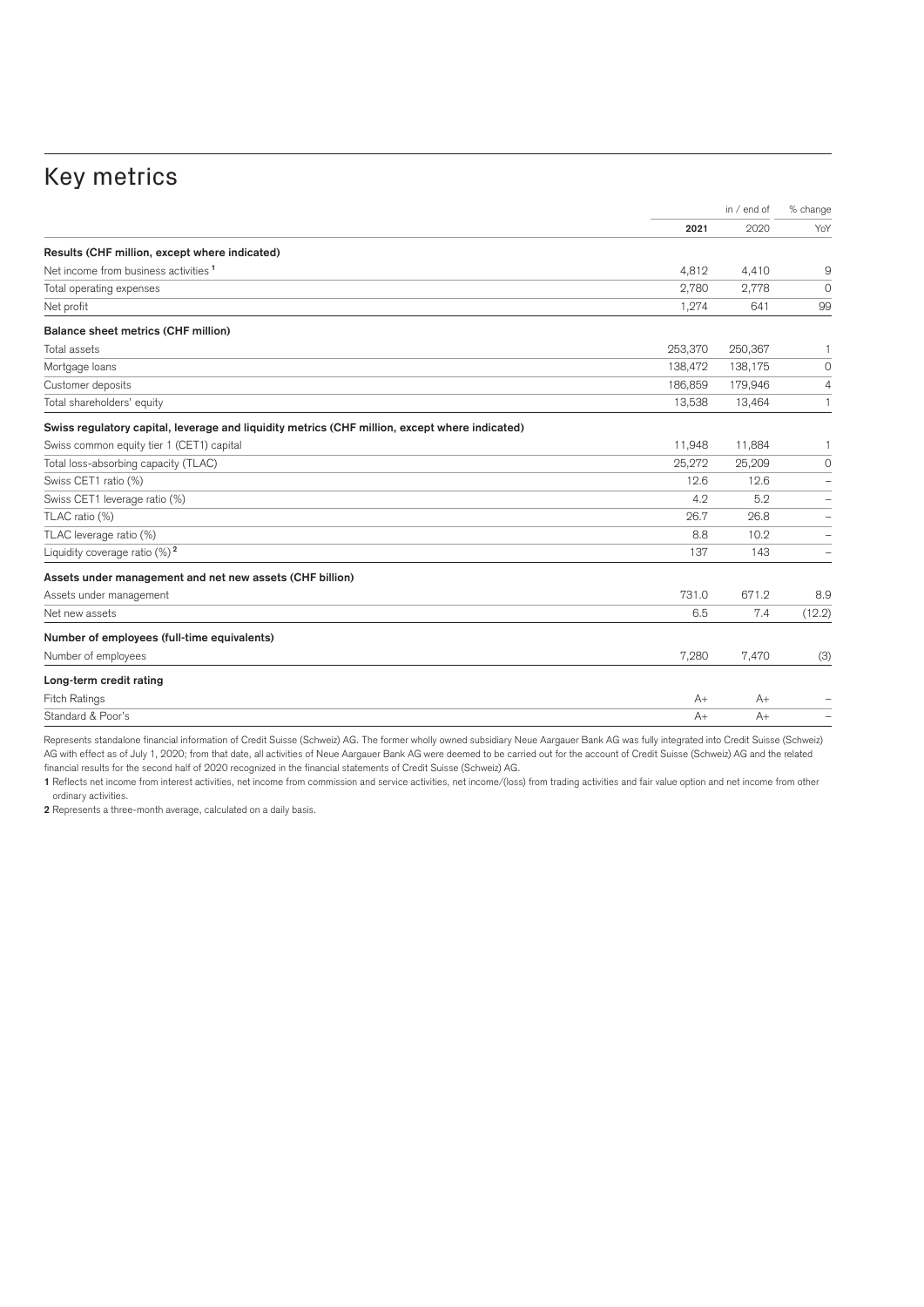## Annual Report 2021

Credit Suisse (Schweiz) AG

- **2 [Report of the Statutory](#page-3-0)  [Auditor](#page-3-0)**
- **7 [Financial statements](#page-8-0)**
- **[10 Notes](#page-11-0) to the financial [statements](#page-11-0)**
- **43 [Proposed appropriation](#page-44-0)  [of retained earnings and](#page-44-0)  [capital distribution](#page-44-0)**
- **44 [List of abbreviations](#page-45-0)**

For purposes of this report, unless the context otherwise requires, the terms "Credit Suisse" and "the Group" mean Credit Suisse Group AG and its consolidated subsidiaries.

Capital adequacy disclosures for the Group and Credit Suisse (Schweiz) AG are presented in the publications "Pillar 3 and regulatory disclosures – Credit Suisse Group AG" and "Regulatory disclosures – Subsidiaries", respectively, which are available on Credit Suisse Group's website credit-suisse.com/regulatorydisclosures.

Climate-related financial risk disclosures for the Group and Credit Suisse (Schweiz) AG are presented in the publication "Sustainability Report", which is available on Credit Suisse Group's website credit-suisse.com/sustainabilityreport.

Publications referenced in this report, whether via website links or otherwise, are not incorporated into this report.

In various tables, use of "–" indicates not meaningful or not applicable.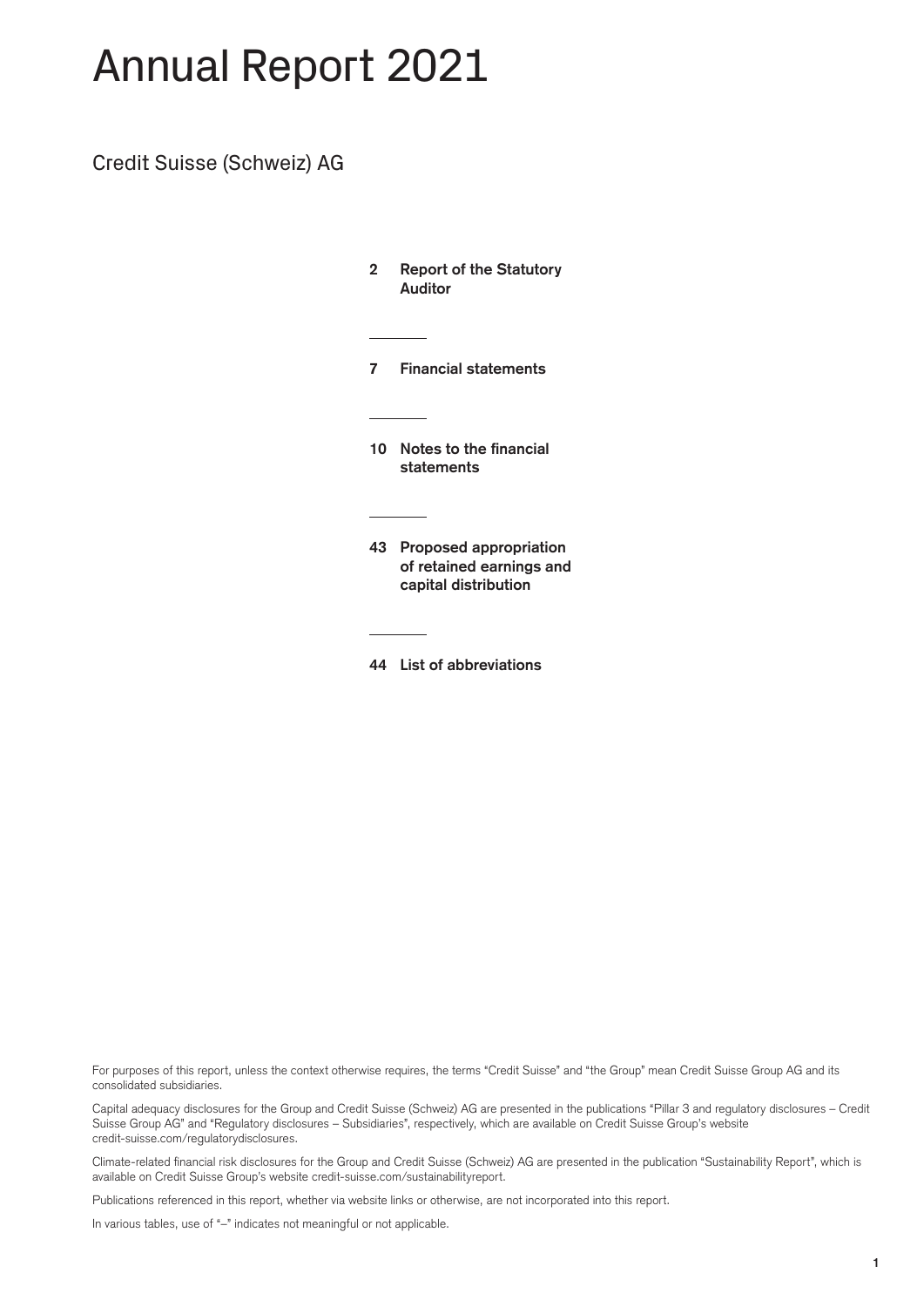## <span id="page-3-0"></span>Report of the statutory auditor

to the General Meeting of Credit Suisse (Schweiz) AG, Zurich

#### **Report on the audit of the financial statements**

#### **Opinion**

We have audited the financial statements of Credit Suisse (Schweiz) AG, which comprise the statements of income, balance sheets, statement of changes in equity and notes for the year ended December 31, 2021, including a summary of significant accounting policies.

In our opinion, the financial statements as at December 31, 2021 (pages 7 to 42) comply with Swiss law and the company's articles of association.

#### **Basis for opinion**

We conducted our audit in accordance with Swiss law and Swiss Auditing Standards. Our responsibilities under those provisions and standards are further described in the "Auditor's responsibilities for the audit of the financial statements" section of our report.

We are independent of the entity in accordance with the provisions of Swiss law and the requirements of the Swiss audit profession and we have fulfilled our other ethical responsibilities in accordance with these requirements. We believe that the audit evidence we have obtained is sufficient and appropriate to provide a basis for our opinion.



#### **Materiality**

The scope of our audit was influenced by our application of materiality. Our audit opinion aims to provide reasonable assurance that the financial statements are free from material misstatement. Misstatements may arise due to fraud or error. They are considered material if individually or in aggregate, they could reasonably be expected to influence the economic decisions of users taken on the basis of the financial statements.

Based on our professional judgement, we determined certain quantitative thresholds for materiality, including the overall materiality for the financial statements as a whole as set out in the table below. These, together with qualitative considerations, helped us to determine the scope of our audit and the nature, timing and extent of our audit procedures and to evaluate the effect of misstatements, both individually and in aggregate on the financial statements as a whole.

PricewaterhouseCoopers AG, Birchstrasse 160, Postfach, CH-8050 Zürich, Switzerland Telefon: +41 58 792 44 00, Telefax: +41 58 792 44 10, www.pwc.ch

PricewaterhouseCoopers AG is a member of the global PricewaterhouseCoopers network of firms, each of which is a separate and independent legal entity.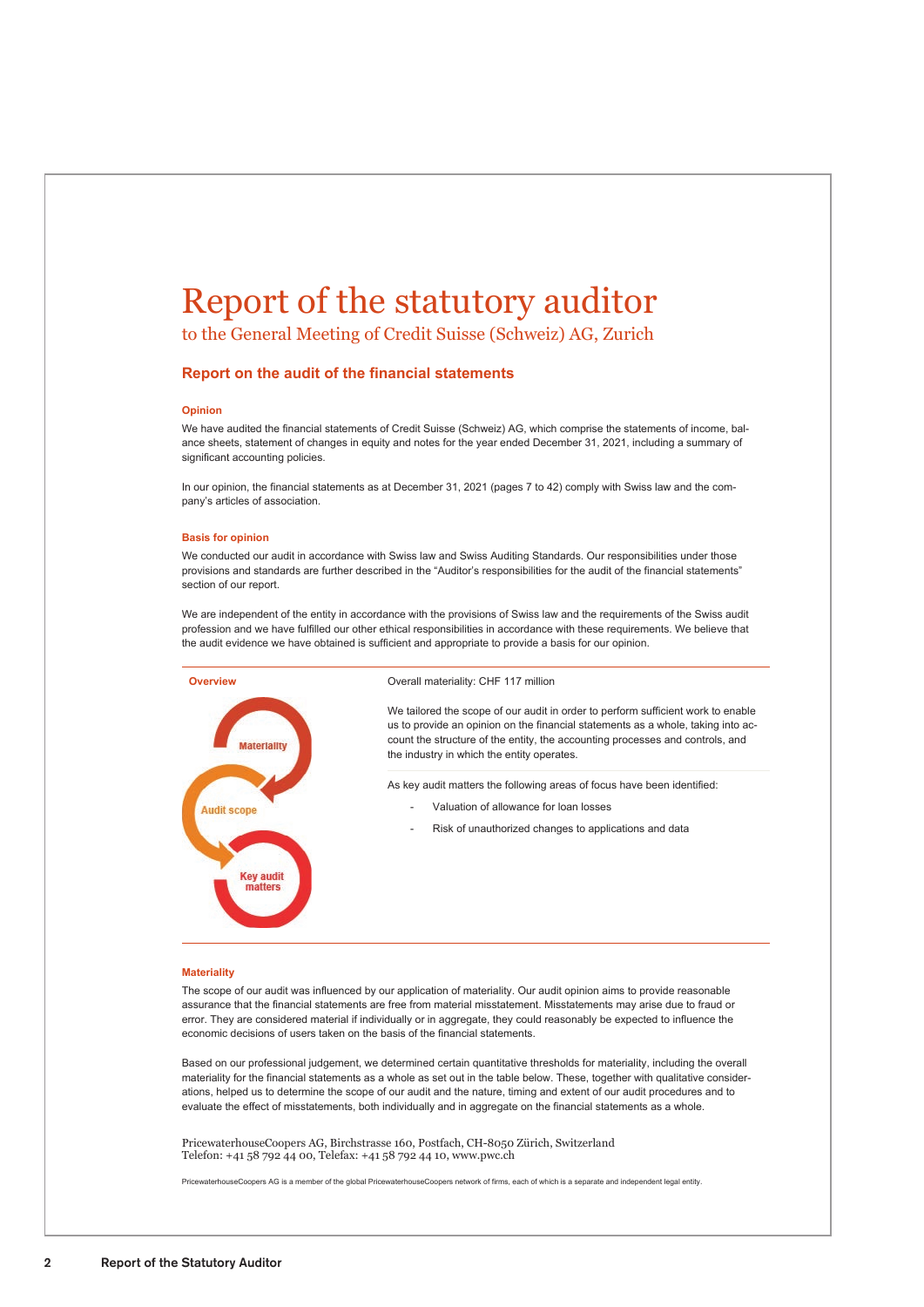| <b>Overall materiality</b>                           | CHF 117 million                                                                                                                                                                                                                                                                                                                                                  |
|------------------------------------------------------|------------------------------------------------------------------------------------------------------------------------------------------------------------------------------------------------------------------------------------------------------------------------------------------------------------------------------------------------------------------|
| <b>Benchmark applied</b>                             | Common Equity Tier 1 (CET1)                                                                                                                                                                                                                                                                                                                                      |
| Rationale for the materiality bench-<br>mark applied | We chose CET1 as the benchmark because, in our view, it is the benchmark<br>that best represents the solvency and stability of Credit Suisse (Schweiz) AG.<br>which is of major relevance for economic decisions made by Management and<br>the Board of Directors and in line with targets that are set by Credit Suisse<br>Group AG and the external regulator. |

#### **Audit scope**

We designed our audit by determining materiality and assessing the risks of material misstatement in the financial statements. In particular, we considered where subjective judgements were made; for example, in respect of significant accounting estimates that involved making assumptions and considering future events that are inherently uncertain. As in all of our audits, we also addressed the risk of management override of internal controls, including among other matters consideration of whether there was evidence of bias that represented a risk of material misstatement due to fraud.

#### **Report on key audit matters based on the circular 1/2015 of the Federal Audit Oversight Authority**

Key audit matters are those matters that, in our professional judgement, were of most significance in our audit of the financial statements of the current period. These matters were addressed in the context of our audit of the financial statements as a whole, and in forming our opinion thereon, and we do not provide a separate opinion on these matters.

#### **Valuation of allowance for loan losses**

| <b>Key audit matter</b>                                                                                                                                                                                                                                                                                                                                                                                   | How our audit addressed the key audit matter                                                                                                                                                                                                                                                                                                                                                                                 |
|-----------------------------------------------------------------------------------------------------------------------------------------------------------------------------------------------------------------------------------------------------------------------------------------------------------------------------------------------------------------------------------------------------------|------------------------------------------------------------------------------------------------------------------------------------------------------------------------------------------------------------------------------------------------------------------------------------------------------------------------------------------------------------------------------------------------------------------------------|
| Credit Suisse (Schweiz) AG adopted the expected credit<br>loss approach for its standalone financial statements as of<br>January 1, 2021, applying US GAAP guidance used in                                                                                                                                                                                                                               | The primary procedures we performed to address the key<br>audit matter included the following:                                                                                                                                                                                                                                                                                                                               |
| Credit Suisse Group AG consolidated financial statements<br>as allowed under FINMA Accounting Ordinance. As dis-<br>closed in Note 11 to the financial statements. Credit Suisse                                                                                                                                                                                                                          | Testing the effectiveness of controls relating to<br>٠<br>management's expected credit loss process.                                                                                                                                                                                                                                                                                                                         |
| (Schweiz) AG recorded gross loans held at amortized cost<br>of CHF 172,546 million and an allowance for credit losses<br>of CHF 363 million.                                                                                                                                                                                                                                                              | Testing management's process for estimating ex-<br>٠<br>pected credit losses, including (i) evaluating the<br>appropriateness of the methodologies used to de-                                                                                                                                                                                                                                                               |
| Current expected credit losses ("CECL") are estimated us-<br>ing a forward-looking methodology over the lifetime of the<br>exposure. CECL models use forecasts of future economic<br>conditions across multiple scenarios to estimate expected<br>credit losses. Based upon the judgment of management,<br>overlays are applied to model output when economic inputs<br>are outside of historical ranges. | termine the allowance for credit losses, (ii) testing<br>the completeness and accuracy of data used in<br>the estimate, and (iii) evaluating the reasonable-<br>ness of management's model overlays. The pro-<br>cedures included the use of professionals with<br>specialized skill and knowledge to assist in evalu-<br>ating the appropriateness of model methodolo-<br>gies and assist in evaluating the audit evidence. |
| Expected credit losses for individually impaired credit expo-<br>sures are measured by performing an in-depth review and<br>analysis of these exposures, considering factors such as<br>recovery and exit options as well as collateral and the risk<br>profile of the borrower.                                                                                                                          | For individually impaired loans we tested controls<br>٠<br>over the individual impairment process, including<br>management's quality control over the process.<br>We tested individually impaired loans on a sam-<br>٠                                                                                                                                                                                                       |
| We identified the assessment of the allowance for loan<br>losses as a key audit matter. The principal consideration<br>for our determination are (i) the significant judgment by<br>management in evaluating model results and assessing the<br>need for overlays to the CECL model output in the current<br>environment, (ii) the significant judgment and estimation by                                 | ple basis. This included obtaining audit evidence<br>for key assumptions such as future cash flow es-<br>timates and valuation of underlying collateral.                                                                                                                                                                                                                                                                     |



2 Credit Suisse (Schweiz) AG | Report of the statutory auditor to the General Meeting

management in determining an appropriate methodology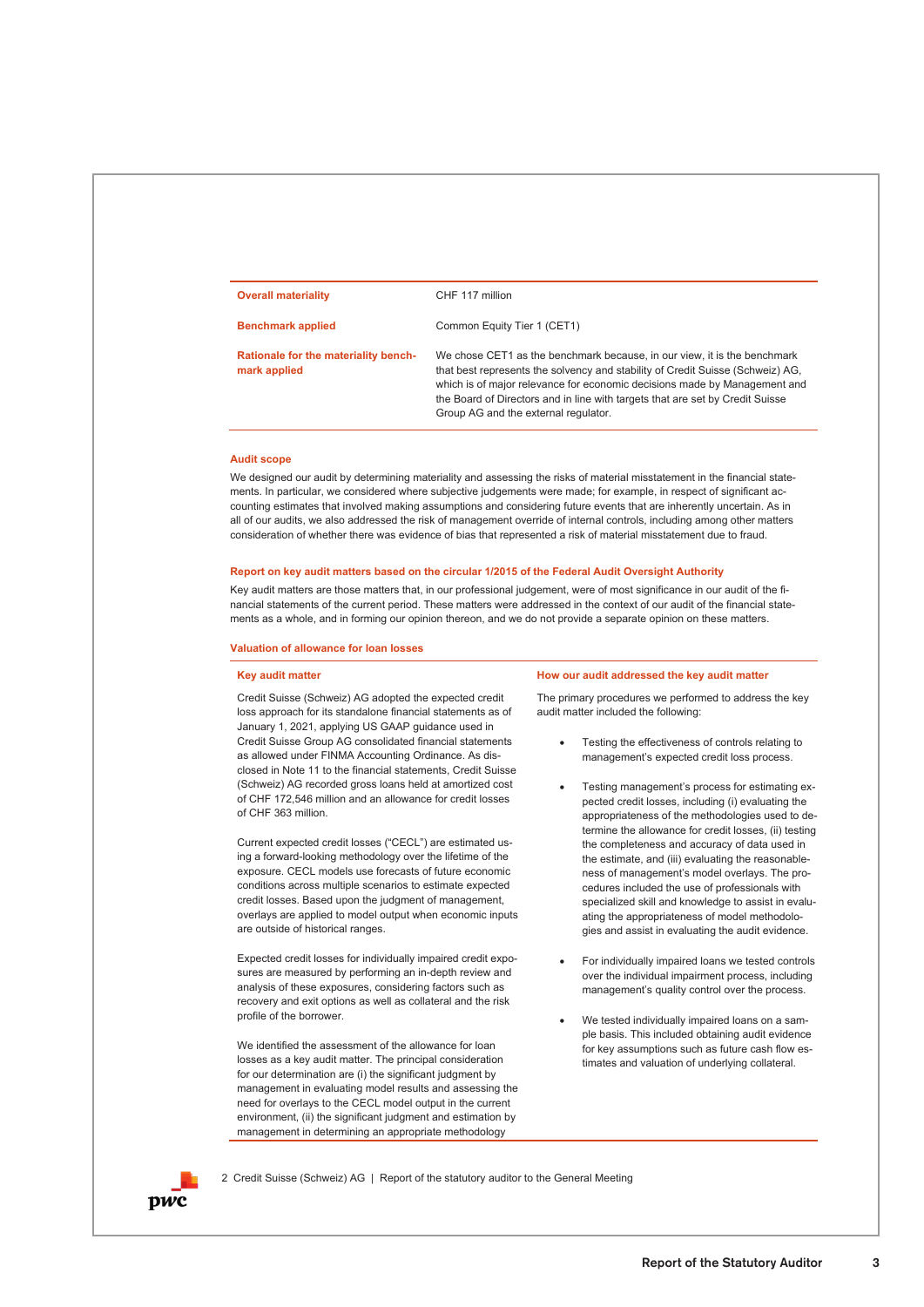for the overlays applied, which both in turn led to a high degree of auditor judgment, subjectivity and effort in performing procedures and in evaluating audit evidence obtained relating to the model results and the appropriateness of overlays to the CECL model output, (iii) the audit effort involved the use of professionals with specialized skill and knowledge and (iv) judgment by management to estimate the recoverable amount and the collateral value for loans that are individually evaluated for impairment.

#### **Risk of unauthorized changes to applications and data**

We identified the risk of unauthorized or inappropriate use of access by certain users with privileged levels of access to operating systems by developers and to databases by IT support staff as a key audit matter given the extensive reliance within accounting and reporting processes on automated controls enabled by IT systems. Access management controls are critical to mitigate the risk that users can change IT system functionality and data intentionally or through error.

We assessed that there is an inherent risk of a material misstatement due to the complexity in the access management control environment and the high degree of manual intervention required to ensure that only authorized users are assigned privileges and are using them in a way that is commensurate with their responsibilities.

#### **Key audit matter How our audit addressed the key audit matter**

The following procedures were performed to address the key audit matter of the risk of unauthorized or inappropriate use of access by certain users with privileged levels of access to operating systems by developers and to databases by IT support staff:

- We evaluated the design and operating effectiveness of access management controls for in-scope systems over business users, developers and IT privileged users.
- For active production servers and databases associated with the in-scope systems, we evaluated the design and operating effectiveness controls for assets appropriately being included in the CS global asset inventory, which forms the basis of the access and change management control landscape.
- For a sample of user access data being uploaded manually into provisioning and recertification tools for the application layer, we tested whether the uploads were complete and accurate.
- We performed controls testing of user access data being uploaded to the recertification tools for the permanent privileged access at the infrastructure layer, to confirm whether the uploads were complete and accurate.
- For permanent and temporary privileged access used during the year, we tested the controls in place to assess the appropriateness of user access.
- For in-scope automated controls we validated whether changes made to the functionality were valid and approved.

#### **Responsibilities of the Board of Directors for the financial statements**

The Board of Directors is responsible for the preparation of the financial statements in accordance with the provisions of Swiss law and the company's articles of association, and for such internal control as the Board of Directors determines is



3 Credit Suisse (Schweiz) AG | Report of the statutory auditor to the General Meeting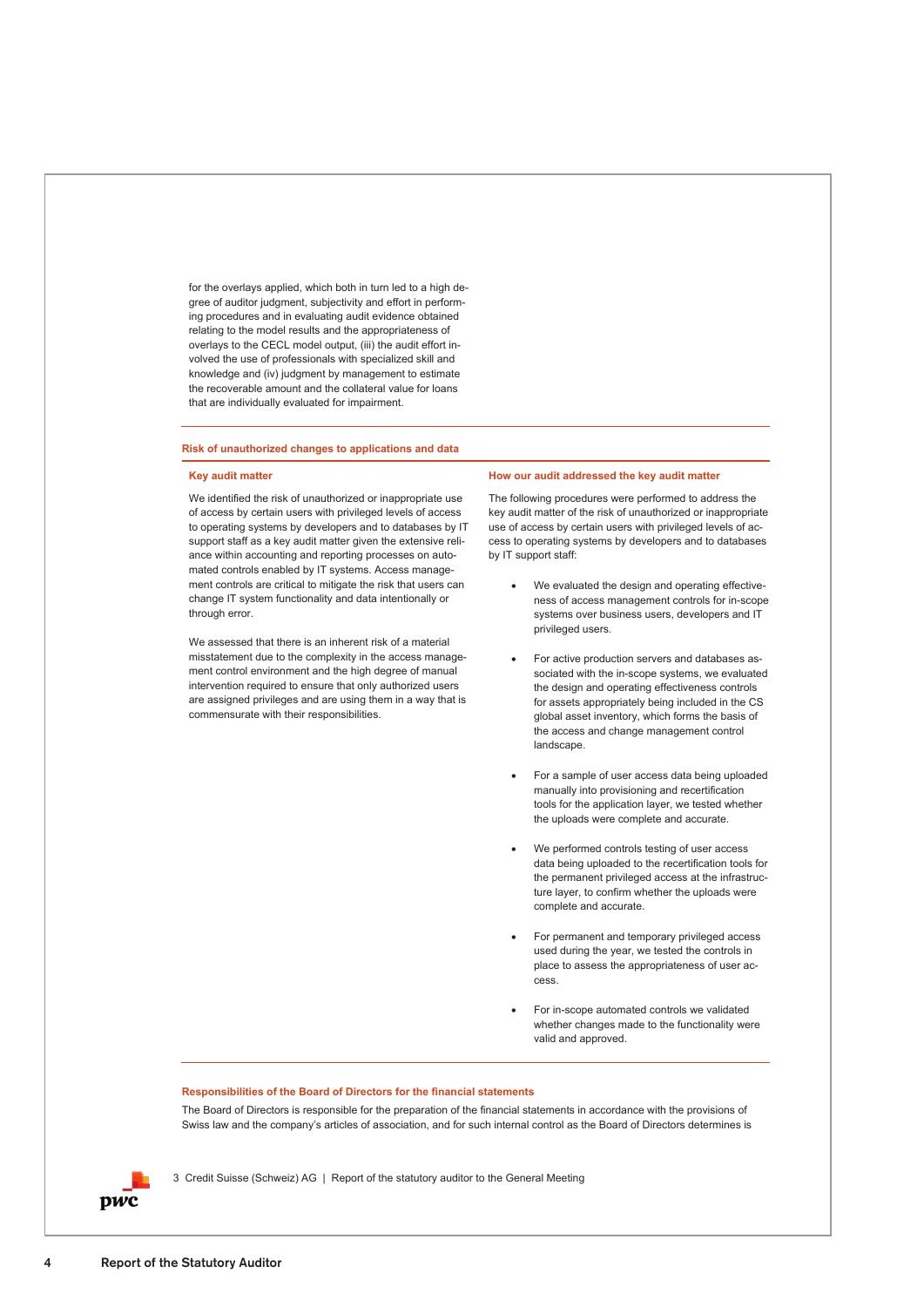necessary to enable the preparation of financial statements that are free from material misstatement, whether due to fraud or error.

In preparing the financial statements, the Board of Directors is responsible for assessing the entity's ability to continue as a going concern, disclosing, as applicable, matters related to going concern and using the going concern basis of accounting unless the Board of Directors either intends to liquidate the entity or to cease operations, or has no realistic alternative but to do so.

#### **Auditor's responsibilities for the audit of the financial statements**

Our objectives are to obtain reasonable assurance about whether the financial statements as a whole are free from material misstatement, whether due to fraud or error, and to issue an auditor's report that includes our opinion. Reasonable assurance is a high level of assurance, but is not a guarantee that an audit conducted in accordance with Swiss law and Swiss Auditing Standards will always detect a material misstatement when it exists. Misstatements can arise from fraud or error and are considered material if, individually or in the aggregate, they could reasonably be expected to influence the economic decisions of users taken on the basis of these financial statements.

As part of an audit in accordance with Swiss law and Swiss Auditing Standards, we exercise professional judgment and maintain professional scepticism throughout the audit. We also:

- Identify and assess the risks of material misstatement of the financial statements, whether due to fraud or error, design and perform audit procedures responsive to those risks, and obtain audit evidence that is sufficient and appropriate to provide a basis for our opinion. The risk of not detecting a material misstatement resulting from fraud is higher than for one resulting from error, as fraud may involve collusion, forgery, intentional omissions, misrepresentations, or the override of internal control.
- Obtain an understanding of internal control relevant to the audit in order to design audit procedures that are appropriate in the circumstances, but not for the purpose of expressing an opinion on the effectiveness of the entity's internal control.
- Evaluate the appropriateness of accounting policies used and the reasonableness of accounting estimates and related disclosures made.
- Conclude on the appropriateness of Board of Directors' use of the going concern basis of accounting and, based on the audit evidence obtained, whether a material uncertainty exists related to events or conditions that may cast significant doubt on the entity's ability to continue as a going concern. If we conclude that a material uncertainty exists, we are required to draw attention in our auditor's report to the related disclosures in the financial statements or, if such disclosures are inadequate, to modify our opinion. Our conclusions are based on the audit evidence obtained up to the date of our auditor's report. However, future events or conditions may cause the entity to cease to continue as a going concern.

We communicate with the Board of Directors or its relevant committee regarding, among other matters, the planned scope and timing of the audit and significant audit findings, including any significant deficiencies in internal control that we identify during our audit.

We also provide the Board of Directors or its relevant committee with a statement that we have complied with relevant ethical requirements regarding independence, and to communicate with them all relationships and other matters that may reasonably be thought to bear on our independence, and where applicable, actions taken to eliminate threats or safeguards applied.

From the matters communicated with the Board of Directors or its relevant committee, we determine those matters that were of most significance in the audit of the financial statements of the current period and are therefore the key audit matters. We describe these matters in our auditor's report unless law or regulation precludes public disclosure about the matter or when, in extremely rare circumstances, we determine that a matter should not be communicated in our report because the adverse consequences of doing so would reasonably be expected to outweigh the public interest benefits of such communication.



4 Credit Suisse (Schweiz) AG | Report of the statutory auditor to the General Meeting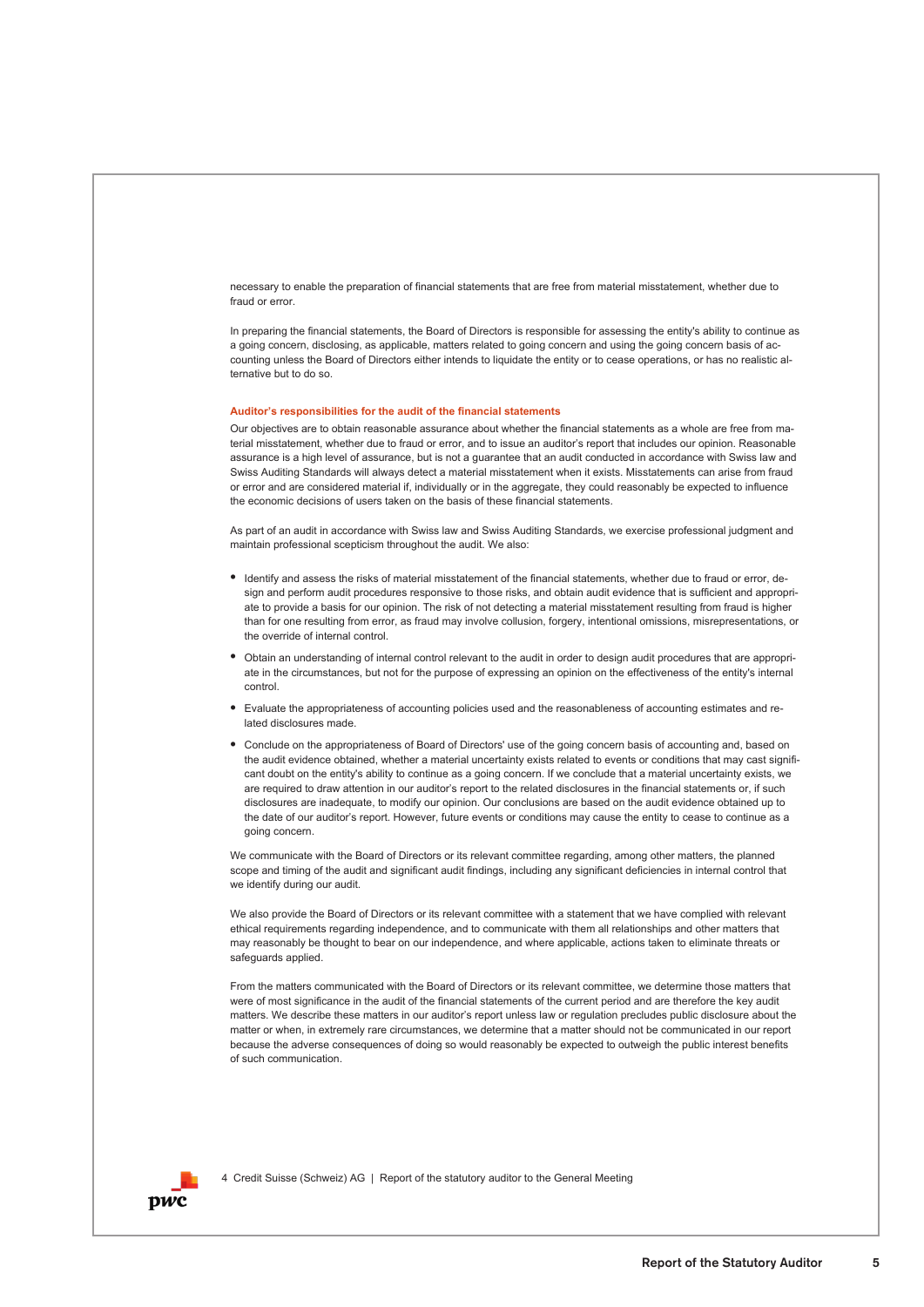#### **Report on other legal and regulatory requirements**

In accordance with article 728a paragraph 1 item 3 CO and Swiss Auditing Standard 890, we confirm that an internal control system exists which has been designed for the preparation of financial statements according to the instructions of the Board of Directors.

We further confirm that the proposed appropriation of retained earnings and capital distribution complies with Swiss law and the company's articles of association. We recommend that the financial statements submitted to you be approved.

PricewaterhouseCoopers AG

Mrr

Roman Berlinger **Ralph Gees** Audit expert Auditor in charge

Zurich, March 10, 2022

Audit expert



5 Credit Suisse (Schweiz) AG | Report of the statutory auditor to the General Meeting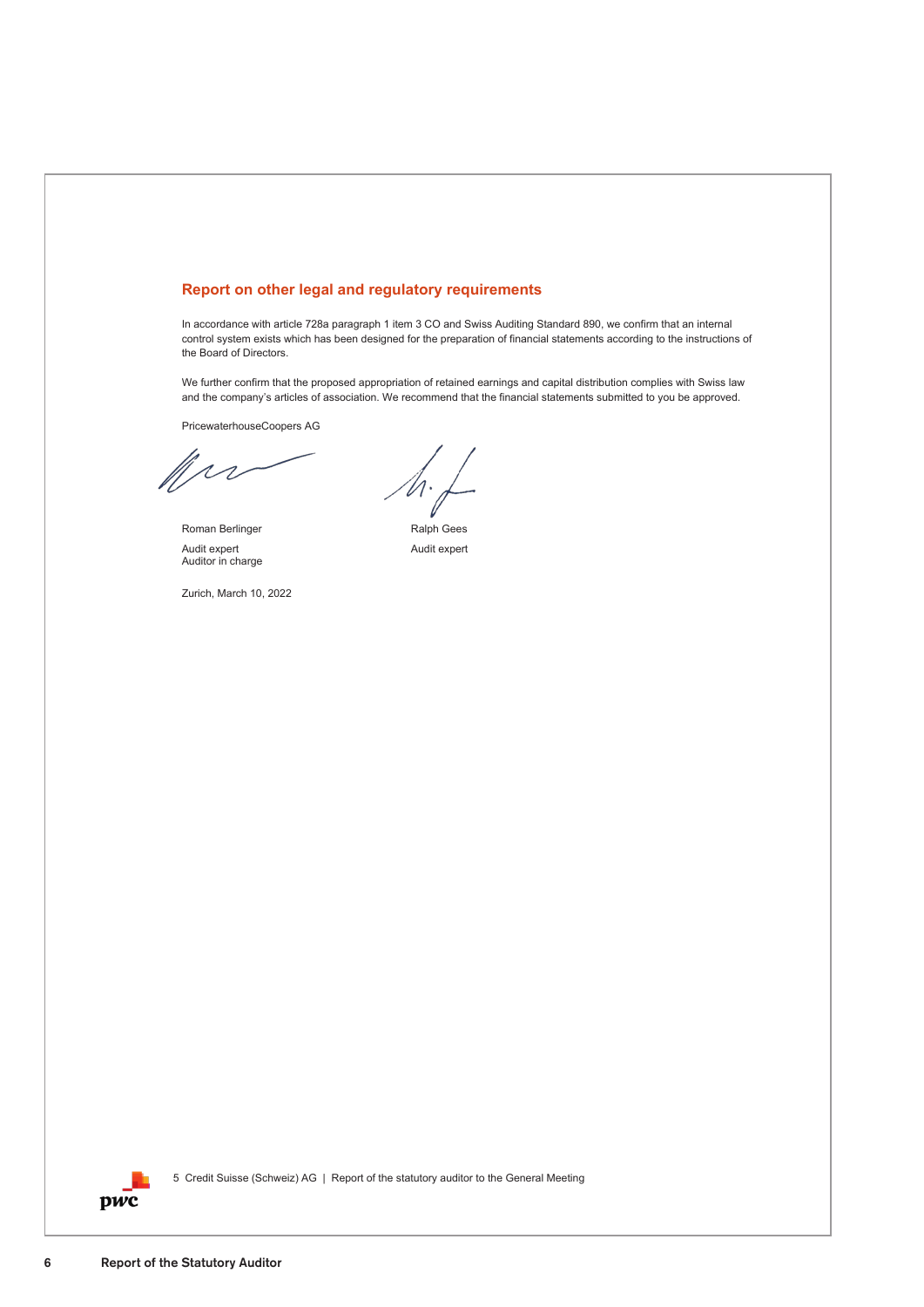## <span id="page-8-0"></span>Financial statements

### Statements of income

|                                                                                                            | Note |          | in    |
|------------------------------------------------------------------------------------------------------------|------|----------|-------|
|                                                                                                            |      | 2021     | 2020  |
| Statements of income (CHF million)                                                                         |      |          |       |
| Interest and discount income                                                                               |      | 2.118    | 2,083 |
| Interest and dividend income from trading activities                                                       |      | $\Omega$ | 12    |
| Interest and dividend income from financial investments                                                    |      | 4        | 4     |
| Interest expense                                                                                           |      | 18       | (178) |
| Gross income from interest activities                                                                      |      | 2,140    | 1,921 |
| (Increase)/release of allowance for default risks and losses from interest activities                      |      | (3)      | (175) |
| Net income from interest activities                                                                        | 4    | 2,137    | 1,746 |
| Commission income from securities trading and investment activities                                        |      | 1.645    | 1.529 |
| Commission income from lending activities                                                                  |      | 181      | 169   |
| Commission income from other services                                                                      |      | 402      | 415   |
| Commission expense                                                                                         |      | (444)    | (421) |
| Net income from commission and service activities                                                          |      | 1,784    | 1,692 |
| Net income/(loss) from trading activities and fair value option                                            | 5    | 264      | 319   |
| Income/(loss) from the disposal of financial investments                                                   |      |          | 3     |
| Income from participations                                                                                 |      | 179      | 322   |
| Income from real estate                                                                                    |      | 3        | ヮ     |
| Other ordinary income                                                                                      |      | 444      | 326   |
| Net income from other ordinary activities                                                                  |      | 627      | 653   |
| Personnel expenses                                                                                         | 6    | 1.255    | 1,352 |
| General and administrative expenses                                                                        | 7    | 1.525    | 1,426 |
| <b>Total operating expenses</b>                                                                            |      | 2,780    | 2,778 |
| Impairment of participations, depreciation and amortization of tangible fixed assets and intangible assets |      | 511      | 797   |
| Increase/(release) of provisions and other valuation adjustments, and losses                               | 8    | 34       | 85    |
| Operating profit                                                                                           |      | 1,487    | 750   |
| Extraordinary income                                                                                       | 8    | 43       |       |
| Taxes                                                                                                      | 9    | (256)    | (110) |
| Net profit                                                                                                 |      | 1,274    | 641   |
|                                                                                                            |      |          |       |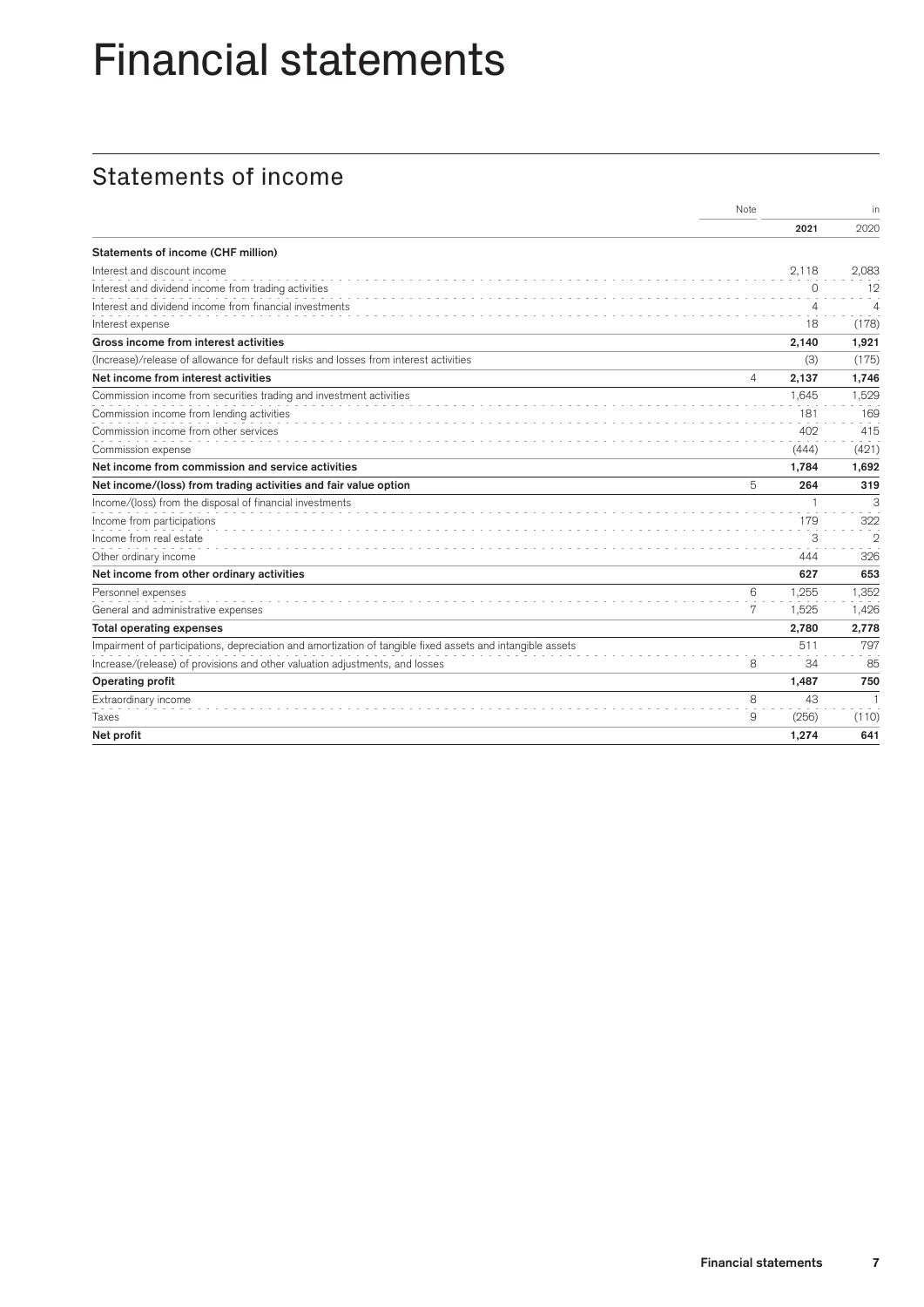### Balance sheets

|                                                                                      | Note            |          | end of         |
|--------------------------------------------------------------------------------------|-----------------|----------|----------------|
|                                                                                      |                 | 2021     | 2020           |
| Assets (CHF million)                                                                 |                 |          |                |
| Cash and other liquid assets                                                         |                 | 58,054   | 57,188         |
| Due from banks                                                                       |                 | 11,031   | 5,940          |
| Securities borrowing and reverse repurchase agreements                               | 10              | 7,270    | 8,648          |
| Due from customers                                                                   | 11              | 33,711   | 33,881         |
| Mortgage loans                                                                       | 11              | 138,472  | 138.175        |
| Trading assets                                                                       | 12              | 1,023    | 1,094          |
| Positive replacement values of derivative financial instruments                      | 13              | 1,334    | 2,179          |
| Financial investments                                                                | 14              | 249      | 249            |
| Accrued income and prepaid expenses                                                  |                 | 334      | 388            |
| Participations                                                                       |                 | 931      | 906            |
| Tangible fixed assets                                                                |                 | 461      | 456            |
| Intangible assets                                                                    |                 | $\Omega$ | 411            |
| Other assets                                                                         | 15              | 500      | 852            |
| <b>Total assets</b>                                                                  |                 | 253,370  | 250,367        |
| Total subordinated receivables                                                       |                 | 90       | 90             |
| of which receivables subject to contractual mandatory conversion and/or cancellation |                 | 40       | 40             |
| Liabilities and shareholders' equity                                                 |                 |          |                |
| Due to banks                                                                         |                 | 19,865   | 22,155         |
| Securities lending and repurchase agreements                                         | 10              | 2,509    | 4,908          |
| Customer deposits                                                                    |                 | 186,859  | 179,946        |
| <b>Trading liabilities</b>                                                           | 12              | $\Omega$ | $\overline{2}$ |
| Negative replacement values of derivative financial instruments                      | $\overline{13}$ | 738      | 1,202          |
| Medium-term notes                                                                    |                 | 119      | 179            |
| Bonds and mortgage-backed bonds                                                      |                 | 28,266   | 27,171         |
| Accrued expenses and deferred income                                                 |                 | 726      | 768            |
| Other liabilities                                                                    | 15              | 654      | 452            |
| Provisions                                                                           | 18              | 96       | 120            |
| <b>Total liabilities</b>                                                             |                 | 239,832  | 236,903        |
| Share capital                                                                        | 20              | 100      | 100            |
| Legal capital reserves                                                               |                 | 12,144   | 12,644         |
| of which capital contribution reserves                                               |                 | 11,122   | 11,622         |
| Retained earnings carried forward                                                    |                 | 20       | 79             |
| Net profit                                                                           |                 | 1,274    | 641            |
| Total shareholders' equity                                                           |                 | 13,538   | 13,464         |
| Total liabilities and shareholders' equity                                           |                 | 253,370  | 250,367        |
| Total subordinated liabilities                                                       |                 | 13,306   | 13,306         |
| of which liabilities subject to contractual mandatory conversion and/or cancellation |                 | 3,105    | 3,105          |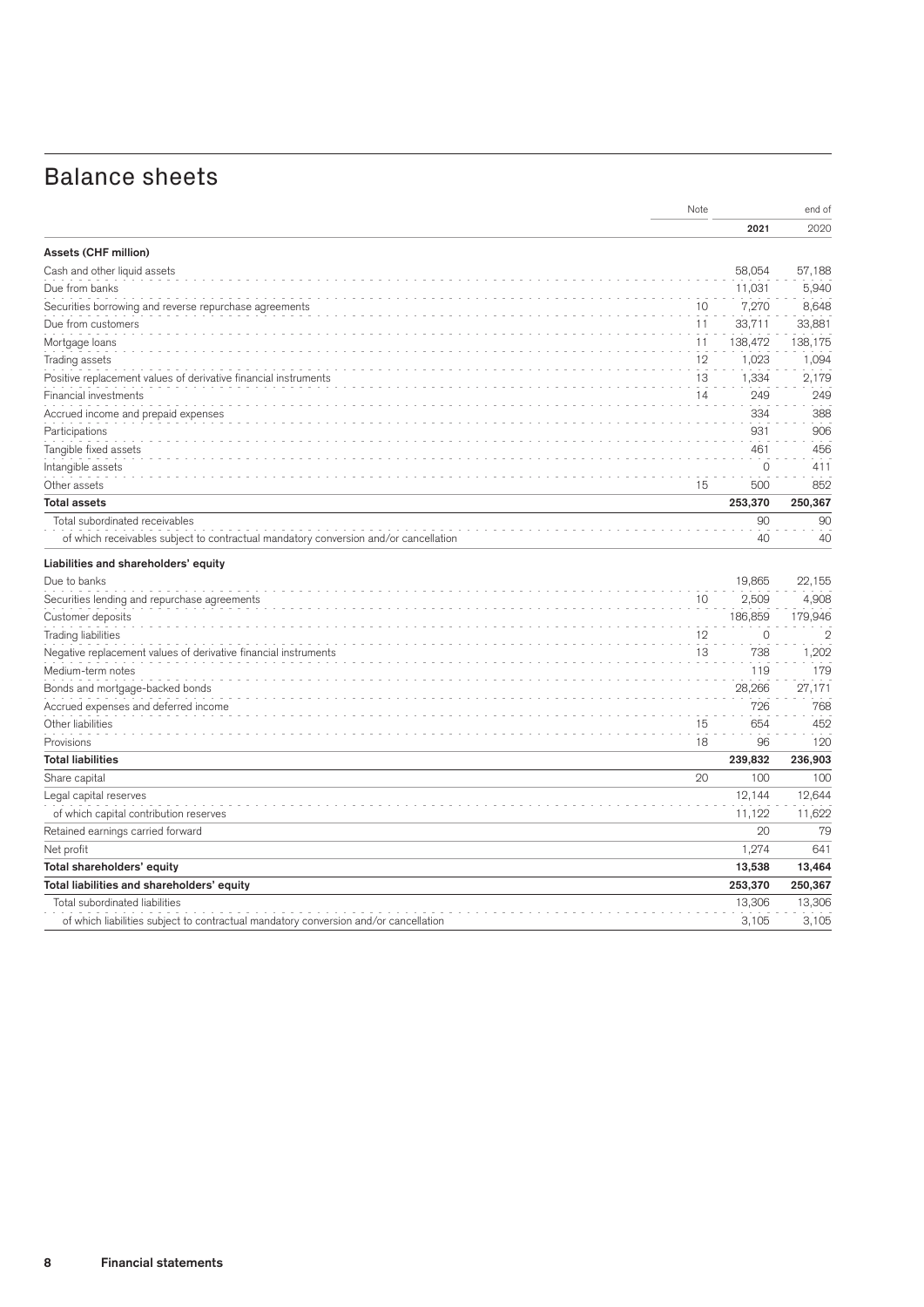### Off-balance sheet transactions

| end of                                                  | 2021   | 2020   |
|---------------------------------------------------------|--------|--------|
| <b>CHF</b> million                                      |        |        |
| Contingent liabilities                                  | 15.016 | 16.774 |
| Irrevocable commitments                                 | 15.347 | 12.891 |
| Obligations for calls on shares and additional payments | 101    | 101    |

#### **Off-balance sheet transactions**

Contingent liabilities include guarantees for obligations, performance-related guarantees and letters of comfort issued to third parties. Contingencies with a stated amount are included in the off-balance sheet section of the financial statements. In some instances, the exposure of Credit Suisse (Schweiz) AG is not defined as an amount but relates to specific circumstances, such as the solvency of subsidiaries or the performance of a service.

#### **Joint and several liability**

Credit Suisse (Schweiz) AG holds assets at a carrying value of CHF 950 million and CHF 4,738 million as of December 31, 2021 and 2020, respectively, which are pledged under the international covered bond program of Credit Suisse AG and for which the related liabilities of CHF 627 million and CHF 3,390 million as of December 31, 2021 and 2020 are reported by Credit Suisse AG. As of December 31, 2021 and 2020, the contingent liabilities of Credit Suisse (Schweiz) AG under this covered bond program of Credit Suisse AG are CHF 627 million and CHF 3,390 million, respectively. Credit Suisse (Schweiz) AG also entered into a contractual arrangement under which it assumed joint and several liability in connection with Credit Suisse (Schweiz) AG's roles under the international covered bond program.

Credit Suisse (Schweiz) AG is a member of Credit Suisse Group AG's Swiss value added tax (VAT) group and therefore subject to joint and several liability according to the Swiss VAT Act.

#### **Deposit insurance guarantee program**

Deposit-taking banks and securities dealers in Switzerland are required to ensure the payout of privileged deposits in the case of specified restrictions or compulsory liquidation of a deposit-taking bank, and they jointly guarantee an amount of up to CHF 6 billion. Upon occurrence of a payout event triggered by a specified restriction of business imposed by the Swiss Financial Market Supervisory Authority FINMA (FINMA) or by the compulsory liquidation of another deposit-taking bank, the participating bank's contribution will be calculated based on its share of privileged deposits in proportion to total privileged deposits. Based on FIN-MA's estimate, Credit Suisse (Schweiz) AG's share in the deposit insurance guarantee program for the period July 1, 2021 to June 30, 2022 is CHF 444 million. This deposit insurance guarantee is reflected in irrevocable commitments.

### Statement of changes in equity

|                                   |                  |        | Legal capital reserves                           |                                            |                   |                                       |
|-----------------------------------|------------------|--------|--------------------------------------------------|--------------------------------------------|-------------------|---------------------------------------|
|                                   | Share<br>capital | Total  | of which:<br>capital<br>contribution<br>reserves | Retained<br>earnings<br>carried<br>forward | Net<br>profit     | Total<br>share-<br>holders'<br>equity |
| 2021 (CHF million)                |                  |        |                                                  |                                            |                   |                                       |
| Balance at beginning of period    | 100              | 12.644 | 11,622                                           | 79                                         | 641               | 13,464                                |
| Appropriation of net profit       |                  |        |                                                  | 641                                        | (641)             |                                       |
| Dividends and other distributions | -                | (500)  | (500)                                            | (700)                                      | $\qquad \qquad -$ | (1, 200)                              |
| Net profit                        |                  |        |                                                  | -                                          | 1.274             | 1,274                                 |
| Balance at end of period          | 100              | 12,144 | 11,122                                           | 20                                         | 1,274             | 13,538                                |

**1** Distributions from capital contribution reserves are free of Swiss withholding tax.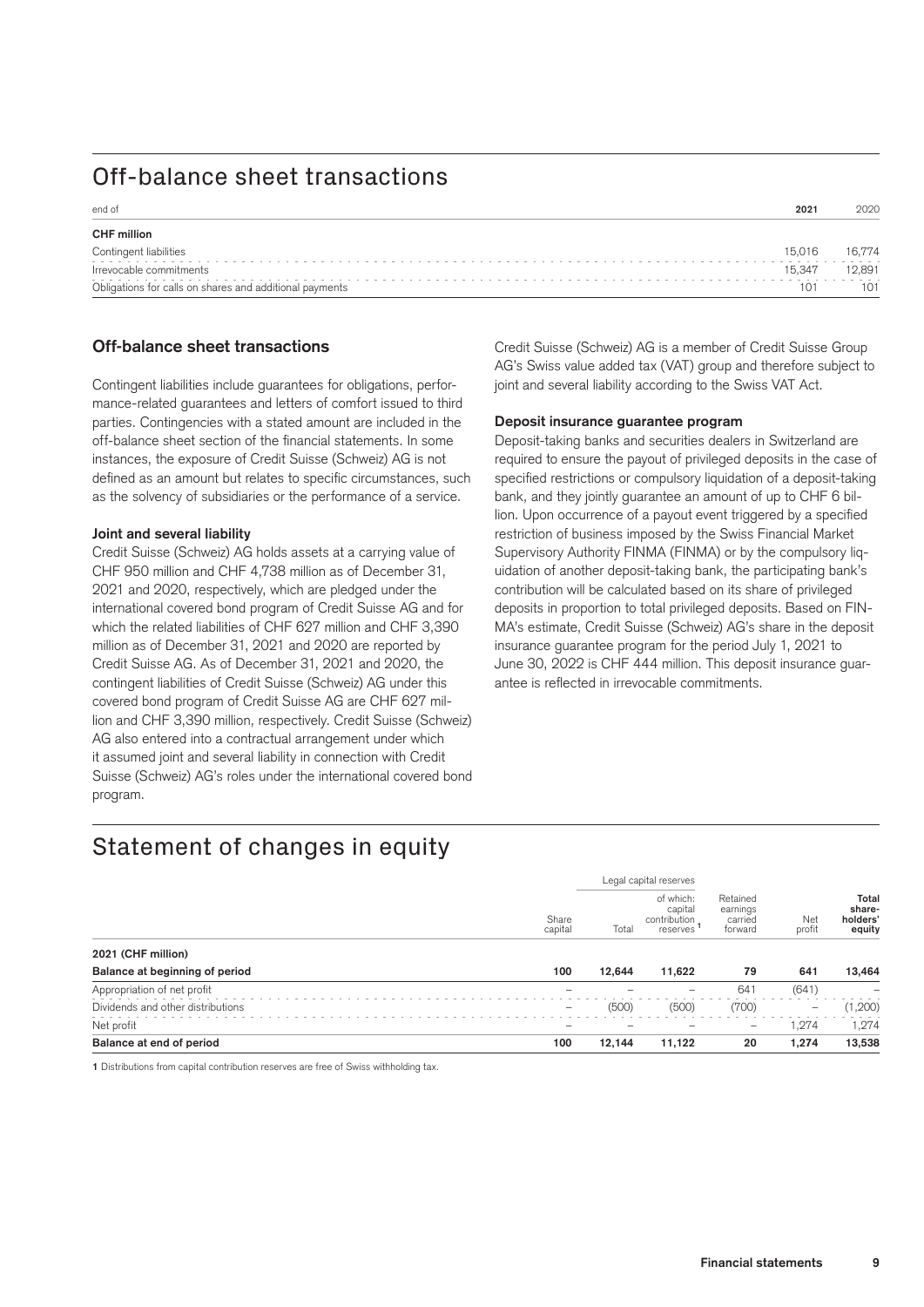## <span id="page-11-0"></span>Notes to the financial statements

### 1 Company details, business developments and subsequent events

### **Company details**

Credit Suisse (Schweiz) AG is a Swiss bank incorporated as a joint stock corporation (public limited company), with its registered office in Zurich, Switzerland.

Credit Suisse (Schweiz) AG is a wholly owned subsidiary of Credit Suisse AG and Credit Suisse AG is a wholly owned subsidiary of Credit Suisse Group AG (the Group), both domiciled in Switzerland.

| Number of employees          |       |       |
|------------------------------|-------|-------|
| end of                       | 2021  | 2020  |
| <b>Full-time equivalents</b> |       |       |
| Switzerland                  | 7.280 | 7.470 |
| Total                        | 7.280 | 7.470 |

#### **Business developments**

#### **Credit Suisse Group strategy**

On November 4, 2021, Credit Suisse Group announced that its board of directors had unanimously agreed on a long-term strategic direction for the Group and approved the introduction of a global business and regional matrix structure. Credit Suisse (Schweiz) AG will continue to operate with the same remit in terms of product offering, client and geographical coverage.

#### **COVID-19 pandemic**

The COVID-19 pandemic continued to affect the economic environment throughout 2021. Infection rates ebbed and flowed across the world during the course of 2021, including in countries where Credit Suisse has a significant presence. Vaccination programs during the year continued to reduce significantly the correlation between COVID-19 infection and serious illness, although booster shots were increasingly required to sustain a high level of protection. In addition, in the fourth quarter of 2021 a further challenge arose with the emergence of the Omicron variant, which was more transmissible than previous variants. However, in early 2022 there were signs that the Omicron infection wave was peaking and that governments would relatively soon be able to ease social and economic activity restrictions. Credit Suisse (Schweiz) AG continues to closely monitor the COVID-19 pandemic and its effects on the bank's operations and businesses.

Credit Suisse (Schweiz) AG played an active role in developing the bridge loan solution for Swiss companies that was announced in 2020, in cooperation with the Swiss Federal Department of Finance, the Swiss National Bank, FINMA and the Swiss Bankers Association. Since inception, Credit Suisse (Schweiz) AG has granted more than 16,700 COVID-19 bridge loans with a total volume of approximately CHF 3 billion. The loans granted under this program did not generate any profits in 2021, as confirmed by an external review.

#### **Supply chain finance fund matter**

In early March 2021, the boards of four supply chain finance funds managed by certain Group subsidiaries (collectively, the SCFFs) decided to suspend redemptions and subscriptions of those funds to protect the interests of the funds' investors, to terminate the SCFFs and to proceed to their liquidation.

The last published net asset value of the SCFFs in late February 2021 was approximately USD 10 billion in the aggregate. As of January 31, 2022, together with the cash already distributed to investors and cash remaining in the funds, total cash collected in the SCFFs amounts to approximately USD 7.3 billion including the cash position in the funds at the time of suspension. Redemption payments totaling approximately USD 6.7 billion have been made to their investors in six cash distributions. There remains considerable uncertainty regarding the valuation of a significant part of the remaining assets, including the fact that certain of the notes underlying the funds were not paid when they fell due and the portfolio manager has been informed that further notes will not be paid when they fall due in the future. It therefore can be assumed that the investors of the SCFFs will suffer a loss. The amount of loss of the investors is currently unknown.

Credit Suisse (Schweiz) AG continues to analyze these matters, including with the assistance of external counsel and other experts.

Certain clients have threatened litigation and, as this matter develops, Credit Suisse (Schweiz) AG may become subject to litigation, disputes or other actions. Credit Suisse (Schweiz) AG notes that it is reasonably possible that it will incur a loss in respect of these matters, albeit that given the early stage of this process, it is not yet possible to estimate the size of such a reasonably possible loss.

#### **Recent media reports**

In February 2022, a consortium of media outlets issued reports focused on Credit Suisse and purported client relationships. Credit Suisse strongly rejects the allegations and insinuations about the bank's purported business practices. In their reporting, the consortium refers to a large number of external sources, including those previously known, as well as an alleged leak. Credit Suisse takes the information about the purported leak very seriously and will continue with its related investigation, with an internal task force including specialist external experts, building on its data protection and data leakage prevention controls.

#### **Subsequent event**

In late February 2022, the Russian government launched a military attack on Ukraine. In response to Russia's military attack, the US, EU, UK, Switzerland and other countries across the world imposed severe sanctions against Russia's financial system and on Russian government officials and Russian business leaders. The sanctions included limitations on the ability of Russian banks to access the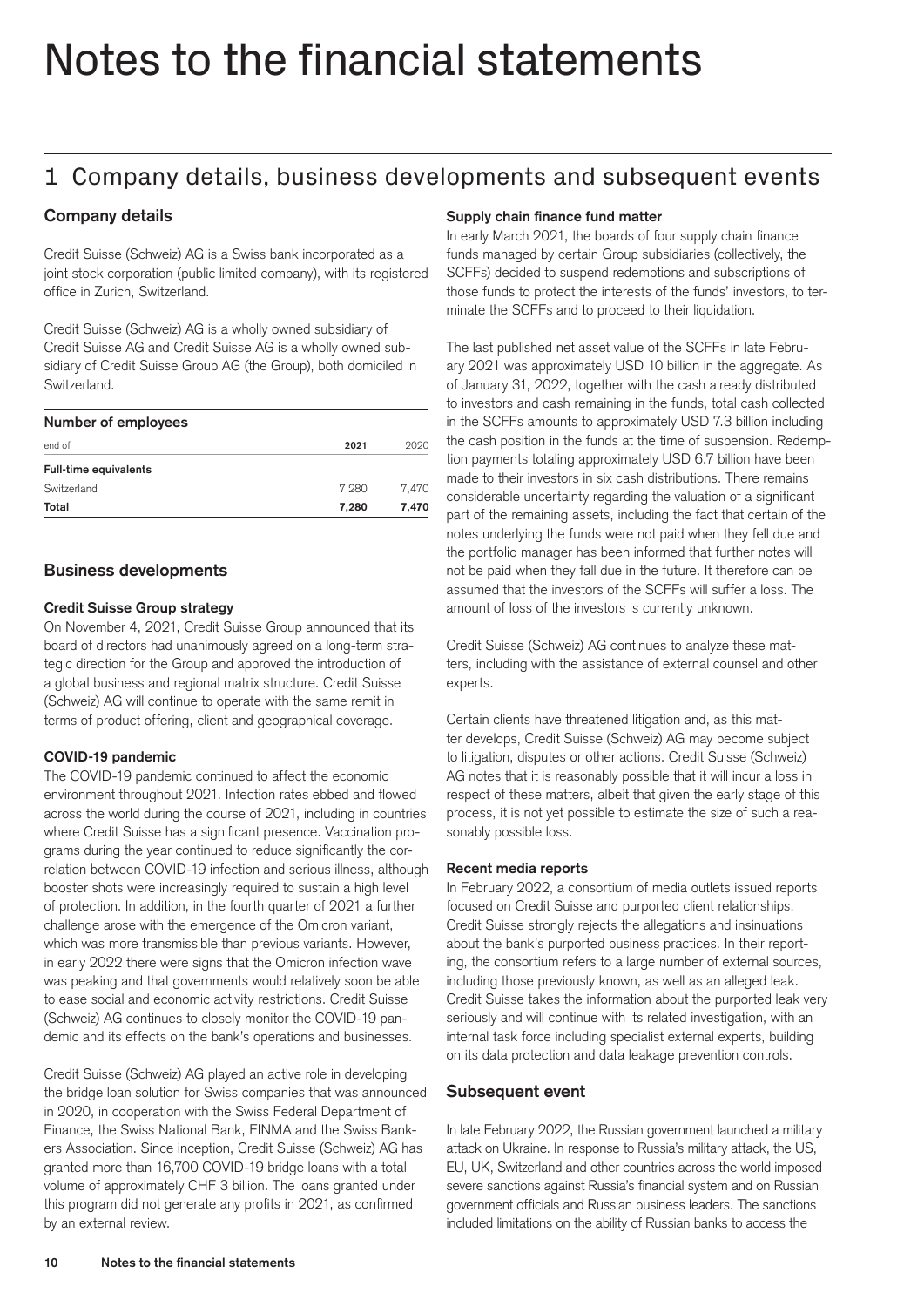SWIFT financial messaging service and restrictions on transactions with the Russian central bank. The Russian government has also imposed certain countermeasures, which include restrictions relating to foreign currency accounts and security transactions. These measures followed earlier sanctions that had already been imposed by the US, EU and UK in 2021 in response to alleged Russian activities related to Syria, cybersecurity, electoral interference and other matters. Credit Suisse (Schweiz) AG is assessing the impact of the sanctions already imposed, and potential future escalations, on its exposures and client relationships. As of December 31, 2021, Credit Suisse (Schweiz) AG had a net credit exposure to Russia of approximately CHF 0.2 billion primarily comprised of corporate and

institutional loans and trade finance activities. This exposure has not materially changed until the publishing date of these financial statements. Credit Suisse (Schweiz) AG is currently monitoring settlement risk on certain open transactions with Russian counterparties, and market closures, the imposition of exchange controls, sanctions or other actions may limit Credit Suisse (Schweiz) AG's ability to settle existing transactions or realize on collateral, which could result in unexpected increases in exposures. These recent developments may affect Credit Suisse (Schweiz) AG's financial performance, including credit loss estimates, albeit given the early stage of these developments, it is not yet possible to estimate the size of any reasonably possible losses.

### 2 Accounting and valuation principles

#### **Summary of significant accounting and valuation principles**

#### **Basis for accounting**

The Credit Suisse (Schweiz) AG standalone financial statements are prepared in accordance with the accounting rules of the Swiss Federal Law on Banks and Savings Banks (Bank Law), the corresponding Implementing Ordinance (Banking Ordinance), the Swiss Financial Market Supervisory Authority's Accounting Ordinance (FINMA Accounting Ordinance) and FINMA circular 2020/1, "Accounting – banks" (Swiss GAAP statutory) as applicable for the preparation of reliable assessment statutory single-entity financial statements *(Statutarischer Einzelabschluss mit zuverlässiger Darstellung)*. The financial year for Credit Suisse (Schweiz) AG ends on December 31.

Credit Suisse (Schweiz) AG is included in the scope of the published annual report of Credit Suisse Group AG and Credit Suisse AG, which includes a Group management report and consolidated financial statements prepared in accordance with accounting principles generally accepted in the US (US GAAP). Credit Suisse (Schweiz) AG has no listed shares outstanding. Accordingly, Credit Suisse (Schweiz) AG is exempt from providing certain disclosures in its standalone annual report, such as management report, statements of cash flows and certain notes to the financial statements.

Certain changes were made to the prior year's financial statements to conform to the current year's presentation and had no impact on net profit/(loss) or total shareholders' equity.

#### **Recording of transactions**

Transactions are generally recognized on a trade date basis at the point in time when they become legally binding unless specific guidance is provided for settlement date accounting, such as for issuances of debt and structured notes.

#### **Foreign currency translations**

The functional currency of Credit Suisse (Schweiz) AG is Swiss francs (CHF). Transactions denominated in currencies other than the functional currency are recorded using the foreign exchange rates at the date of the transaction.

Receivables and payables denominated in foreign currency are translated to Swiss francs using spot rates as of the balance sheet date. Gains and losses from foreign exchange rate differences are recorded in the statements of income in net income/(loss) from trading activities and fair value option. Participations, tangible fixed assets and intangible assets denominated in foreign currency are translated to Swiss francs using the historical exchange rates.

The following table provides the foreign exchange rates applied for the preparation of the Credit Suisse (Schweiz) AG standalone financial statements.

#### **Foreign exchange rates**

| end of            | 2021 | 2020 |
|-------------------|------|------|
| 1 USD / 1 CHF     | 0.91 | 0.88 |
| $1$ EUR $/$ 1 CHF | 1.03 | 1.08 |
| $1$ GBP $/$ 1 CHF | 1.94 | 1.90 |
| 100 JPY / 1 CHF   | 0.79 | 0.85 |

#### **Cash and other liquid assets**

Cash and other liquid assets are recognized at their nominal value less any necessary allowance for credit losses.

#### **Due from banks**

Amounts due from banks, including interest due but not paid, are recognized at their nominal value less any necessary allowance for credit losses.

#### **Securities lending and borrowing, repurchase and reverse repurchase agreements**

Securities lending and borrowing as well as repurchase and reverse repurchase agreements are recorded at the nominal value of the cash amounts exchanged less any necessary allowance for credit losses.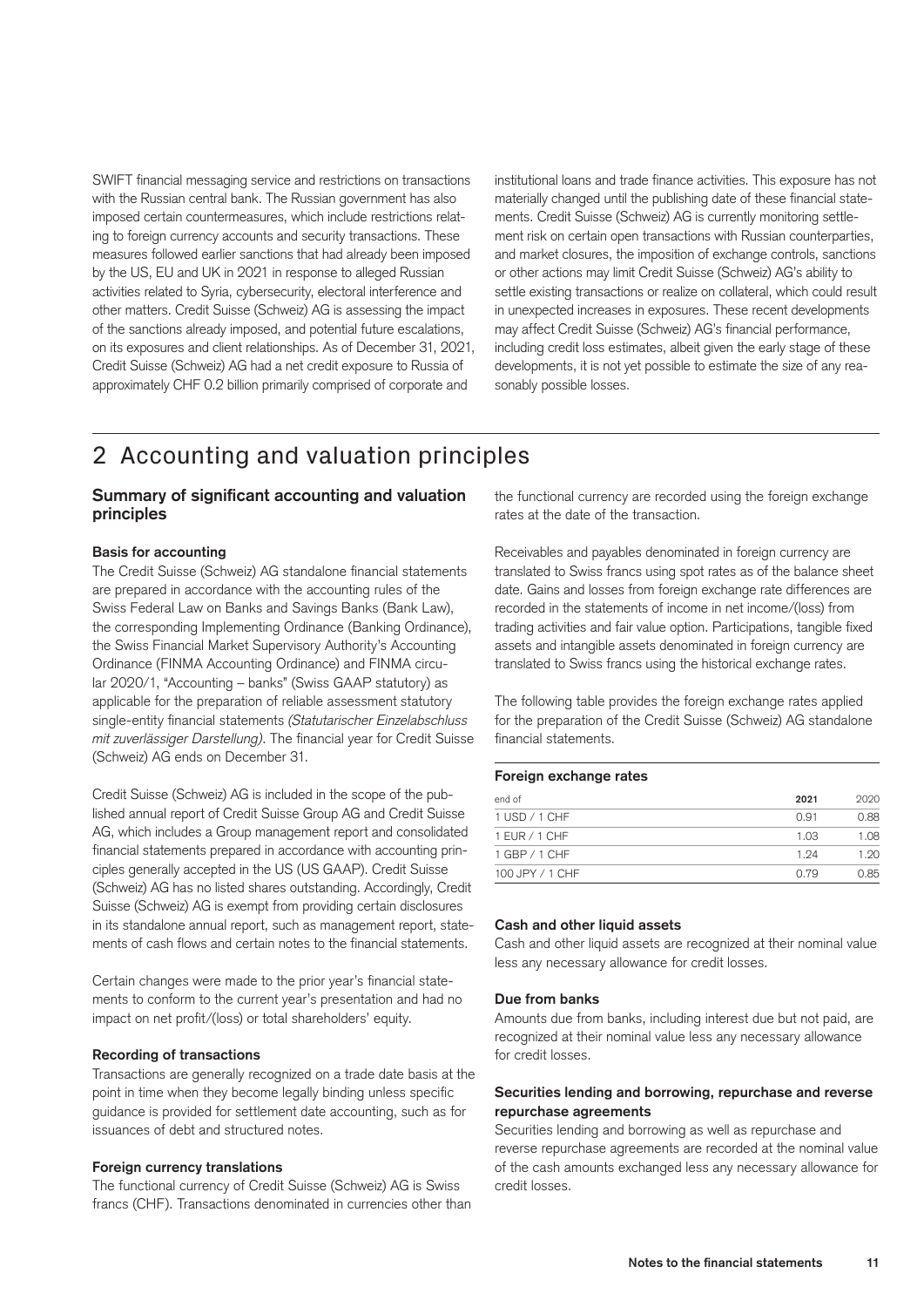#### **Due from customers and mortgage loans**

Amounts due from customers and mortgage loans, including interest due but not paid, are recognized at their nominal value less any necessary allowance for credit losses.

#### **Allowance for credit losses and non-accrual financial assets**

The current expected credit loss (CECL) requirements in accordance with US GAAP as allowed under the Swiss GAAP statutory accounting rules for banks apply to all financial assets and off-balance sheet exposures measured at amortized cost or nominal value less allowance for credit losses. The expected credit loss amounts are based on a forward-looking, lifetime CECL model by incorporating reasonable and supportable forecasts of future economic conditions available at the reporting date. The expected credit loss amounts are estimated over the contractual term of the financial assets, taking into account the effect of prepayments. This requires considerable judgment over how changes in macroeconomic factors (MEFs) as well as changes in forwardlooking borrower-specific characteristics will affect the expected credit loss amounts.

Credit Suisse (Schweiz) AG measures expected credit losses of financial assets on a collective (pool) basis when similar risk characteristics exist. For financial assets which do not share similar risk characteristics, expected credit losses are evaluated on an individual basis. Expected credit loss amounts are probabilityweighted estimates of potential credit losses based on historical frequency, current trends and conditions as well as forecasted MEFs, such as gross domestic product (GDP), unemployment rates and interest rates.

For financial assets that are performing at the reporting date, the allowance for credit losses is generally measured using a probability of default (PD)/loss given default (LGD) approach under which PD, LGD and exposure at default (EAD) are estimated. For financial assets that are credit-impaired at the reporting date, Credit Suisse (Schweiz) AG generally applies a discounted cash flow approach to determine the difference between the gross carrying amount and the present value of estimated future cash flows.

An allowance for credit losses is deducted from the amortized cost base or nominal value, respectively, of the financial asset. Changes in the allowance for credit losses are recorded in the statements of income in (increase)/release of allowance for default risks and losses from interest activities, or, if related to provisions for off-balance sheet credit exposures, in increase/ (release) of provisions and other valuation adjustments, and losses.

Accrued interests from financial assets are recognized in the balance sheet in accrued income and prepaid expenses. Current expected credit losses are calculated on accrued interest receivables and any uncollectible accrued interest receivables are written off by reversing the related interest income.

Write-off of a financial asset occurs when it is considered certain that there is no possibility of recovering the outstanding principal. If the amount of loss on write-off is greater than the accumulated allowance for credit losses, the difference results in an additional credit loss. The additional credit loss is first recognized as an addition to the allowance; the allowance is then applied against the gross carrying amount. Any repossessed collateral is initially measured at fair value. The subsequent measurement depends on the nature of the collateral.

Expected recoveries on financial assets previously written off have to be reflected in the allowance for credit losses; for this purpose, the amount of expected recoveries cannot exceed the aggregate amounts previously written off. Accordingly, expected recoveries from financial assets previously written off may result in an overall negative allowance for credit loss balance.

Prior to January 1, 2021, the allowance for credit losses reflected probable incurred credit losses.

Credit Suisse (Schweiz) AG's loan portfolios are reflected in the balance sheet in due from customers, due from banks and mortgage loans. A loan is classified as non-performing and thus considered credit impaired no later than when the contractual payments of principal and/or interest are more than 90 days past due. However, management may determine that a loan should be classified as non-performing notwithstanding that contractual payments of principal and/or interest are less than 90 days past due. Credit Suisse (Schweiz) AG continues to add accrued interest receivable to the loan's unpaid principal balance for collection purposes; however, a credit provision is recorded, resulting in no interest income recognition. A loan can be further downgraded to non-interest-earning when the collection of interest is considered so doubtful that further accrual of interest is deemed inappropriate. Generally, non-performing loans and non-interest-earning loans may be restored to performing status only when delinquent principal and interest are brought up to date in accordance with the terms of the loan agreement and when certain performance criteria are met. Interest collected on non-performing loans and non-interest-earning loans is accounted for using the cash basis or the cost recovery method or a combination of both.

#### **Trading assets and liabilities**

In order to qualify as trading activity, positions (assets and liabilities) have to be actively managed with the objective of realizing gains from fluctuations in market prices, which includes an ongoing willingness to increase, decrease, close or hedge risk positions. The designation as trading position has to be made, and documented accordingly, upon conclusion of the transaction.

Trading securities are carried at fair value with changes in fair value recorded in the statements of income in net income/(loss) from trading activities and fair value option. The fair value is determined using either the price set on a price-efficient and liquid market or a price calculated using a valuation model.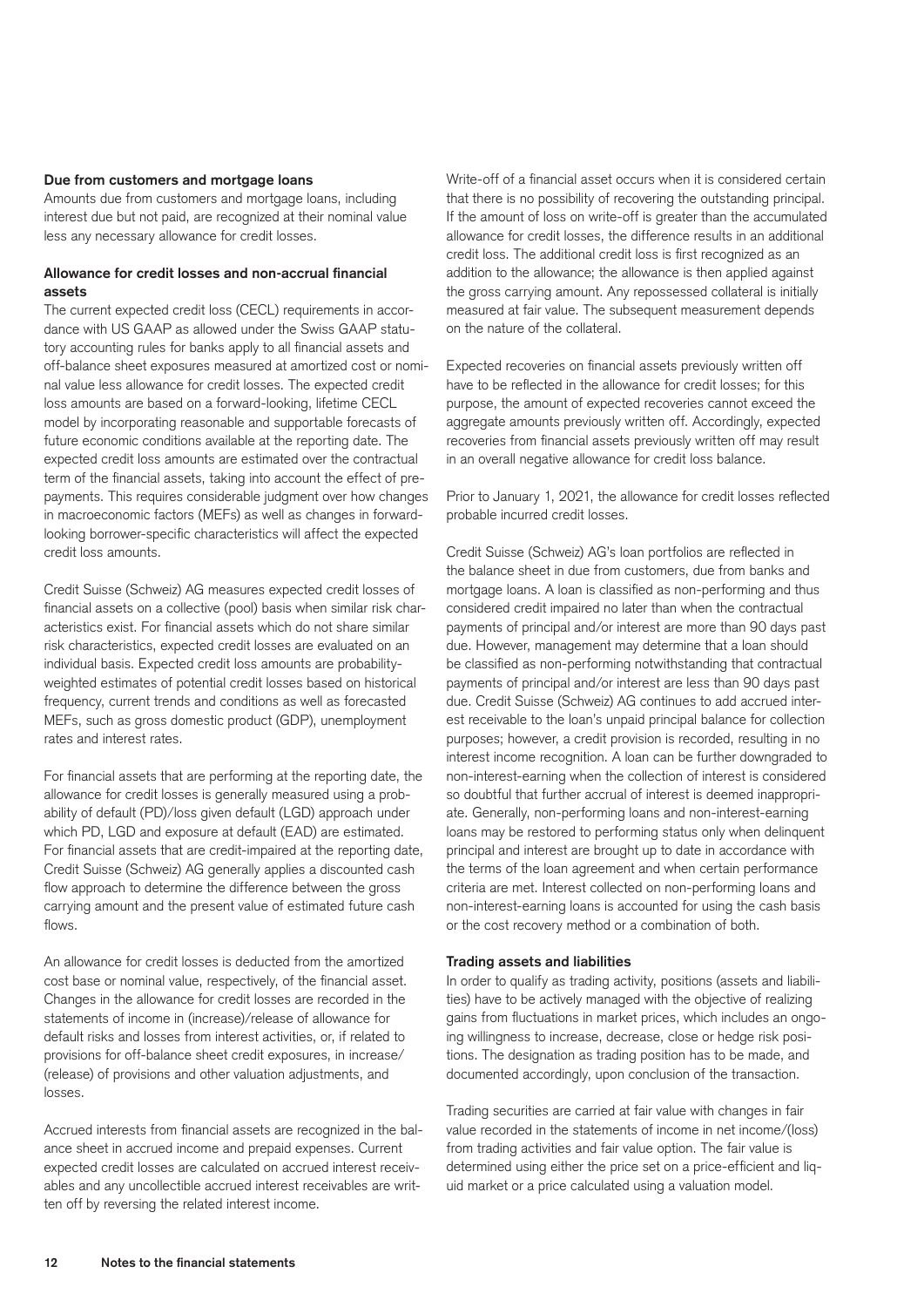Interest and dividend income resulting from trading positions is recorded in gross income from interest activities. Refinancing costs are not charged to net income from trading activities and fair value option.

Reclassifications between trading assets, financial investments and participations are allowed. Reclassifications between financial investments and participations are recorded at the carrying value. Reclassifications between trading assets and financial investments or participations, respectively, are recorded at the fair value valid at the time when the decision to reclassify is made. Resulting gains or losses are recognized applying the same accounting principles as for the recognition of results from the disposal of such assets.

#### **Derivative financial instruments and hedge accounting**

Derivative financial instruments consist of trading and hedging instruments.

Positive and negative replacement values of outstanding derivative financial instruments arising from transactions for Credit Suisse (Schweiz) AG's own account are disclosed as separate line items in the balance sheet, with related fair value changes recorded in net income from trading activities and fair value option.

Replacement values of derivative financial instruments arising from transactions for the account of customers are recognized only if a risk exists that a customer or other counterparty (e.g., exchange, exchange member, issuer of the instrument or broker) of a transaction is no longer able to meet its obligations, resulting in an exposure to loss for Credit Suisse (Schweiz) AG during the remaining term of the contract.

Hedge accounting is determined, tested for effectiveness and disclosed in accordance with US GAAP as allowed under the Swiss GAAP statutory accounting rules for banks. Derivative financial instruments used as hedging instruments in hedging relationships are always recorded at fair value. The effectiveness of hedging relationships is assessed both prospectively and retrospectively. The prospective assessment is performed both at the inception of a hedging relationship and on an ongoing basis, and requires the justification that the relationship will be highly effective over future periods. The retrospective assessment is performed on an ongoing basis and requires the confirmation whether or not the hedging relationship has actually been effective.

For fair value hedges, gains and losses resulting from the valuation of the hedging instruments are recorded in the same statements of income line items in which gains and losses from the hedged items are recognized. Valuation impacts resulting from fair valuing the risk being hedged of the hedged items are not recorded as an adjustment to the carrying value of the hedged items but are recorded in the compensation account included in other assets or other liabilities.

For cash flow hedges, gains and losses resulting from the valuation of the hedging instruments are deferred and recorded in the compensation account included in other assets or other liabilities. The deferred amounts are released and recorded in the statements of income in the same period when the cash flows from the hedged transactions or hedged items are recognized in earnings.

#### **Other financial instruments held at fair value and liabilities from other financial instruments held at fair value**

Financial instruments which are not part of the trading portfolio may be measured at fair value and classified in other financial instruments held at fair value or liabilities from other financial instruments held at fair value if all of the following conditions are met:

- p The financial instruments are valued at fair value and are subject to risk management corresponding to that for trading positions including a documented risk management and investment strategy which ensures appropriate recognition, measurement and limitation of the miscellaneous risks.
- p An economic hedging relationship between the financial instruments on the asset side and the financial instruments on the liability side exists and gains and losses from the fair valuation of these financial instruments are largely offset (avoidance of an accounting mismatch).
- Impacts of changes in own credit spreads on the fair value of an issued debt instrument following initial recognition cannot be reflected in the statements of income. Impacts of changes in own credit spreads are recognized in the compensation account.

Changes in fair value are recorded in net income from trading activities and fair value option.

#### **Financial investments**

Equity securities which do not qualify as trading securities are included in financial investments and measured at the lower of cost or market value (LOCOM). Valuation adjustments are recorded in other ordinary income or other ordinary expenses.

Debt securities which do not qualify as trading securities are included in financial investments and further classified into debt securities held-to-maturity, which Credit Suisse (Schweiz) AG intends to hold until maturity, and debt securities available-forsale, which Credit Suisse (Schweiz) AG does not intend to hold until maturity.

Debt securities held-to-maturity are measured at amortized cost less allowance for credit losses. An allowance for credit losses related to default risk is reported in the statements of income in increase/(release) of allowance for default risks and losses from interest activities. If debt securities held-to-maturity are sold or repaid before original maturity, the interest component of any realized gains or losses is deferred and amortized over the remaining original life of the debt security.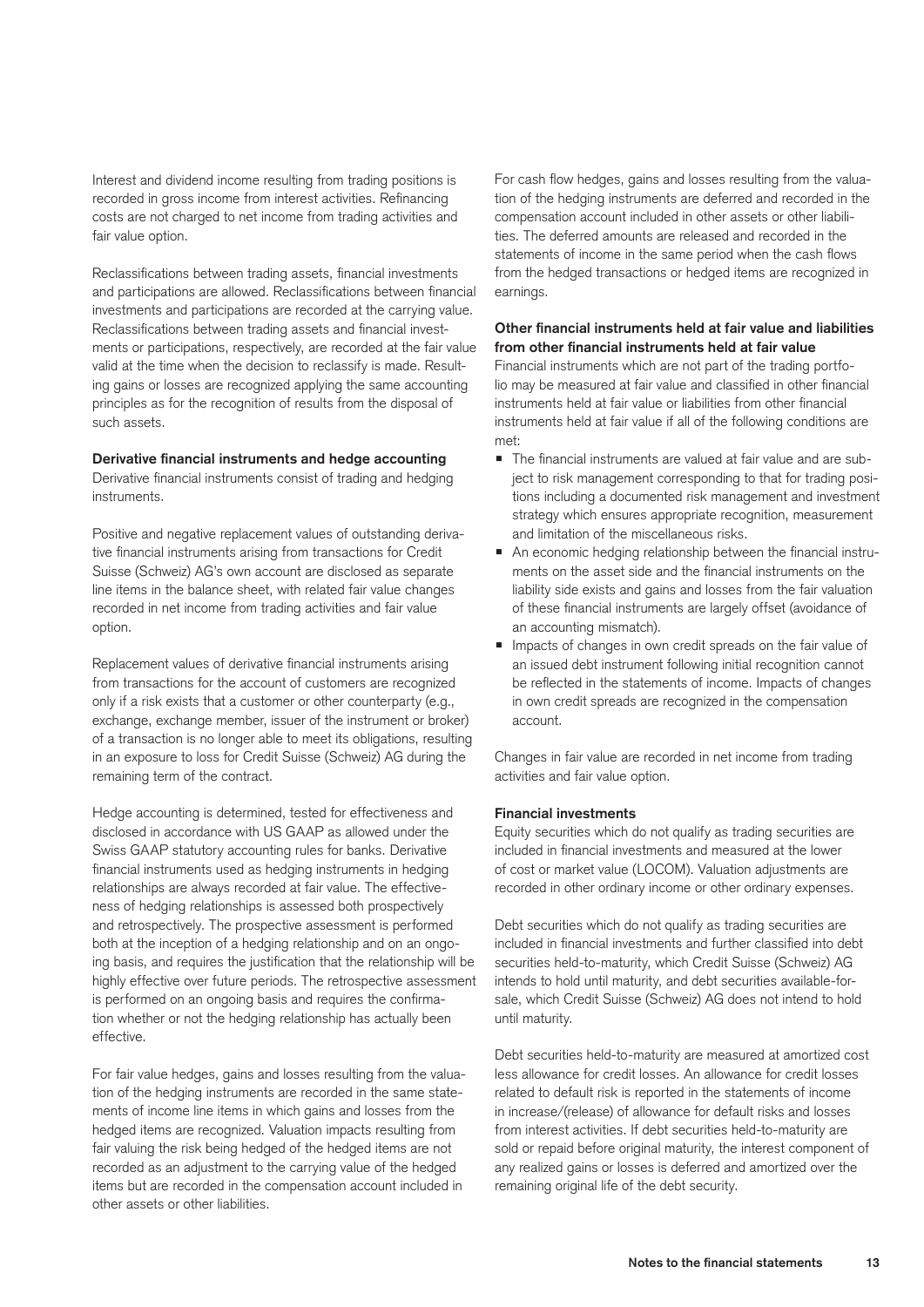Debt securities available-for-sale are measured at the lower of amortized cost or market value (LOACOM). Valuation adjustments for credit- and market-related adjustments are recorded in other ordinary income or other ordinary expenses.

#### **Participations**

Equity securities in a company which are owned by Credit Suisse (Schweiz) AG qualify as a participation if these securities are held for the purpose of permanent investment, irrespective of the percentage of voting shares held, or, if these equity securities are in a banking and financial market infrastructure enterprise, in particular participations in joint organizations.

Participations are measured at acquisition cost less any impairments. Goodwill and intangible assets related to the acquisition of a participation are part of the participation's historical cost under Swiss GAAP statutory and not separately identified and recorded. Impairment is assessed individually for each participation at each balance sheet date or at any point in time when facts and circumstances would indicate that an event has occurred which triggers an impairment review. An impairment is recorded if the carrying value exceeds the fair value of a participation. If the fair value of a participation recovers significantly and is considered sustainable, a prior period impairment can be reversed up to the historical cost value of the participation.

#### **Intangible assets**

Intangible assets may be acquired individually or as part of a group of assets assumed in a business transfer. Intangible assets mainly include but are not limited to: customer base, goodwill and trademarks. Intangible assets are initially measured at their acquisition costs. Intangible assets are amortized over a useful life not to exceed five years and tested for impairment annually, or more frequently if events or changes in circumstances indicate that the intangible assets may be impaired.

#### **Other assets and other liabilities**

Other assets and other liabilities are generally recorded at cost or nominal value. Other assets and other liabilities include the net balance of the compensation accounts. The compensation account assets and liabilities include changes in the book values of assets and liabilities that are not recognized in the statements of income of a reporting period. In particular, the compensation accounts are used to record the hedge effectiveness, impacts from changes in own credit spreads and deferred gains or losses from the sale of debt securities held-to-maturity. The gross amounts of compensation account assets and liabilities are offset and reported net on the balance sheet either in other assets or in other liabilities.

#### **Due to banks**

Amounts due to banks are recognized at their nominal value.

#### **Customer deposits**

Amounts due in respect of customer deposits are recognized at their nominal value.

#### **Bonds and mortgage-backed bonds**

Bonds and mortgage-backed bonds are carried at amortized cost. Debt issuance costs are recorded in accrued income and prepaid expenses.

#### **Provisions**

Provisions are recorded to cover specific risks related to a past event prior to the balance sheet date. Further, provisions for probable obligations and for expected credit losses on off-balance sheet credit exposures are recorded. Provisions represent a probable obligation for which the amount and/or due date are uncertain but can be reasonably estimated. Where the time factor has a material impact, the amount of the provision is discounted.

Provisions which are no longer economically necessary and which are not used in the same reporting period to cover probable obligations of the same nature are released to income:

- $\blacksquare$  tax provisions through line item taxes;
- **P** provisions for pension benefit obligations through personnel expenses; and
- **P** provisions for current and expected credit losses related to offbalance sheet credit exposures and other provisions including litigation provisions through line item increase/(release) of provisions and other value adjustments, and losses.

#### **Commission income**

Commission income is recognized when arrangements exist, services have been rendered, the revenue is fixed or determinable and collectability is reasonably assured. As applicable, commissions and fees are recognized ratably over the service period and either accrued or deferred in the balance sheet in the line items accrued income and prepaid expenses and accrued expenses and deferred income, respectively.

Commission income and commission expense are generally recorded on a gross basis in the statements of income.

#### **Income tax accounting**

Income taxes are based on the tax laws of each tax jurisdiction and are expensed in the period in which the taxable profits are made.

Tax provisions are recognized in the statements of income in the line item taxes and included in provisions on the balance sheet.

In line with the accounting rules for single-entity statutory financial statements, deferred tax assets on net operating losses are not recognized. Deferred taxation items for temporary differences between the carrying value of an asset or a liability under Swiss GAAP statutory and the respective value for tax reporting, i.e., its tax base, are also not recognized.

#### **Extraordinary income and expense**

The recognition of extraordinary income or expense is limited to transactions which are non-recurring and non-operating, such as the disposal of fixed assets or participations, the reversal of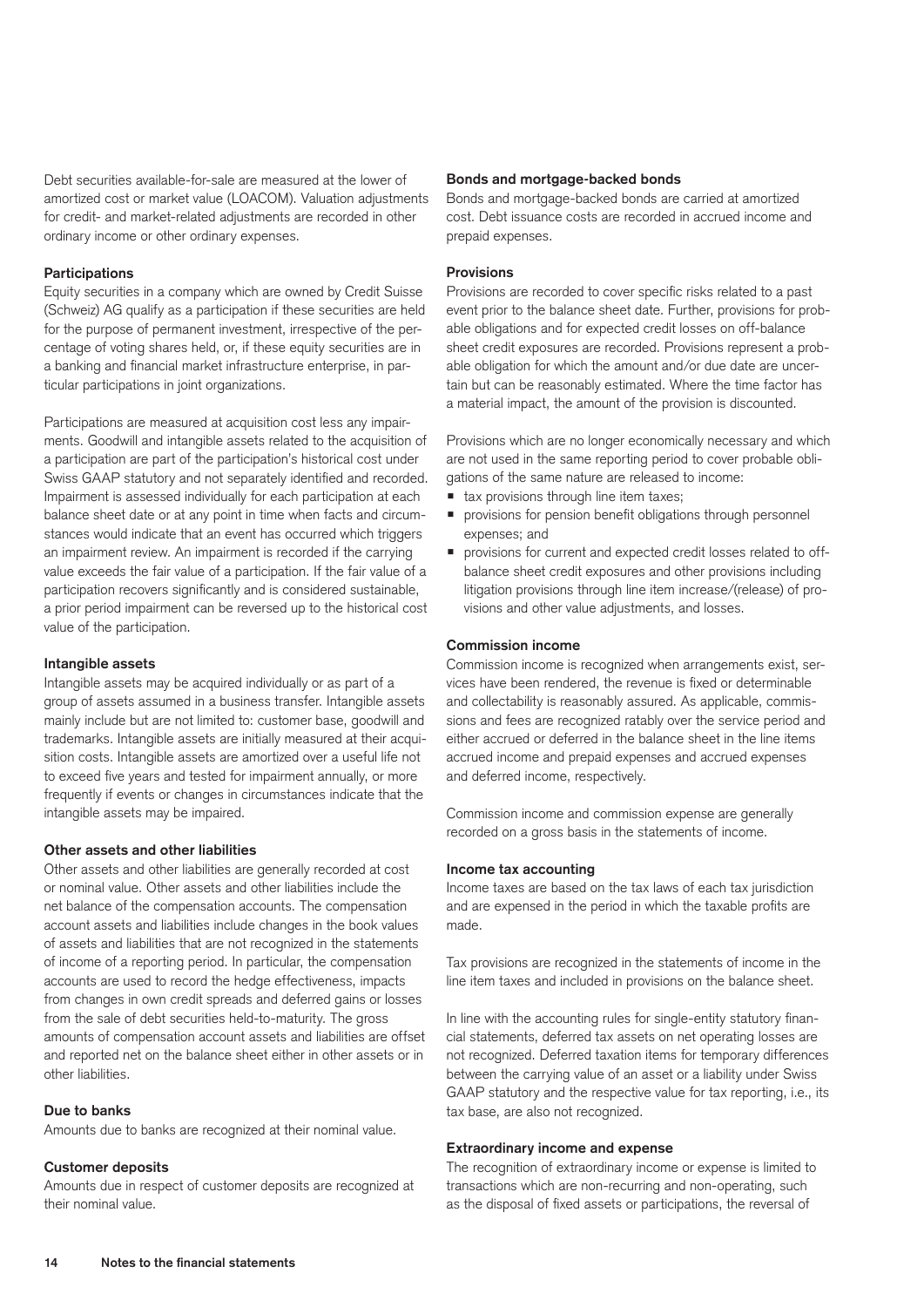prior-period impairment on participations, or income and expense related to other reporting periods if they account for the correction of errors with regard to non-operating transactions of prior periods.

#### **Contingent liabilities and irrevocable commitments**

Contingent liabilities are recorded as off-balance sheet transactions at their maximum potential payment amounts. Irrevocable commitments are recorded as off-balance sheet transactions at their nominal values, except for irrevocable loan commitments that are cancellable with a notice period of six weeks or less. As necessary, related provisions are recorded on the balance sheet in line item provisions.

For undrawn irrevocable loan commitments, the expected credit loss amount is calculated based on the difference between the contractual cash flows that are due to Credit Suisse (Schweiz) AG if the commitment is drawn and the cash flows that Credit Suisse (Schweiz) AG expects to receive, in order to estimate the provision for expected credit losses. For credit guarantees, expected credit losses are recognized for the contingency of the credit guarantee. Provisions for off-balance sheet credit exposures are recognized on the balance sheet in provisions.

#### **Capital adequacy disclosures**

Capital adequacy disclosures for the Group and Credit Suisse (Schweiz) AG are presented in the publications "Pillar 3 and regulatory disclosures – Credit Suisse Group AG" and "Regulatory disclosures – Subsidiaries", respectively.

 $\rightarrow$  Refer to credit-suisse.com/regulatorydisclosures for additional information.

#### **Recently adopted accounting policies**

#### **Expected credit losses**

The new FINMA Accounting Ordinance and the revised FINMA circular 2020/1, "Accounting – banks", became effective on January 1, 2020. In addition to a formal restructuring of the guidance, changes with regard to valuation adjustments for default risks were introduced. For larger banks, such as Credit Suisse (Schweiz) AG, the new guidance requires the introduction of an expected credit loss approach for default risks on loans, receivables, debt securities held-to-maturity and certain off-balance sheet credit exposures such as irrevocable loan commitments. In accordance with the transitional provisions, Credit Suisse (Schweiz) AG adopted the expected credit loss approach for its standalone financial statements as of January 1, 2021, applying US GAAP in line with the Group and as allowed under Swiss GAAP statutory accounting rules for banks. The net adoption impact was recorded on January 1, 2021 and included total expenses of CHF 37 million before taxes. Of the net adoption impact, CHF 4 million was related to on-balance sheet credit exposures and reported in the statements of income in (increase)/release of allowance for default risks and losses from interest activities and CHF 33 million was related to off-balance sheet credit exposures and reported in the statements of income in increase/(release) of provisions and other valuation adjustments, and losses.

#### **Prior period information**

For 2020, the balance of amounts payable to members of governing bodies has been revised from CHF 88 million to CHF 70 million.

 $\rightarrow$  Refer to "Note 23 – Amounts receivable from and amounts payable to related parties" for further information.

### 3 Risk management, derivatives and hedging activities Risk management

#### **Risk governance**

Risk management of Credit Suisse (Schweiz) AG is aligned to the overall risk management governance of the Group. Credit Suisse (Schweiz) AG's risk governance includes a committee structure and a comprehensive set of corporate policies which are developed, reviewed and approved by the Board of Directors (Board), the Executive Board, their respective committees, the Chief Risk Officer (CRO), the Chief Financial Officer (CFO) and the Chief Compliance Officer (CCO), in accordance with their respective responsibilities and levels of authority.

The risk governance framework of Credit Suisse (Schweiz) AG is based on a "three lines of defense" governance model, where each line has a specific role with defined responsibilities and works in close collaboration to identify, assess and mitigate risks. The first line of defense is the front office, which is responsible for pursuing suitable business opportunities within the strategic risk objectives and compliance requirements of Credit Suisse (Schweiz) AG. Its primary responsibility is to oversee compliance with relevant legal and regulatory requirements, maintain effective internal controls and help to ensure that Credit Suisse (Schweiz) AG operates within its risk appetite.

The second line of defense includes functions such as the CRO function (Risk), the CCO function (Compliance), General Counsel (including Regulatory Affairs) and Product Control. The functions within the second line articulate standards and expectations for the effective management of risk and controls, including advising on, publishing related policies on and assessing compliance with applicable legal and regulatory requirements and internal standards. They are responsible for reviewing, measuring and challenging front office activities and for producing independent assessments and risk reporting for senior management and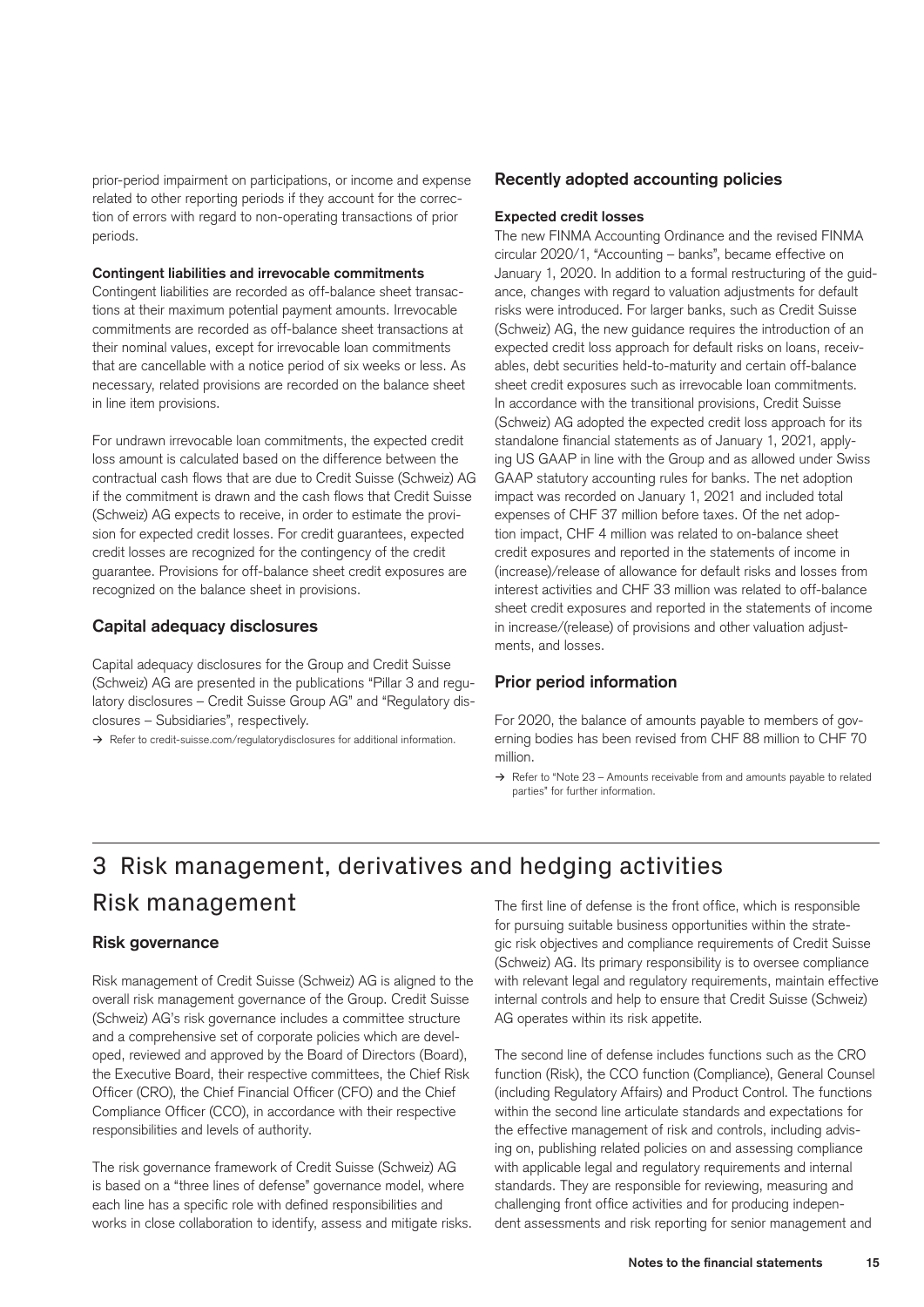regulatory authorities. Risk is also responsible for articulating and designing the risk appetite framework across Credit Suisse (Schweiz) AG.

The third line of defense is the Internal Audit function, which monitors the effectiveness of controls across various functions and operations, including risk management, compliance and governance practices.

#### **Board of Directors**

The Board is responsible for the overall strategic direction, supervision and control of Credit Suisse (Schweiz) AG, and for defining its overall tolerance for risk. In particular, the Board approves the risk management framework and sets overall risk appetite in consultation with its Risk Committee among other responsibilities and authorities defined in the Organizational Guidelines and Regulations (OGR).

The Risk Committee is responsible for assisting the Board in fulfilling its oversight responsibilities by periodically reviewing Credit Suisse (Schweiz) AG's risk management function, its resources and key risks, and, jointly with the Audit Committee, reviews and assesses the internal control environment.

The Audit Committee is responsible for assisting the Board in fulfilling its oversight duties by monitoring management's approach with respect to financial reporting, accounting and legal and regulatory compliance. Additionally, the Audit Committee monitors the qualifications, independence and performance of external auditors and Internal Audit.

#### **Executive Board**

The Executive Board is responsible for developing and implementing strategic business plans of Credit Suisse (Schweiz) AG, subject to approval by the Board, and implementing such plans. It further reviews and coordinates significant initiatives within the risk management and compliance functions and approves the bank-wide risk policies. The CRO of Credit Suisse (Schweiz) AG is a member of the Executive Board and represents the risk management function with a primary reporting line to the Group Chief Risk Officer (Group CRO) and an additional reporting line to the Chief Executive Officer (CEO) of Credit Suisse (Schweiz) AG.

#### **Executive Board and other risk governance committees**

The Capital Allocation & Risk Management Committee (CARMC) of Credit Suisse (Schweiz) AG is responsible for overseeing and directing the risk profile, recommending risk limits to the Risk Committee and the Board, establishing and allocating risk appetite among the various businesses, reviewing new significant business strategies or changes in business strategies, including business migrations, making risk-related decisions on escalations, and for applying measures, methodologies and tools to monitor and manage the risk portfolio. CARMC of Credit Suisse (Schweiz) AG operates in two committees: the Risk Management Committee (RMC) and the Asset Liability Management Committee (ALMC). The RMC is the main governance and decision-making body with respect to

market, liquidity, credit and position risk-related matters as well as with respect to operational risks, legal, compliance and regulatory issues and internal control matters. The RMC is responsible for the supervision and control of the risk profile, its future development and its adequacy with the risk strategy of Credit Suisse (Schweiz) AG. The RMC is also responsible for assessing the allocation of risk capital and making recommendations to the Board as well as establishing and allocating risk limits. The ALMC is responsible for capital, liquidity and funding-related matters, including interest rate risk management, foreign exchange risk and balance sheet development within defined limits.

The Risk Processes & Standards Committee (RPSC) reviews major risk management processes, issues general instructions, standards and processes concerning risk management, approves material changes in market, credit and non-financial risk management standards, policies and related methodologies, and approves the standards of Credit Suisse (Schweiz) AG's internal models used for calculating regulatory capital requirements.

The governing bodies responsible for the oversight and active discussion of reputational and sustainability risks are the Reputational Risk Committee (RRC) and its sub-committee, the Divisional Client Risk Committee (DCRC). The RRC is responsible for robust governance and comprehensive risk mitigation and oversight relating to reputational risks and sustainability issues. It also ensures adherence to Credit Suisse (Schweiz) AG's reputational and sustainability policies and oversees their implementation. The DCRC decides on individual, significant cases (client relationships, actions or transactions) that are escalated to the DCRC based on the established escalation criteria.

#### **Risk appetite framework**

Credit Suisse (Schweiz) AG maintains an integrated and cohesive risk appetite framework, which is governed by a policy and provides a robust foundation for risk appetite setting and management. The framework also encompasses the processes and methodologies for calibrating and allocating the appropriate level of risk appetite required to constrain the overall risk profile of Credit Suisse (Schweiz) AG. The Credit Suisse (Schweiz) AG risk appetite framework is aligned to and reflected as a distinct part of the Group risk appetite framework, which is governed by an overarching global policy that encompasses the suite of specific policies, processes and systems with which the risk constraints are calibrated and the risk profile is managed.

Credit Suisse (Schweiz) AG's risk appetite is derived from strategic risk objectives (SROs). The SROs are reviewed and approved by the Board on at least an annual basis, to ensure they remain current, adequate and aligned with the Group's SROs. For 2022, the following SROs have been defined for Credit Suisse (Schweiz) AG:

**P** promoting stability of earnings to support performance in line with financial objectives;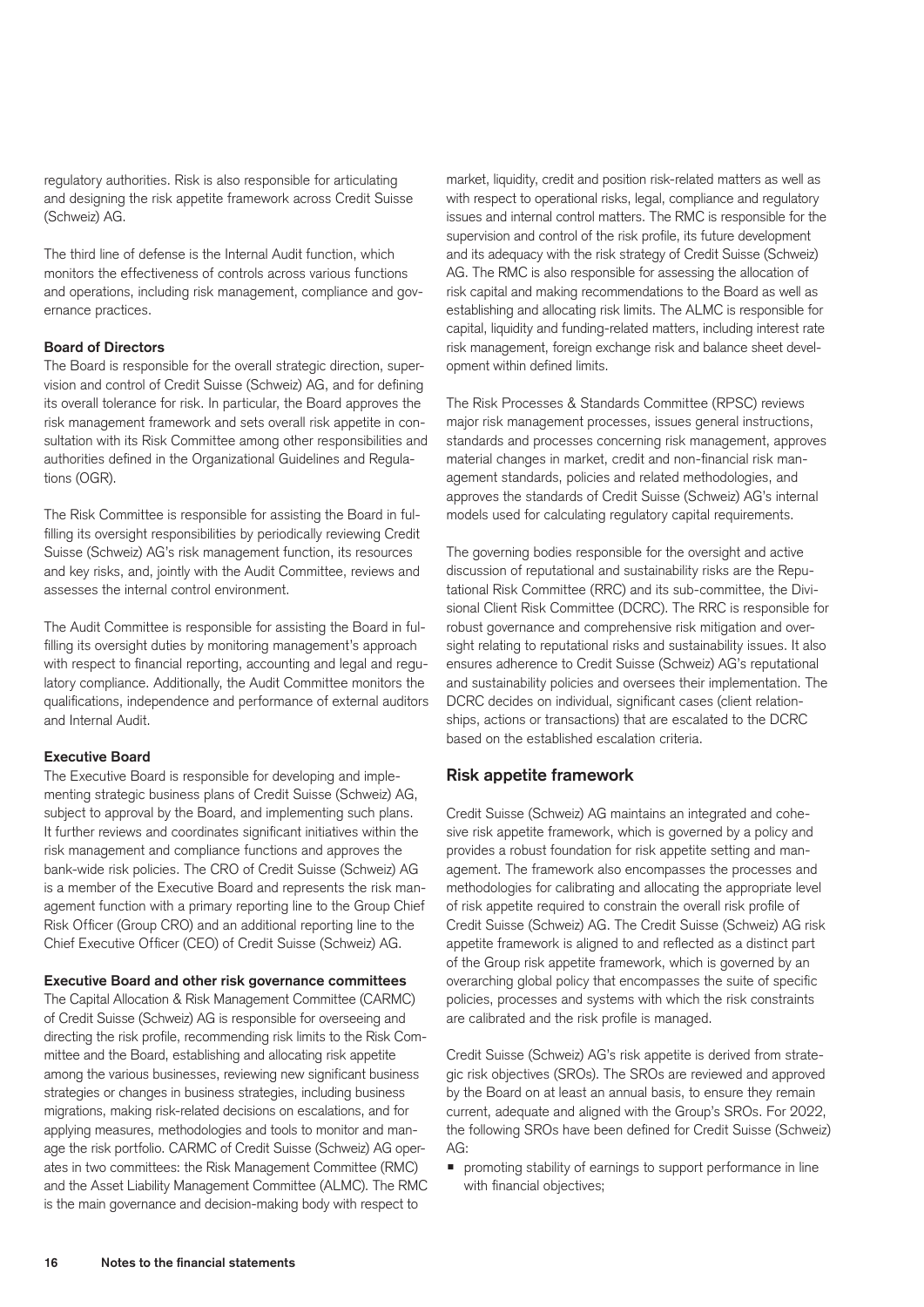- p ensuring sound management of funding and liquidity risk in normal and stressed conditions;
- p maintaining capital adequacy under both normal and stressed conditions;
- p maintaining the integrity of Credit Suisse (Schweiz) AG's business and operations; and
- managing intercompany risks.

The risk appetite of Credit Suisse (Schweiz) AG is determined in partnership with the strategic and financial planning process. Scenario-driven stress testing of financial and capital plans is an essential element in the risk appetite calibration process through which the strategic risk objectives, financial resources and business plans are aligned.

A key element of the framework is a detailed risk appetite statement, that is embedded across the organization through a suite of different types of risk constraints as part of Credit Suisse (Schweiz) AG's efforts to ensure it operates within the boundaries defined by the Board. The risk constraints may be both quantitative and qualitative, and restrict the maximum amount of a specific risk that the bank is allowed to take. Risk constraints are classified according to type and authority, with the principal constraint types consisting of limits, guidelines, tolerances and flags.

The risk appetite is reviewed and approved on at least an annual basis through a number of internal governance forums, including joint approval by both the CRO and the CFO, the Risk Appetite Committee of Credit Suisse (Schweiz) AG, the RMC of Credit Suisse (Schweiz) AG, the Board's Risk Committee and subsequently by the Board of Credit Suisse (Schweiz) AG. Ad hoc risk appetite reviews may be triggered by changes in either the external environment (e.g., regulatory landscape and macroeconomic or business developments) or by internal factors (e.g., strategic shifts and material loss events).

#### **Risk coverage and management**

Credit Suisse (Schweiz) AG uses a wide range of risk management practices to address the variety of risks that arise from its business activities. Policies, processes, standards, risk assessment and measurement methodologies, risk appetite constraints and risk monitoring and reporting are key components of Credit Suisse (Schweiz) AG's risk management practices. The risk management practices of Credit Suisse (Schweiz) AG complement each other in the analysis of potential loss, support the identification of interdependencies and interactions of risks across the organization and provide a comprehensive view of its exposures. Credit Suisse (Schweiz) AG regularly reviews and updates its risk management practices to promote consistency with its business activities and relevance to its business and financial strategies. The main risk types of Credit Suisse (Schweiz) AG include the following:

- $\blacksquare$  Capital risk;
- $\blacksquare$  Credit risk:
- **P** Market risk (including non-traded market risk);
- **E.** Liquidity and funding risk;
- Non-financial risk (e.g., operational risk, technology risk, cyber risk, compliance risk, regulatory risk, legal risk and conduct risk);
- Model risk:
- **P** Reputational risk;
- Business risk;
- **•** Climate-related risks; and
- Fiduciary risk.

Climate-related risks are a core element of sustainability risks. Sustainability risks are potentially adverse impacts on the environment, on people or society, which may be caused by, contributed to or directly linked to financial service providers through the activities of their clients. These may manifest themselves as reputational risks, but potentially also as credit, operational or other risks. Credit Suisse considers sustainability risks in its Group-wide reputational risk review process.

 $\rightarrow$  Refer to "Reputational risk" for further information on sustainability risks.

#### **Capital risk**

Capital risk is the risk that Credit Suisse (Schweiz) AG does not have adequate capital to support its activities and maintain the minimum capital requirements.

Under the Basel framework, Credit Suisse (Schweiz) AG is required to maintain a robust and comprehensive framework for assessing capital adequacy, defining internal capital targets and ensuring that these capital targets are consistent with Credit Suisse (Schweiz) AG's overall risk profile and the current operating environment.

Capital risk results from the Credit Suisse (Schweiz) AG's risk exposures, available capital resources, regulatory requirements and accounting standards.

Tools used by Credit Suisse (Schweiz) AG to evaluate and manage capital risk include for example stress testing and economic risk capital. The capital management framework is designed to ensure that Credit Suisse (Schweiz) AG meets all regulatory capital requirements for Credit Suisse (Schweiz) AG and its regulated subsidiaries.

#### **Stress testing framework**

Stress testing (or scenario analysis) represents a risk management approach that assesses financial impacts from a potential historical or hypothetical scenario.

Stress testing is a fundamental element of Credit Suisse (Schweiz) AG's risk management framework included in overall risk management to ensure that Credit Suisse (Schweiz) AG's financial position and risk profile provide sufficient resilience to withstand the impact of severe adverse macroeconomic conditions. Stress testing is also used to support Credit Suisse (Schweiz) AG's internal capital adequacy assessment process. Additionally, specific stress testing constraints are defined in the risk appetite statement, in particular for post-stress capital ratios and position stress loss amounts. These constraints are monitored on periodic basis.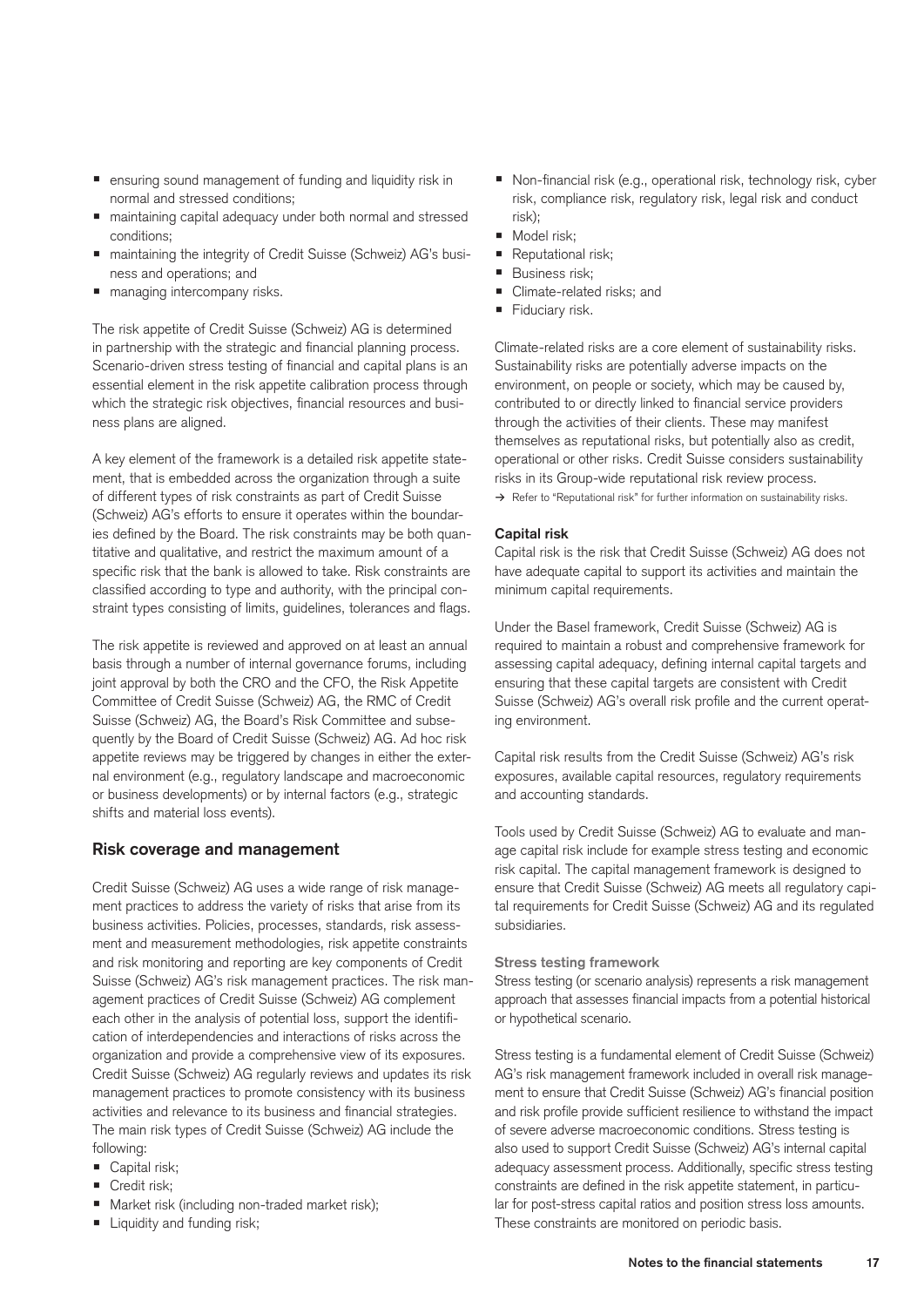#### **Credit risk**

Credit risk is the risk of financial loss arising as a result of a borrower or counterparty failing to meet its financial obligations or as a result of deterioration in the credit quality of the borrower or counterparty.

The majority of the credit risk of Credit Suisse (Schweiz) AG is concentrated in the Swiss retail and private banking, corporate and institutional businesses. Credit risk arises from lending products, irrevocable loan commitments, credit guarantees and letters of credit, and results from counterparty exposure arising from derivatives, foreign exchange and other transactions.

Credit Suisse (Schweiz) AG uses a credit risk management framework which provides for the consistent evaluation, measurement and management of credit risk across Credit Suisse (Schweiz) AG. Assessment of credit risk exposures for internal risk estimates and risk-weighted assets are calculated based on probability of default (PD), loss given default (LGD) and exposure at default (EAD) models. The credit risk framework incorporates the following core elements:

- p counterparty and transaction assessments: application of internal credit ratings (PD), assignment of LGD and EAD values in relation to counterparties and transactions;
- p credit limits: establishment of credit limits, including limits based on notional exposure, potential future exposure and stress exposure, subject to approval by delegated authority holders, to serve as primary risk controls on exposures and to prevent undue risk concentrations;
- credit monitoring, impairments and provisions: processes to support the ongoing monitoring and management of credit exposures, supporting the early identification of deterioration and any subsequent impact; and
- risk mitigation: active management of credit exposures through the use of cash sales, participations, collateral, guarantees, insurance or hedging instruments.

In addition to traditional credit exposure measurement, monitoring and management using current and potential future exposure metrics, Credit Risk performs counterparty and portfolio credit risk assessments of the impact of various internal stress test scenarios. Credit Risk assesses the impact to credit risk exposures arising from market movements in accordance with the scenario narrative, which can further support the identification of concentration or tail risks. Its scenario suite includes historical scenarios as well as forward-looking scenarios which are aligned with those used by the Market Risk and Enterprise Risk Management functions.

#### **Counterparty and transaction assessments**

Credit Suisse (Schweiz) AG evaluates and assesses counterparties and clients to whom it has credit exposures. For the majority of counterparties and clients, Credit Suisse (Schweiz) AG uses internally developed statistical rating models to determine internal credit ratings, which are intended to reflect the risk of default of each counterparty.

→ Refer to "Credit quality information" in Note 19 – Expected credit losses and credit quality for further information on counterparty transaction assessments.

#### **Credit limits**

Credit exposures are managed at the counterparty and ultimate parent level in accordance with credit limits which apply in relation to notional exposure, potential future exposure and stress exposure. Credit limits are established to constrain lending business where exposure is typically related to committed loan amounts, and similarly in relation to trading business where exposure is typically subject to model-based estimation of future exposure amounts. Credit limits to counterparties and groups of connected companies are subject to formal approval under delegated authority within the divisions where the credit exposures are generated, and, where significant in terms of size or risk profile, are subject to further escalation to the Group chief credit officer or the CRO.

In addition to counterparty and ultimate parent exposures, credit limits and tolerances are also applied at the portfolio level to monitor and manage risk concentrations such as to specific industries, countries or products. In addition, credit risk concentration is regularly supervised by credit and risk management committees.

**Credit monitoring, impairments and provisions** A credit quality monitoring process is performed to provide for early identification of possible changes in the creditworthiness of clients, and includes regular asset and collateral quality reviews, business and financial statement analysis, and relevant economic and industry studies. Credit Risk maintains regularly updated watch lists and holds review meetings to re-assess counterparties that could be subject to adverse changes in creditworthiness. The review of the credit quality of clients and counterparties does not depend on the accounting treatment of the asset or commitment.

In the event that a deterioration in creditworthiness is likely to result in a default, credit exposures are transferred to the recovery management function within Credit Risk. The determination of any allowance for credit losses in relation to such exposures is based on an assessment of the exposure profile and expectations for recovery. The recoverability of loans in recovery management is regularly reviewed. The frequency of reviews depends on the individual risk profile of the respective positions.

Credit Suisse (Schweiz) AG has an impairment process for loans valued at amortized cost which are specifically classified as potential problem loans, non-performing loans, non-interest-earning loans or restructured loans. Credit Suisse (Schweiz) AG maintains specific allowances for credit losses, which Credit Suisse (Schweiz) AG considers to be a reasonable estimate of losses identified in the existing credit portfolio, and provides for credit losses based on a regular and detailed analysis of all counterparties, taking collateral value into consideration, where applicable. If uncertainty exists as to the repayment of either principal or interest, a specific allowance for credit losses is either created or adjusted accordingly. The specific allowance for credit losses is regularly revalued by the recovery management function depending on the risk profile of the borrower or credit-relevant events.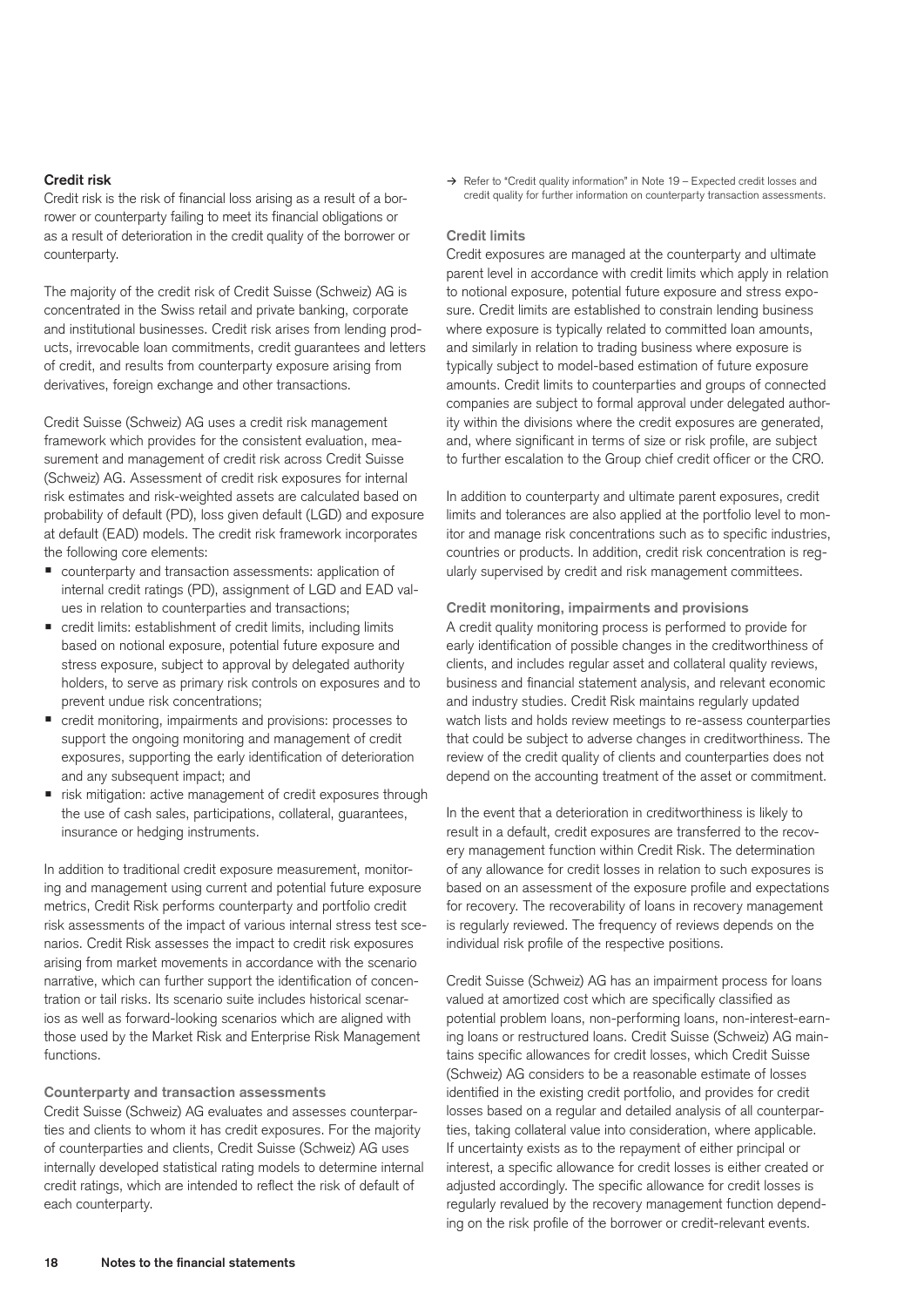> Refer to "Estimating expected credit losses" in Note 19 - Expected credit losses and credit quality for further information on expected credit losses under the CECL accounting guidance.

#### **Risk mitigation**

Drawn and undrawn credit exposures are managed by taking financial and non-financial collateral supported by enforceable legal documentation, as well as by utilizing credit hedging techniques. Financial collateral in the form of cash, marketable securities (e.g., equities, bonds or funds) and guarantees serves to mitigate the inherent risk of credit loss and to improve recoveries in the event of a default. Financial collateral received in the form of securities is subject to controls on eligibility and is supported by frequent market valuation depending on the asset class to ensure exposures remain adequately collateralized. Depending on the quality of the collateral, appropriate haircuts are applied for risk management purposes.

For the mortgage lending portfolio in the private banking, corporate and institutional businesses, real estate property is valued at the time of credit approval and periodically thereafter, according to internal policies and controls of Credit Suisse (Schweiz) AG, depending on the type of loan (e.g., residential or commercial loan), characteristics of the property, current developments in the relevant real estate market and the current level of credit exposure to the borrower (loan-to-value ratio). If the credit exposure to a borrower has changed significantly, in volatile markets or in times of increasing general market risk, collateral values may be appraised more frequently. Management judgment is applied in assessing whether markets are volatile or general market risk has increased to a degree that warrants a more frequent update of collateral values. Movements in monitored risk metrics that are statistically different compared to historical experience are considered in addition to analysis of externally-provided forecasts, scenario techniques and macroeconomic research.

Clients may also take positions through derivative contracts in selected instruments or issuers, which expose the clients to the performance of the underlying securities. Such positions provide synthetic financing and present a similar risk to that of direct financing of securities, and are often executed with clients such as hedge funds. These positions are closely monitored and subject to margining.

Non-financial collateral such as residential and commercial real estate, tangible assets (e.g., ships or aircraft), inventories and commodities are valued at the time of credit approval and periodically thereafter depending on the type of credit exposure and collateral coverage ratio.

In addition to collateral, Credit Suisse (Schweiz) AG also utilizes credit hedging in the form of protection provided by single-name and index credit default swaps as well as structured hedging and insurance products. Credit hedging is used to mitigate risks arising from the loan portfolio, loan underwriting exposures and counterparty credit risk. Hedging is intended to reduce the risk of loss from a specific counterparty default or broader downturn in

markets that impacts the overall credit risk portfolio. Credit hedging contracts are typically bilateral or centrally cleared derivative transactions and are subject to collateralized trading arrangements. Credit Suisse (Schweiz) AG evaluates hedging risk mitigation so that basis or tenor risk can be appropriately identified and managed.

In addition to collateral and hedging strategies, Credit Suisse (Schweiz) AG also actively manages its loan portfolio and may sell or sub-participate positions in the loan portfolio as a further form of risk mitigation.

#### **Market risk**

Market risk is the risk of financial loss arising from movements in market risk factors. The movements in market risk factors that generate financial losses are considered to be adverse changes in interest rates, credit spreads, foreign exchange rates, equity and commodity prices and other factors such as market volatility and the correlation of market prices across asset classes. A typical transaction or position in financial instruments may be exposed to a number of different market risk factors. Market risks of Credit Suisse (Schweiz) AG arise from both trading and non-trading activities.

Traded market risk primarily relates to trading activities of Credit Suisse (Schweiz) AG to support and provide market access to its Swiss clients. Trading book activities of Credit Suisse (Schweiz) AG carry no significant market risk. In line with the requirements of its banking license, Credit Suisse (Schweiz) AG hedges its market risk related to trading activities with other Group entities or external counterparties.

Non-traded market risk primarily relates to asset and liability mismatch exposures in the banking books. The businesses of Credit Suisse (Schweiz) AG and Treasury have non-traded portfolios that carry market risks, mainly related to changes in interest rates, but also to changes in foreign exchange rates. Interest rate risks are assumed through lending and deposit-taking as well as money market and funding activities. Non-maturing products, such as savings accounts, have no contractual maturity date or direct market-linked interest rate and are risk-managed on a pooled basis using replication portfolios on behalf of the business divisions. Replication portfolios transform non-maturing products into a series of fixed-term products that approximate the re-pricing and volume behavior of the pooled client transactions.

Credit Suisse (Schweiz) AG uses market risk measurement and management methods capable of calculating comparable exposures across its many activities and employs focused tools that can model specific characteristics of certain instruments or portfolios. The tools are used for internal market risk management, internal market risk reporting and external disclosure purposes. Credit Suisse (Schweiz) AG's principal market risk measures for traded market risk are value-at-risk (VaR), scenario analysis, as included in the stress testing framework and sensitivity analysis. These measures complement each other in the bank's market risk assessment and are used to measure traded market risk at the bank level. The Credit Suisse (Schweiz) AG's risk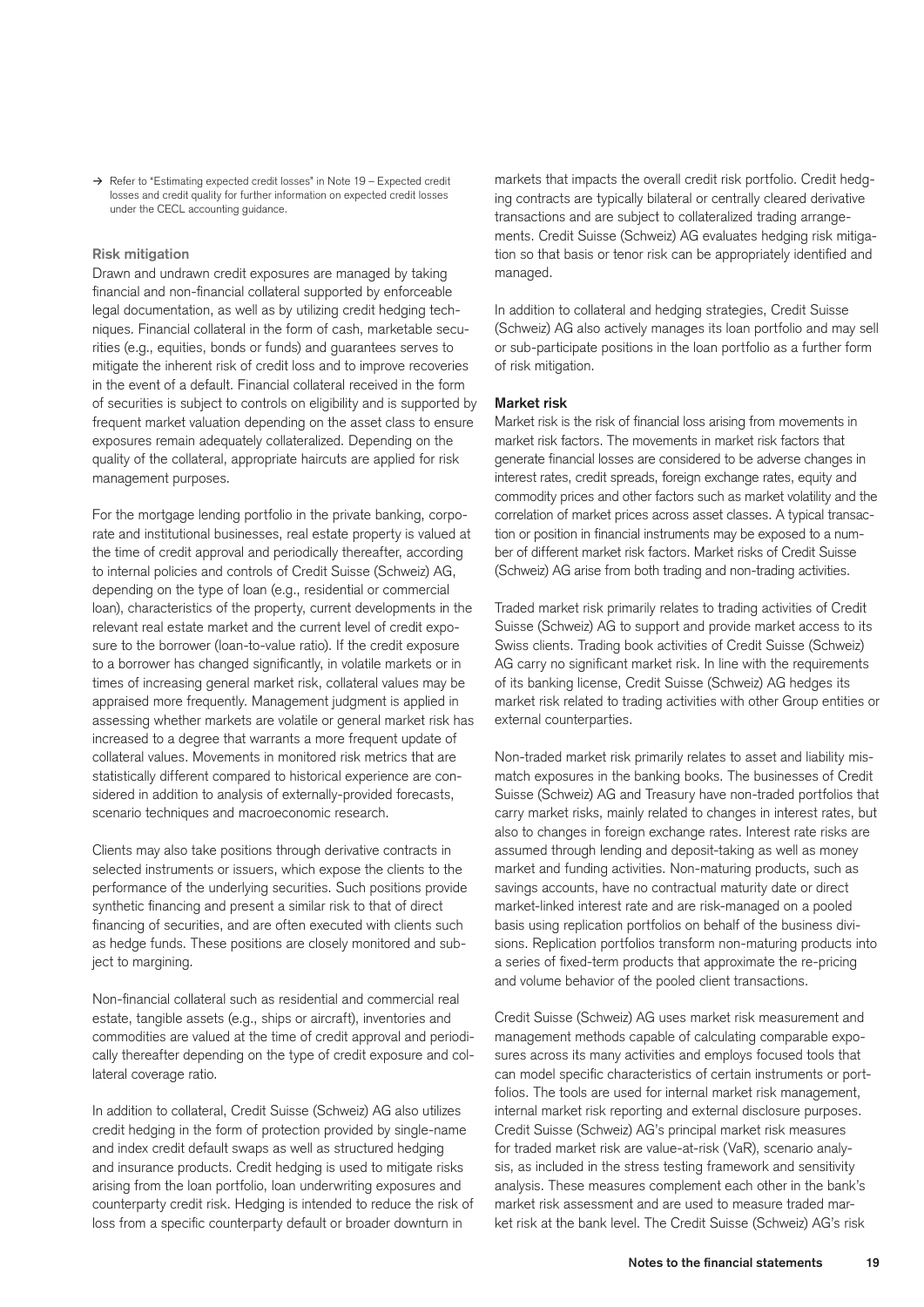management practices are regularly reviewed to ensure they remain appropriate and fit for purpose.

Credit Suisse (Schweiz) AG measures risk from non-traded portfolios mainly by estimating the impact of changes in interest rates both in terms of risk to earnings as well as risk to the economic value of the bank's asset and liability position.

#### **Liquidity and funding risk**

Liquidity and funding risk is the risk that Credit Suisse (Schweiz) AG, although solvent, either does not have sufficient financial resources to enable it to meet its obligations as they fall due, or can secure such resources only at excessive cost. The liquidity and funding profile of Credit Suisse (Schweiz) AG reflects its strategy and risk appetite and is driven by business activity levels and the overall market and operating environment. The liquidity and funding strategy is approved by the ALMC and overseen by the Board. The implementation and execution of the funding and liquidity strategy is managed within the Credit Suisse (Schweiz) AG's CFO function (Finance) by Treasury and the Global Liquidity Group. The global liquidity group was established in 2018 to centralize control of liability and collateral management with the aim of optimizing liquidity sourcing, funding costs and the highquality liquid assets (HQLA) portfolio on behalf of Treasury. Treasury ensures adherence to the funding policies and the Global Liquidity Group is focused on the efficient coordination of the short-term unsecured and secured funding desks. This approach enhances the ability of Credit Suisse (Schweiz) AG to manage potential liquidity and funding risks and to promptly adjust its liquidity and funding levels to absorb potential stress situations.

The RMC and the Board's Risk Committee of Credit Suisse (Schweiz) AG define at least annually a liquidity and funding risk appetite framework, which ensures that the liquidity buffer and funding flows of Credit Suisse (Schweiz) AG are sized and managed in order to comply to all liquidity regulatory requirements and in addition to withstand a series of defined market- and liquidity-specific stress situations. The liquidity and funding profile of Credit Suisse (Schweiz) AG is regularly reported to the ALMC, RMC and the Board, including the set of risk metrics and parameters for the balance sheet and funding usage of its businesses.

#### **Non-financial risk**

Non-financial risk is the risk of an adverse direct or indirect impact originating from sources outside the financial markets, including but not limited to operational risk, technology risk, cyber risk, compliance risk, regulatory risk, legal risk and conduct risk. Non-financial risk is inherent in most aspects of the Credit Suisse (Schweiz) AG's business, including the systems and processes that support its activities. It comprises a large number of disparate risks that can manifest in a variety of ways. Examples include the risk of damage to physical assets, business disruption, failures relating to data integrity and trade processing, cyber attacks, internal or external fraudulent or unauthorized transactions, inappropriate cross-border activities, money laundering, improper handling of confidential information, conflicts of interest, improper gifts and entertainment and failure in duties to clients. Non-financial risk can arise from a

wide variety of internal and external forces, including human error, inappropriate conduct, failures in systems, processes and controls, pandemic, deliberate attack or natural and man-made disasters. Outsourcing and external third parties may also create risks around maintaining business processes, system stability, data loss, data management, reputation and regulatory compliance.

Each business area and function within Credit Suisse (Schweiz) AG is responsible for its non-financial risks and the provision of adequate resources and procedures for the management of those risks. They are supported by the designated second line of defense functions responsible for independent risk and compliance oversight, methodologies, tools and reporting within their areas as well as working with management on non-financial risk issues that arise. Relevant first and second line of defense control functions meet regularly to discuss risk issues and identify required actions to mitigate risks.

The Non-Financial Risk function oversees the established nonfinancial risk framework (NFRF), providing a consistent and unified approach to evaluating and monitoring all relevant nonfinancial risks. Non-financial risk appetites are established and monitored under the bank-wide risk appetite framework, aligned with the NFRF, which sets common minimum standards across the bank for non-financial risk and control processes and review and challenge activities. Risk and control assessments are in place and consist of the risk and control self-assessment, compliance risk assessment and legal risk assessment. Key non-financial risks are identified annually and represent the most significant risks requiring senior management attention. Where appropriate, remediation plans are put in place with ownership by senior management and ongoing Executive Board level oversight through RMC and Operational Risk & Compliance Committee (ORCC).

Technology risk is the risk that technology-related failures, such as service outages or information security incidents, may disrupt business. Technology risk is inherent not only in information technology (IT) assets of Credit Suisse (Schweiz) AG, but also in the people and processes that interact with them including through dependency on third-party suppliers and the worldwide telecommunications infrastructure. Credit Suisse (Schweiz) AG seeks to ensure that the data used to support key business processes and reporting is secure, complete, accurate, available, timely and meets appropriate quality and integrity standards. Credit Suisse (Schweiz) AG requires its critical IT systems to be identified, secure, resilient and available and support ongoing operations, decision-making, communications and reporting. Credit Suisse (Schweiz) AG's systems must also have the capability, capacity, scalability and adaptability to meet current and future business objectives, the needs of customers and regulatory and legal expectations.

Cyber risk, which is part of technology risk, is the risk that the Credit Suisse (Schweiz) AG will be compromised as a result of cyber attacks, security breaches, unauthorized access, loss or destruction of data, unavailability of service, malware or other events that could have an adverse security impact.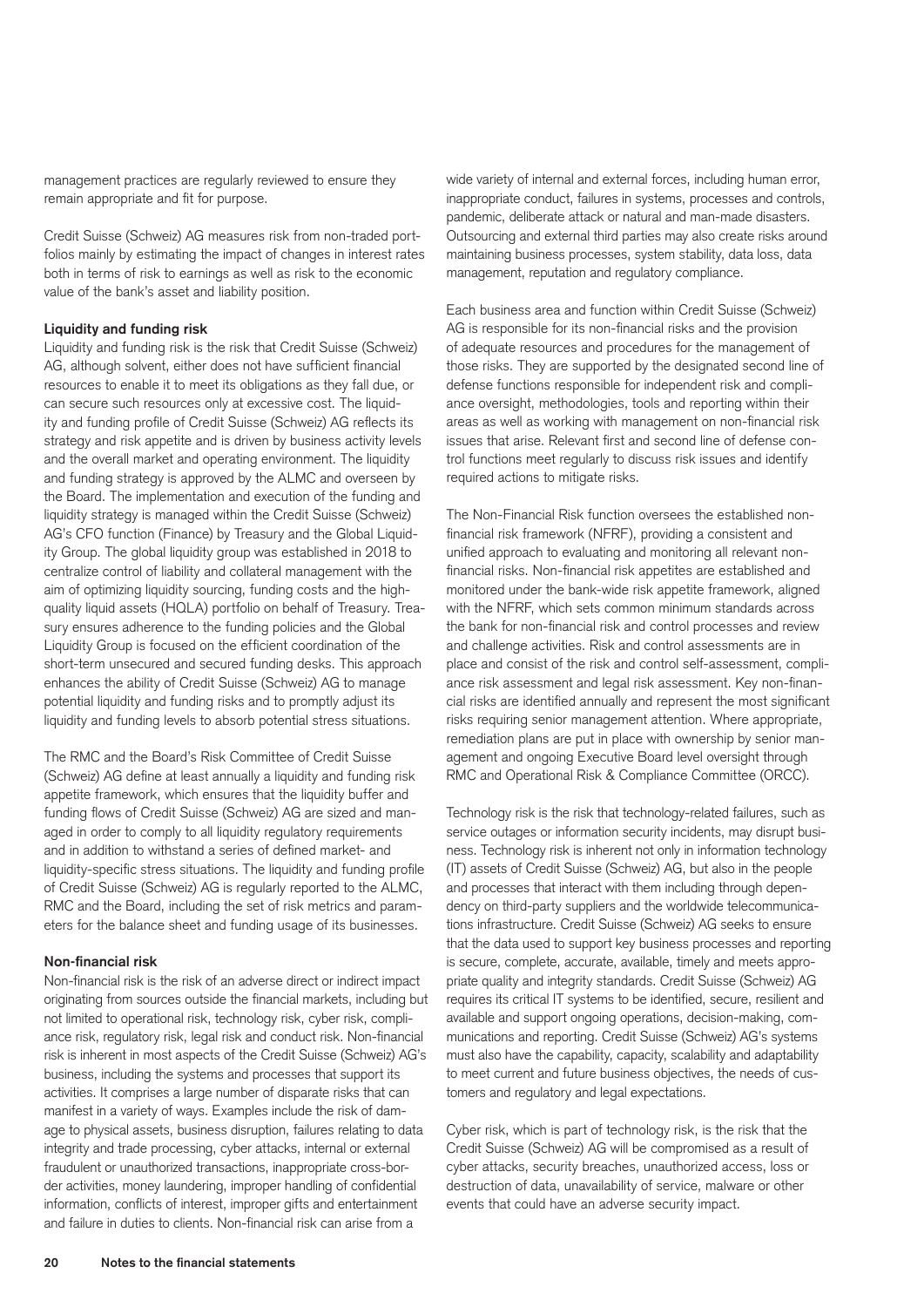Activities to manage non-financial risk capital include scenario analysis and non-financial risk regulatory capital measurement. In addition, the Credit Suisse (Schweiz) AG transfers the risk of potential losses from certain non-financial risks to third-party insurance companies in certain instances.

Credit Suisse (Schweiz) AG is using a set of internally and externally (FINMA) validated and approved models under the advanced measurement approach (AMA) to calculate its regulatory capital requirements for non-financial risks (also referred to as "operational risk capital").

#### **Model risk**

Model risk is the risk of adverse consequences from decisions made based on model results that may be incorrect, misinterpreted or used inappropriately. All models and qualitative estimation approaches are imperfect approximations and assumptions that are subject to varying degrees of uncertainty in their output depending on, among other factors, the model's complexity and its intended application. As a result, modeling and estimation errors may result in inappropriate business decisions, financial loss, regulatory and reputational risk and incorrect or inadequate capital reporting. Model errors, intrinsic uncertainty and inappropriate use are the primary contributors to aggregate, bank-wide model risk. This framework is owned by the Model Risk Management function, which is structured as a second line of defense independent from the first line of defense, i.e., the model users, developers and supervisors who own, develop, implement and maintain models.

Through the global model risk management and governance framework, Credit Suisse (Schweiz) AG seeks to identify, measure and mitigate significant risks arising from the use of models embedded within its global model ecosystem. Model risks can be managed through a well-designed and robust model risk management framework, encompassing model governance policies and procedures, model validation best practices and actionable model risk reporting.

The Model Risk Management function is responsible for overseeing model risk at the bank and ensuring compliance with model governance policies and standards. The Model Risk Management function reviews models, reports model limitations to key stakeholders, tracks remediation plans for validation findings and reports on model risk tolerances and metrics to senior management. The Model Risk Management function additionally oversees controls to facilitate a complete and accurate bank-wide model inventory and performs semi-annual attestations with the aim of achieving completeness and accuracy of the bank's model inventory.

#### **Reputational risk**

Reputational risk is the risk that negative perception by stakeholders of Credit Suisse (Schweiz) AG, including clients, counterparties, employees, shareholders, regulators and the general public, may adversely impact client acquisition and damage the business relationships of Credit Suisse (Schweiz) AG with clients and

counterparties, affecting staff morale and reducing access to funding sources.

Reputational risk may arise from a variety of sources, including, but not limited to, the nature or purpose of a proposed transaction or service, the identity or activity of a potential client, the regulatory or political climate in which the business will be transacted, significant public attention surrounding the transaction itself or the potential sustainability risks of a transaction. Sustainability risks are potentially adverse impacts on the environment, on people or society, which may be caused by, contributed to or directly linked to financial service providers, usually through the activities of their clients. These may manifest themselves as reputational risks, but potentially also as credit, operational or other risks. Reputational risk may also arise from reputational damage in the aftermath of a non-financial risk incident, such as cyber crime or the failure by employees to meet expected conduct and ethical standards.

Reputational risk is included in the risk appetite framework to ensure that risk-taking is aligned with the approved risk appetite. Credit Suisse (Schweiz) AG highly values its reputation and is fully committed to protecting it through a prudent approach to risktaking and a responsible approach to business. This is achieved through the use of dedicated processes, resources and policies focused on identifying, evaluating, managing and reporting potential reputational risks. This is also achieved by applying the highest standards of personal accountability and ethical conduct as set out in the Code of Conduct of Credit Suisse Group and Credit Suisse (Schweiz) AG's approach to cultural values and behaviors. Reputational risk potentially arising from proposed business transactions and client activity is assessed in the reputational risk review process. The Group's global policy on reputational risk requires employees to be conservative when assessing potential reputational impact and, where certain indicators give rise to potential reputational risk, the relevant business proposal or service must be submitted through the reputational risk review process.

The RRC, on a divisional or legal entity level, is the governing body responsible for the oversight and active discussion of reputational and sustainability risks. At the Board level, the Risk Committee and Audit Committee jointly assist the Board in fulfilling its reputational risk oversight responsibilities by reviewing and approving Credit Suisse (Schweiz) AG's risk appetite framework as well as assessing the adequacy of the management of reputational and sustainability risks.

#### **Business risk**

Business risk is the risk of not achieving the financial goals and ambitions in connection with the strategy of Credit Suisse (Schweiz) AG and how the business is managed in response to the external operating environment. External factors include both market and economic conditions, as well as shifts in the regulatory environment. Internally, Credit Suisse (Schweiz) AG faces risks arising from inappropriate strategic decisions, ineffective implementation of business strategies or an inability to adapt business strategies in response to changes in the operating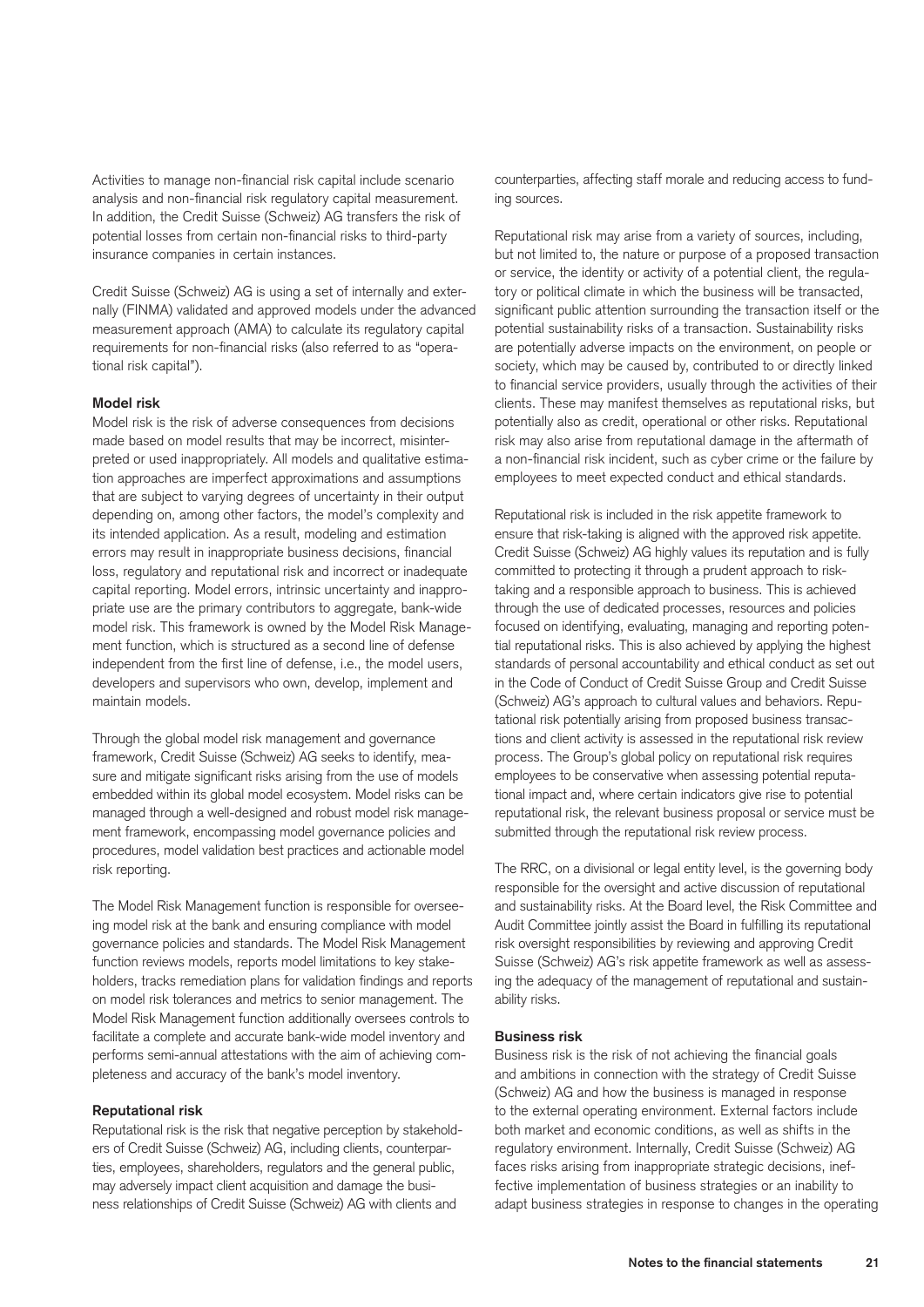environment, including in relation to client and competitor behavior.

The Credit Suisse (Schweiz) AG financial plan serves as the basis for the financial goals and ambitions against which the businesses are assessed regularly throughout the year. These regular reviews include evaluations of financial performance, key business risks, overall operating environment and business strategy. This enables management to identify and execute changes to Credit Suisse (Schweiz) AG's operations and strategy where needed.

#### **Climate-related risks**

Climate-related risks are the potentially adverse direct and indirect impacts on Credit Suisse (Schweiz) AG's financial metrics, operations or reputation due to transitional or physical effects of climate change. Climate-related risks could manifest themselves through existing risk types such as credit risk, market risk, non-financial risk, business risk or reputational risk.

In 2021, Credit Suisse Group published its climate-related risk disclosures following the structure provided by the Financial Stability Board's Task Force on Climate-related Financial Disclosures (TCFD) recommendations for the first time. These were included in the Sustainability Report and summarized in a dedicated TCFD extract. The disclosures included quantitative metrics alongside explanations of the frameworks relied upon, and Credit Suisse's overall climate strategy. Credit Suisse Group expects to continue to evolve its disclosures, incorporating portfolio views as they become available.

> Refer to credit-suisse.com/sustainabilityreport for the Group's Sustainability Report and to credit-suisse.com/tcfd for an extract of disclosures in accordance with TCFD.

#### **Fiduciary risk**

Fiduciary risk is the risk of financial loss arising when Credit Suisse (Schweiz) AG or its employees, acting in a fiduciary capacity as trustee, investment manager or as mandated by law, do not act in the best interest of the client in connection with the provision of advice and/or management of its client's assets including from a product-related market, credit, liquidity, counterparty and non-financial risk perspective.

With regard to fiduciary risk that relates to discretionary investment-related activities, assessing investment performance and reviewing forward-looking investment risks in client portfolios and investment funds is central to the bank's investment oversight program. This program targets daily, monthly or quarterly monitoring of all portfolio management activities with independent analysis provided to senior management. Formal review meetings are in place as part of the bank's efforts to ensure that investment performance and risks are in line with expectations and adequately supervised.

Fiduciary risks from activities other than discretionary investment management, such as the advised portfolios, are managed and monitored in a similar oversight program. This program is actively managed in cooperation with the Group's compliance function and is based on the suitability framework.

### Use of derivative financial instruments and hedge accounting

#### **Business policy for use of derivative financial instruments**

Derivatives are generally either privately negotiated over-thecounter (OTC) contracts or standard contracts transacted through regulated exchanges. Credit Suisse (Schweiz) AG's most frequently used freestanding derivative products, entered into for trading and risk management purposes, include interest rate, credit default and cross-currency swaps, interest rate and foreign exchange options, foreign exchange forward contracts and foreign exchange and interest rate futures.

On the date a derivative contract is entered into, Credit Suisse (Schweiz) AG designates it as belonging to one of the following categories: trading activities; a risk management transaction that does not qualify as a hedge under accounting standards (referred to as an economic hedge); a hedge of the fair value of a recognized asset or liability; or a hedge of the variability of cash flows to be received or paid relating to a recognized asset or liability or a forecasted transaction.

#### **Economic hedges**

Economic hedges arise when Credit Suisse (Schweiz) AG enters into derivative contracts for its own risk management purposes, but the contracts entered into do not qualify for hedge accounting. These economic hedges include the following types:

- p interest rate derivatives to manage net interest rate risk on certain core banking business assets and liabilities;
- **F** foreign exchange derivatives to manage foreign exchange risk on certain core banking business revenue and expense items as well as core banking business assets and liabilities against adverse movements in foreign exchange rates;
- p credit derivatives to manage credit risk on certain loan portfolios; and
- p futures to manage risk on equity positions including convertible bonds.

Derivatives used in economic hedges are included as trading assets or trading liabilities in the balance sheets and the respective gains and losses included in net income/(loss) from trading activities and fair value option.

 $\rightarrow$  Refer to "Note 5 – Net income/(loss) from trading activities and fair value option" for further information on economic hedging of foreign exchange risk by the Treasury function.

#### **Hedge accounting**

Hedge accounting for Credit Suisse (Schweiz) AG is determined, recorded and disclosed in accordance with US GAAP as allowed under Swiss GAAP statutory accounting rules for banks.

Credit Suisse (Schweiz) AG designates fair value hedges for individual mortgages, loans and mortgage-backed bonds as part of an overall interest rate risk management strategy that incorporates the use of derivative instruments to minimize fluctuations in earnings that are caused by interest rate volatility.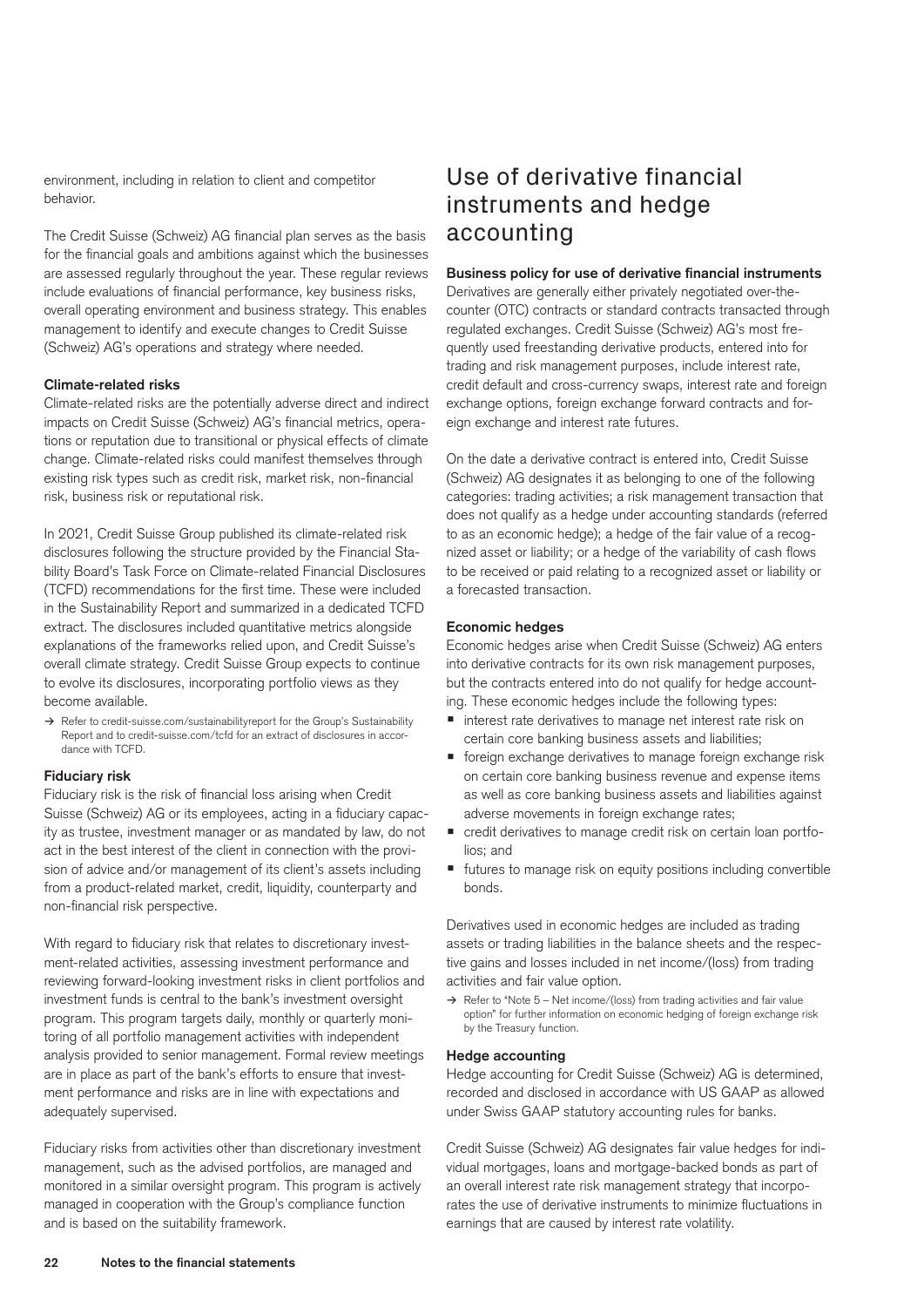Credit Suisse (Schweiz) AG designates cash flow hedges as part of its strategy to mitigate its risk to interest rate variability in relation to pools of identified future interest-related cash flows with the same

### 4 Net income from interest activities

Net income from interest activities for 2021 includes an increase of allowance for default risks of CHF 4 million from the adoption of the CECL accounting guidance on January 1, 2021.

 $\rightarrow$  Refer to "Recently adopted accounting policies" in Note 2 – Accounting and valuation principles for further information.

| Negative interest income and expense                    |      |      |  |  |
|---------------------------------------------------------|------|------|--|--|
| in                                                      | 2021 | 2020 |  |  |
| <b>CHF</b> million                                      |      |      |  |  |
| Negative interest income debited to interest income     | (73) | (79) |  |  |
| Negative interest expenses credited to interest expense | 366  | 319  |  |  |

Negative interest income is debited to interest income and negative interest expense is credited to interest expense.

### 5 Net income/(loss) from trading activities and fair value option

| in                                                                                     | 2021 | 2020 |
|----------------------------------------------------------------------------------------|------|------|
| By risk of underlying instruments (CHF million)                                        |      |      |
| Interest rate instruments <sup>1</sup>                                                 | 48   | (37) |
| Equity instruments                                                                     | 0    |      |
| Foreign exchange                                                                       | 301  | 403  |
| of which foreign exchange risk hedging activities<br>by treasury function <sup>2</sup> | 264  | 365  |
| Precious metals                                                                        | 4    | 9    |
| Credit instruments                                                                     | (88) | (57) |
| Other instruments                                                                      | (1)  | O    |
| Net income/(loss) from trading activities<br>and fair value option                     | 264  | 319  |
| of which net income/(loss) from fair value option                                      |      | Ω    |

**1** Includes trading income/(loss) from related fund investments.

**2** The treasury function of Credit Suisse (Schweiz) AG enters into economic hedges to manage foreign currency risk using short duration foreign currency swaps. The result of these hedges includes implicit interest income and expenses from the difference between spot rates and forward rates.

Trading activities at the level of Credit Suisse (Schweiz) AG are monitored and managed for legal entity-specific treasury, risk management and capital adequacy purposes. For the purpose of performance management, trading activities are monitored and managed mainly at the level of the Group's Swiss Universal Bank division on the basis of US GAAP financial metrics.

underlying risks on mortgages and loans by using interest rate swaps to convert variable rate assets to fixed rates.

 $\rightarrow$  Refer to "Derivative financial instruments and hedge accounting" in Note 2 – Accounting and valuation principles and "Note 13 – Derivative financial instruments" for further information on hedge accounting.

### 6 Personnel expenses

| in                                                   | 2021  | 2020  |
|------------------------------------------------------|-------|-------|
| <b>CHF</b> million                                   |       |       |
| Salaries                                             | 981   | 1.072 |
| of which variable compensation expenses <sup>1</sup> | 103   | 214   |
| Social benefit expenses                              | 947   | 257   |
| of which pension and other post-retirement expenses  | 160   | 169   |
| Other personnel expenses                             | 97    | 23    |
| Personnel expenses                                   | 1.255 | 1.352 |

**1** Includes current and deferred variable compensation expenses.

 $\rightarrow$  Refer to "Note 17 – Pension plans" for further information on pension expenses.

### 7 General and administrative expenses

| in                                                             | 2021  | 2020  |
|----------------------------------------------------------------|-------|-------|
| <b>CHF</b> million                                             |       |       |
| Professional services                                          | 91    | 80    |
| Occupancy expenses                                             | 150   | 140   |
| Marketing and advertising                                      | 73    | 54    |
| Travel and entertainment                                       | 38    | 38    |
| Postage and courier services                                   | 10    | 11    |
| Market data services                                           | 28    | 29    |
| Information and communication technology expenses              | 30    | 29    |
| Furniture and equipment                                        | 11    | 9     |
| Fees to external audit companies                               | 5     | 5     |
| of which fees for financial and regulatory audits <sup>1</sup> | 5     | 5     |
| Operating expenses charged by related parties <sup>2</sup>     | 1,034 | 988   |
| Other operating expenses                                       | 55    | 43    |
| General and administrative expenses                            | 1,525 | 1,426 |

**1** Represents total fees for financial statement, regulatory and related audit services paid by legal entity Credit Suisse (Schweiz) AG to external audit companies.

**2** Includes operating expenses charged by Credit Suisse Services AG, Credit Suisse AG and other affiliated companies, mainly for IT, operations, business support services, occupancy and other central functions provided to Credit Suisse (Schweiz) AG.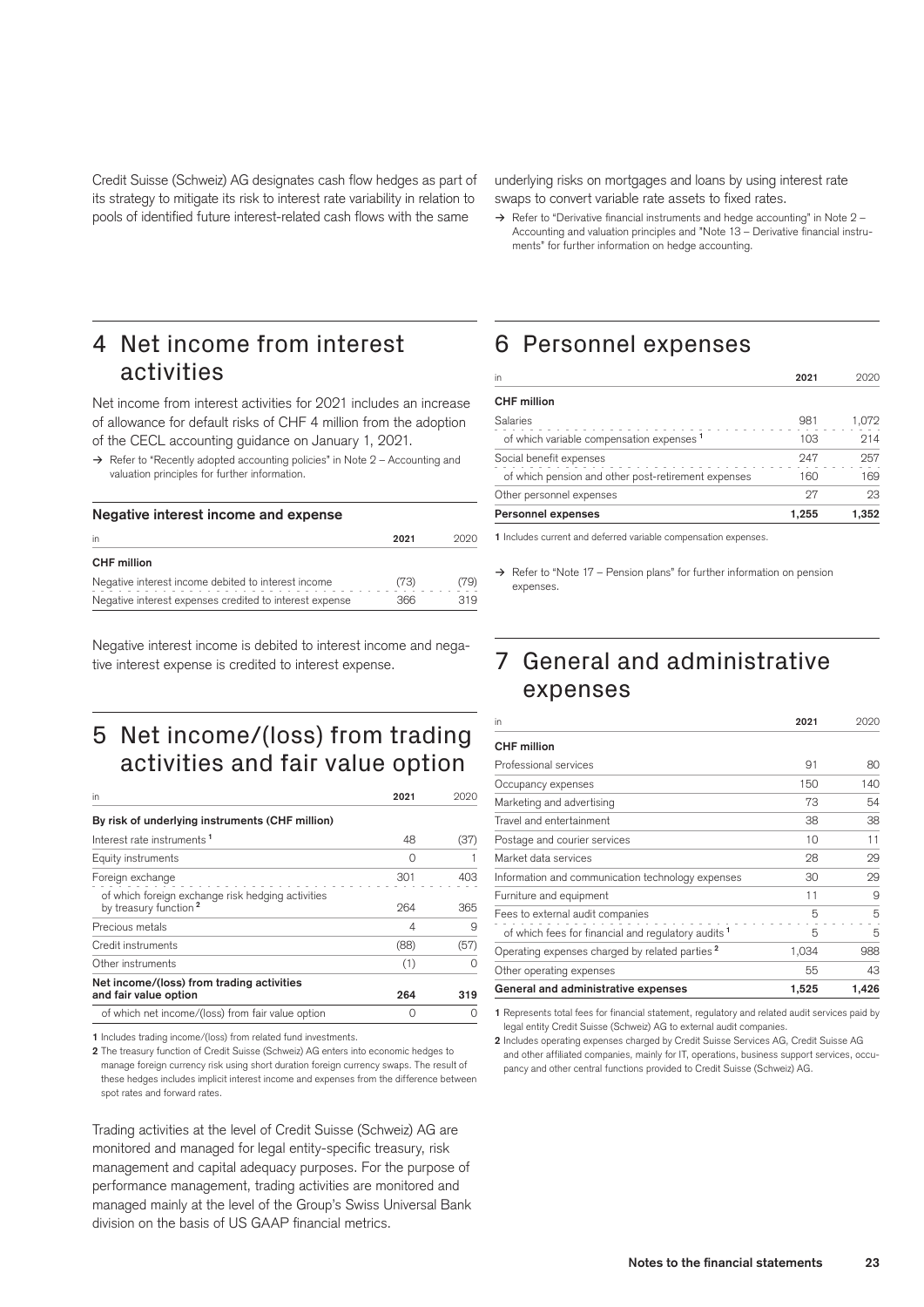### 8 Increase/(release) of provisions and other valuation adjustments, losses and extraordinary income

| in                                                                              | 2021            | 2020            |
|---------------------------------------------------------------------------------|-----------------|-----------------|
| <b>CHF</b> million                                                              |                 |                 |
| Increase/(release) of provisions                                                | 32 <sup>1</sup> | 80 <sup>2</sup> |
| Other losses                                                                    | 2               | 3               |
| Increase/(release) of provisions and<br>other valuation adjustments, and losses | 34              | 85              |
| Gains realized from the disposal of participations                              | 6 <sup>3</sup>  |                 |
| Gains realized from the disposal of tangible fixed assets                       | 37 <sup>4</sup> |                 |
| <b>Extraordinary income</b>                                                     | 43              |                 |

**1** Primarily related to provisions for off-balance sheet default risks and litigation provisions. In 2021, provisions for off-balance sheet default risks included an expense of CHF 33 million from the adoption of the CECL accounting guidance on January 1, 2021.

**2** Primarily related to litigation provisions and provisions for off-balance sheet default risks.

**3** Related to the liquidation of a participation.

**4** Includes realized gains from the sale of real estate (bank premises).

### 9 Taxes

| in                                                  | 2021  | 2020  |
|-----------------------------------------------------|-------|-------|
| <b>CHF</b> million                                  |       |       |
| Current income tax (expense)/benefit                | (238) | (89)  |
| Non-income-based tax (expense)/benefit <sup>1</sup> | (18)  | (21)  |
| Taxes                                               | (256) | (110) |

**1** Includes capital taxes.

For the financial years ended December 31, 2021 and 2020, the average tax rate, defined as income tax expense divided by the sum of profit before income tax, was 16% and 12%, respectively. In 2021 and 2020, Credit Suisse (Schweiz) AG had no tax losses carried forward.

### 10 Assets and liabilities from securities lending and borrowing, repurchase and reverse repurchase agreements

| end of                                                                                                                                             | 2021   | 2020     |
|----------------------------------------------------------------------------------------------------------------------------------------------------|--------|----------|
| <b>CHF</b> million                                                                                                                                 |        |          |
| Carrying value of receivables from cash collateral paid for securities borrowed and reverse repurchase agreements – gross                          | 7,523  | 8,884    |
| Impact from master netting agreements                                                                                                              | (253)  | (236)    |
| Carrying value of receivables from cash collateral paid for securities borrowed and reverse repurchase agreements – net                            | 7,270  | 8,648    |
| Carrying value of liabilities from cash collateral received for securities lent and repurchase agreements – gross                                  | 2.762  | 5,144    |
| Impact from master netting agreements                                                                                                              | (253)  | (236)    |
| Carrying value of liabilities from cash collateral received for securities lent and repurchase agreements – net                                    | 2,509  | 4,908    |
| Carrying value of securities transferred under securities lending and borrowing and repurchase agreements                                          |        | $\Omega$ |
| Fair value of securities received under securities lending and borrowing and<br>reverse repurchase agreements with the right to resell or repledge | 34.351 | 39,364   |
| of which repledged                                                                                                                                 | 12.052 | 14,774   |
| of which resold                                                                                                                                    | .844   | 2.710    |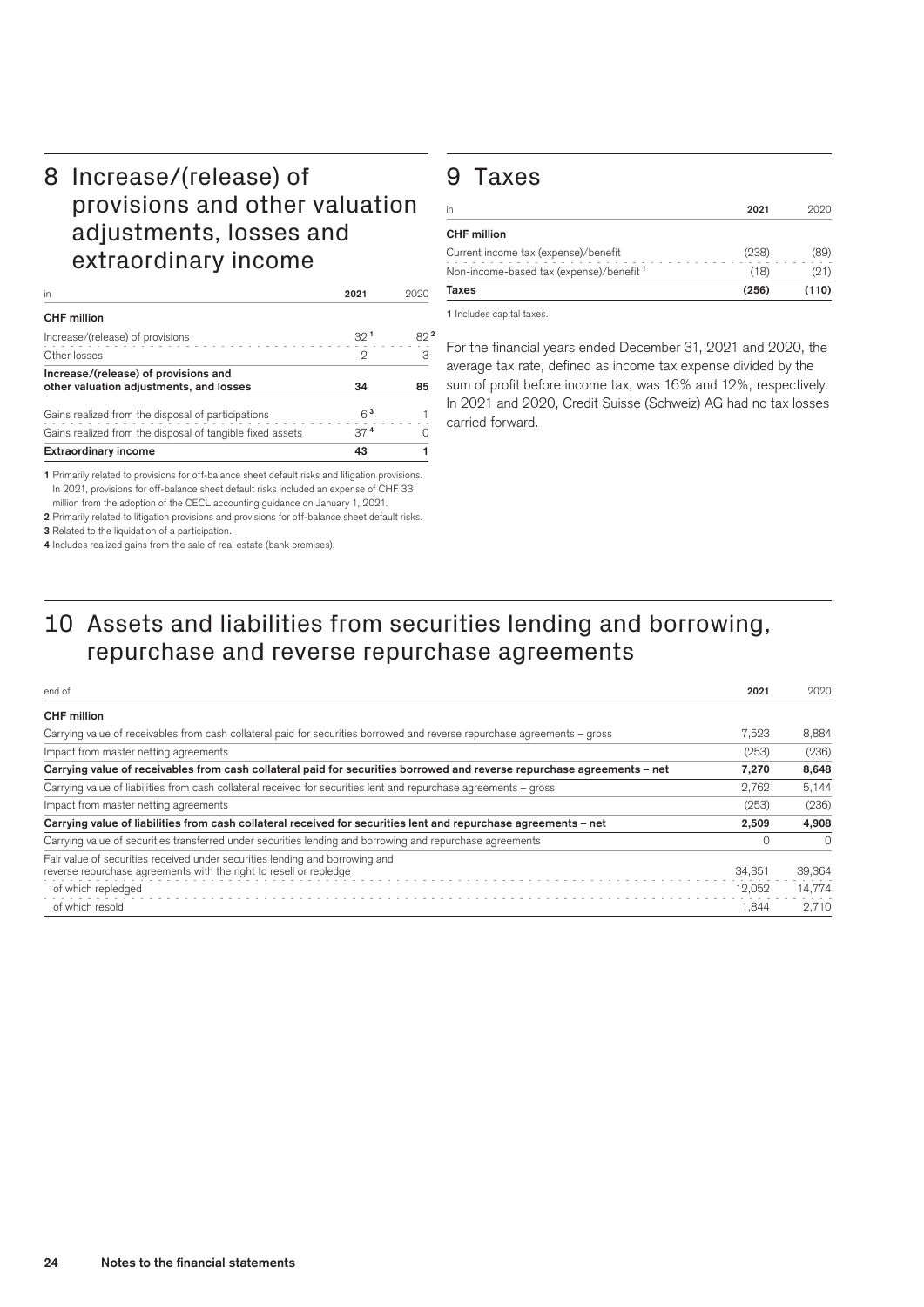### 11 Collateral and impaired loans and receivables

#### **Collateralization of loans and receivables**

|                                          |           |                     | Secured <sup>1</sup> | Unsecured | Total   |
|------------------------------------------|-----------|---------------------|----------------------|-----------|---------|
| end of                                   | Mortgages | Other<br>collateral | Total                |           |         |
| 2021 (CHF million)                       |           |                     |                      |           |         |
| Due from customers                       | 1,158     | 20,475              | 21,633               | 12,365    | 33,998  |
| Residential property                     | 114.617   | 0                   | 114,617              | 28        | 114,645 |
| Offices and commercial property          | 12,887    | $\Omega$            | 12,887               | 0         | 12,887  |
| Manufacturing and industrial property    | 9,328     | 0                   | 9.328                | 11        | 9,339   |
| Other                                    | 1,677     | $\circ$             | 1,677                | $\circ$   | 1,677   |
| Mortgage loans                           | 138,509   | 0                   | 138,509              | 39        | 138,548 |
| Gross amount                             | 139,667   | 20,475              | 160,142              | 12,404    | 172,546 |
| Allowance for credit losses              | (43)      | (65)                | (108)                | (255)     | (363)   |
| Net amount                               | 139,624   | 20,410              | 160,034              | 12,149    | 172,183 |
| of which due from customers              | 1,152     | 20,410              | 21,562               | 12,149    | 33,711  |
| of which mortgage loans                  | 138,472   | 0                   | 138,472              | 0         | 138,472 |
| 2020 (CHF million)                       |           |                     |                      |           |         |
| Due from customers                       | 1,661     | 20,131              | 21,792               | 12,487    | 34,279  |
| Residential property                     | 114,169   | $\Omega$            | 114,169              | 0         | 114,169 |
| Offices and commercial property          | 12,480    | 0                   | 12.480               | 0         | 12,480  |
| Manufacturing and industrial property    | 9,899     | $\circ$             | 9,899                | $\circ$   | 9,899   |
| Other                                    | 1.723     | $\circ$             | 1.723                | $\circ$   | 1.723   |
| Mortgage loans                           | 138,271   | $\Omega$            | 138,271              | $\Omega$  | 138,271 |
| Gross amount                             | 139,932   | 20,131              | 160,063              | 12,487    | 172,550 |
| Allowance for credit losses <sup>2</sup> | (109)     | (43)                | (152)                | (342)     | (494)   |
| Net amount                               | 139,823   | 20,088              | 159,911              | 12,145    | 172,056 |
| of which due from customers              | 1.648     | 20,088              | 21,736               | 12,145    | 33,881  |
| of which mortgage loans                  | 138,175   | 0                   | 138,175              | 0         | 138,175 |

**1** Includes the market value of collateral up to the amount of the outstanding related loans and receivables. For mortgage loans, the market value of collateral is determined at the time of granting the loan and thereafter regularly reviewed according to the risk management policies and directives of Credit Suisse (Schweiz) AG, with maximum review periods determined by property type, market liquidity and market transparency. For impaired mortgage loans, the market value of collateral is determined annually or more frequently by credit risk management within the impairment review process.

**2** Measured under the previous accounting guidance (incurred loss model).

#### **Collateralization of off-balance sheet transactions**

|                                                         |           |                     | Secured <sup>1</sup> | Unsecured          | Total  |
|---------------------------------------------------------|-----------|---------------------|----------------------|--------------------|--------|
| end of                                                  | Mortgages | Other<br>collateral | Total                |                    |        |
| 2021 (CHF million)                                      |           |                     |                      |                    |        |
| Contingent liabilities                                  | 296       | 7,981               | 8,277                | 6.739 <sup>2</sup> | 15,016 |
| Irrevocable commitments                                 | 301       | 2,471               | 2.772                | 12,575             | 15,347 |
| Obligations for calls on shares and additional payments | $\circ$   | $\Omega$            | 0                    | 101                | 101    |
| Off-balance sheet transactions                          | 597       | 10,452              | 11,049               | 19,415             | 30,464 |
| 2020 (CHF million)                                      |           |                     |                      |                    |        |
| Contingent liabilities                                  | 363       | 7,520               | 7,883                | 8,8912             | 16,774 |
| Irrevocable commitments                                 | 364       | 1,761               | 2,125                | 10.766             | 12,891 |
| Obligations for calls on shares and additional payments | $\Omega$  | $\Omega$            | $\Omega$             | 101                | 101    |
| Off-balance sheet transactions                          | 727       | 9,281               | 10,008               | 19,758             | 29,766 |

**1** Includes the market value of collateral up to the notional amount of the related off-balance sheet transaction. For mortgage-backed off-balance sheet exposures, the market value of collateral is determined at the time of granting the credit facility and thereafter regularly reviewed according to the risk management policies and directives of Credit Suisse (Schweiz) AG, with maximum review periods determined by property type, market liquidity and market transparency. For impaired exposures, the market value of collateral is determined annually or more frequently by credit risk management within the impairment review process.

**2** Includes a contingent liability of CHF 627 million and CHF 3,390 million as of December 31, 2021 and 2020, respectively, in favor of Credit Suisse AG representing the amount of actual liabilities recorded by Credit Suisse AG under the international covered bond program for which Credit Suisse (Schweiz) AG holds the underlying mortgages.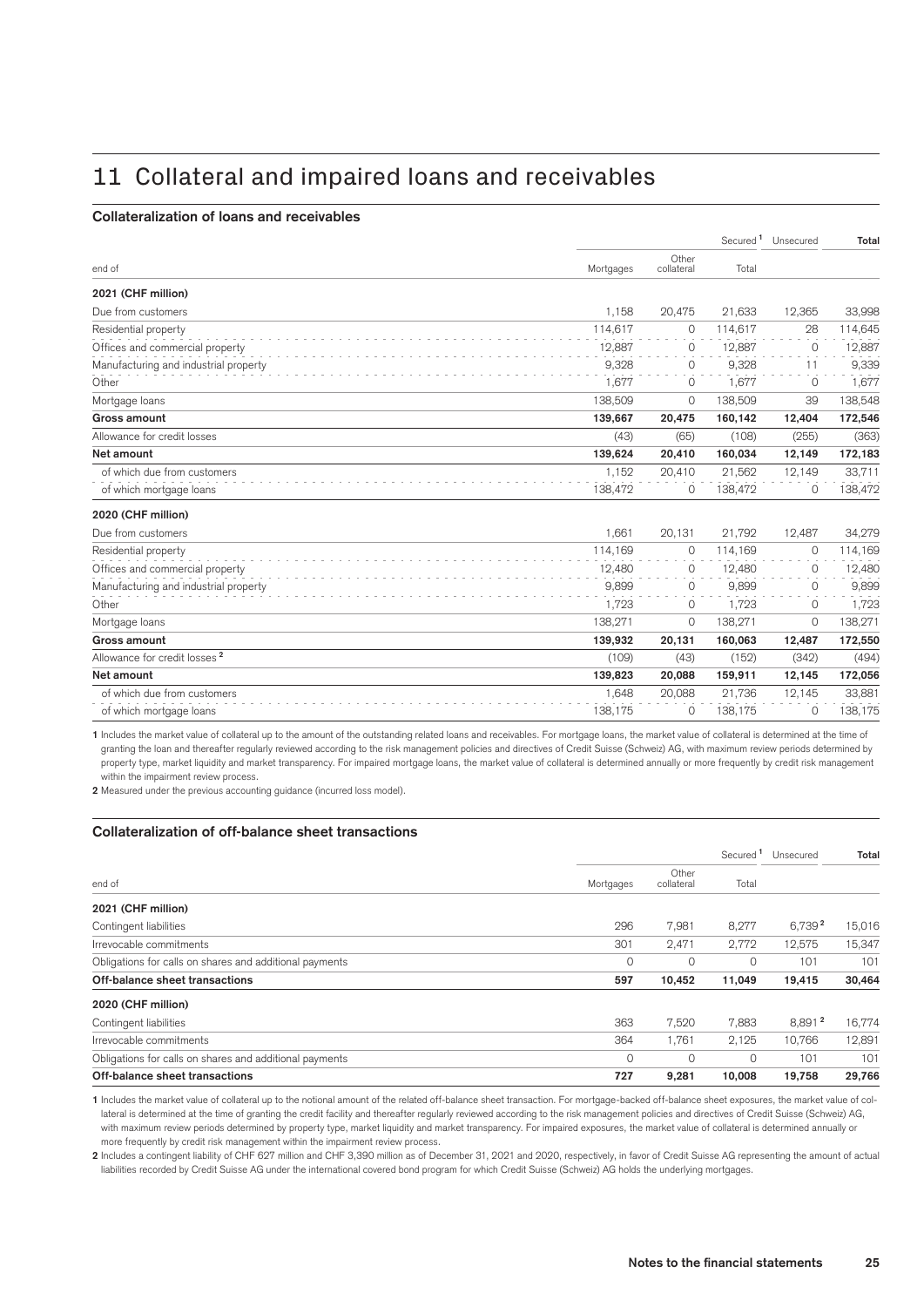#### **Impaired loans and receivables**

| end of                                                                                                                | Gross<br>amount<br>outstanding | Estimated<br>realizable<br>collateral<br>value <sup>1</sup> | Net<br>amount<br>outstanding | Specific<br>allowance |
|-----------------------------------------------------------------------------------------------------------------------|--------------------------------|-------------------------------------------------------------|------------------------------|-----------------------|
| 2021 (CHF million)                                                                                                    |                                |                                                             |                              |                       |
| Impaired loans and receivables                                                                                        | 734                            | 357                                                         | 377                          | 256                   |
| 2020 (CHF million)                                                                                                    |                                |                                                             |                              |                       |
| Impaired loans and receivables                                                                                        | 833                            | 343                                                         | 490                          | 338                   |
| at Figure 2 centralistic contestant discripted in collection is selected as a figure of exception of contents a disco |                                |                                                             |                              |                       |

**1** Represents the estimated realizable collateral value up to the related gross amount outstanding.

#### **Changes in impaired loans and receivables**

|                                                             |                       | 2021              |       |                       |                   | 2020  |
|-------------------------------------------------------------|-----------------------|-------------------|-------|-----------------------|-------------------|-------|
|                                                             | Due from<br>customers | Mortgage<br>loans | Total | Due from<br>customers | Mortgage<br>loans | Total |
| <b>CHF</b> million                                          |                       |                   |       |                       |                   |       |
| Balance at beginning of period                              | 517                   | 316               | 833   | 300                   | 265               | 565   |
| Merger of Neue Aargauer Bank AG                             |                       |                   |       | 45                    | 53                | 98    |
| New impaired balances                                       | 138                   | 314               | 452   | 332                   | 227               | 559   |
| Increase of existing impaired balances                      | 42                    | 18                | 60    | 15                    | 8                 | 23    |
| Reclassifications to non-impaired status                    | (10)                  | (220)             | (230) | (45)                  | (125)             | (170) |
| Repayments                                                  | (96)                  | (76)              | (172) | (71)                  | (62)              | (133) |
| Liquidation of collateral, insurance and guarantee payments | (33)                  | (41)              | (74)  | (7)                   | (47)              | (54)  |
| Write-offs                                                  | (132)                 | (3)               | (135) | (45)                  | (3)               | (48)  |
| Sales                                                       | (1)                   | $\Omega$          | (1)   | (2)                   | $\circ$           | (2)   |
| Foreign exchange translation impact                         |                       | $\Omega$          |       | (5)                   | $\Omega$          | (5)   |
| Balance at end of period                                    | 426                   | 308               | 734   | 517                   | 316               | 833   |

Changes in impaired loan and receivable classification during the year are reflected on a gross basis.

→ Refer to "Note 18 – Provisions and allowance for credit losses" and "Note 19 – Expected credit losses and credit quality" for further information.

### 12 Trading assets and liabilities

| end of                                                                  | 2021     | 2020           |
|-------------------------------------------------------------------------|----------|----------------|
| <b>CHF</b> million                                                      |          |                |
| Precious metals and commodities                                         | 1,023    | 1,094          |
| <b>Trading assets</b>                                                   | 1,023    | 1,094          |
| of which carrying value determined based on a valuation model           | 0        | $\Omega$       |
| <b>CHF</b> million                                                      |          |                |
| Debt securities, money market instruments and money market transactions | $\Omega$ | 2              |
| of which exchange-traded                                                | 0        | $\mathfrak{D}$ |
| <b>Trading liabilities</b>                                              | 0        | 2              |
| of which carrying value determined based on a valuation model           | $\Omega$ | $\Omega$       |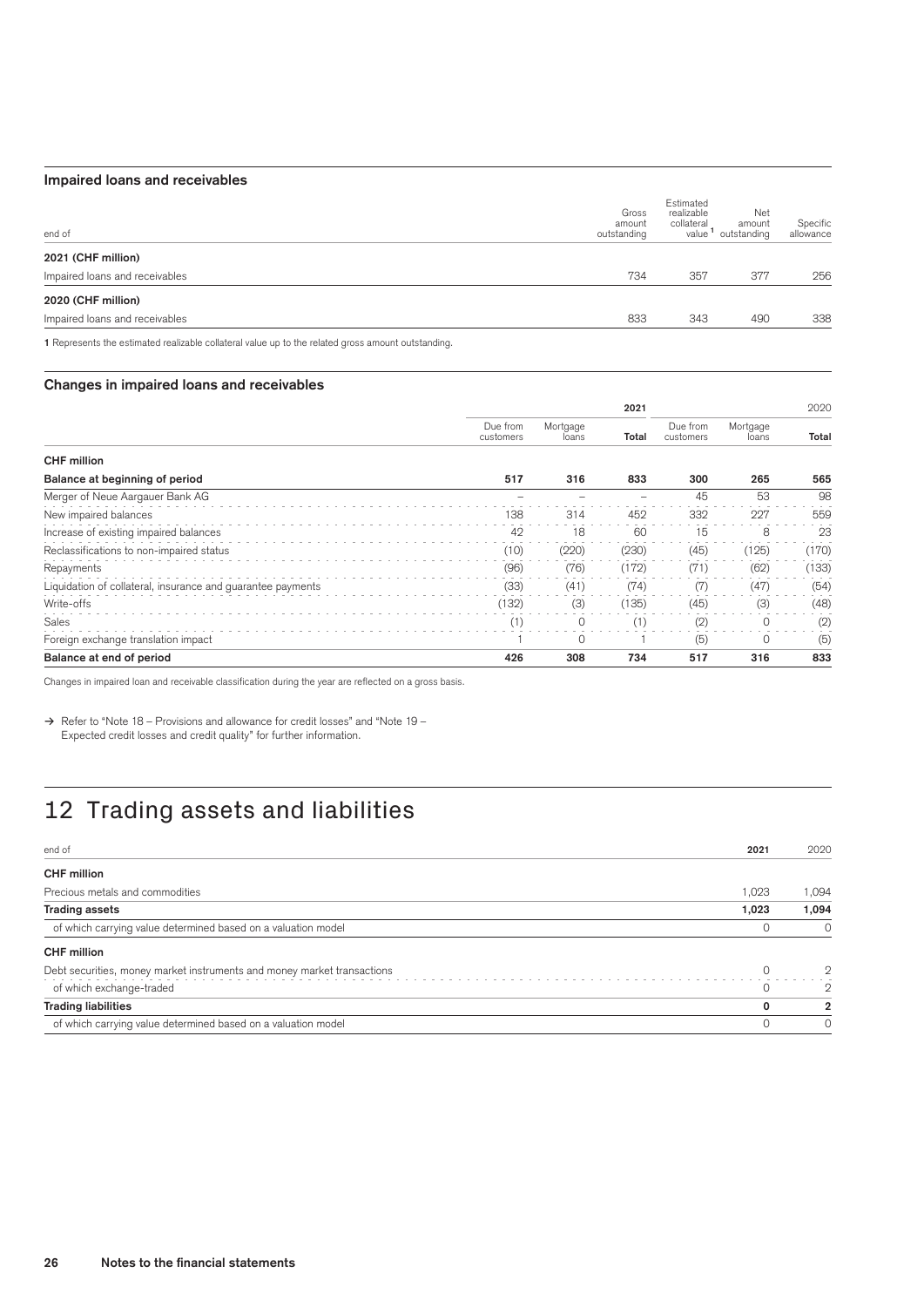### 13 Derivative financial instruments

| replacement<br>Notional<br>end of 2021<br>amount<br><b>CHF</b> million<br>325,756<br>Swaps<br>Options bought and sold (OTC)<br>1,810<br>Interest rate products<br>327,566<br>403,751<br>Forwards and forward rate agreements<br>Swaps <sup>2</sup><br>1,196<br>Options bought and sold (OTC)<br>5,226<br>Foreign exchange products<br>410,173<br>2,323<br>Forwards and forward rate agreements<br>Options bought and sold (OTC)<br>580<br>Precious metal products<br>2,903<br>Options bought and sold (OTC)<br>2,739 | Positive<br>value<br>1,087<br>130<br>1,217<br>2,040<br>20<br>73 | Negative<br>replacement<br>value<br>926<br>124<br>1,050<br>2,360<br>19<br>73 | Notional<br>amount<br>18,454<br>0<br>18,454<br>0<br>$\circ$ | Positive<br>replacement<br>value<br>$\circ$<br>0<br>0<br>$\circ$<br>$\circ$ | Negative<br>replacement<br>value<br>0<br>0<br>0<br>$\Omega$<br>0 |
|----------------------------------------------------------------------------------------------------------------------------------------------------------------------------------------------------------------------------------------------------------------------------------------------------------------------------------------------------------------------------------------------------------------------------------------------------------------------------------------------------------------------|-----------------------------------------------------------------|------------------------------------------------------------------------------|-------------------------------------------------------------|-----------------------------------------------------------------------------|------------------------------------------------------------------|
|                                                                                                                                                                                                                                                                                                                                                                                                                                                                                                                      |                                                                 |                                                                              |                                                             |                                                                             |                                                                  |
|                                                                                                                                                                                                                                                                                                                                                                                                                                                                                                                      |                                                                 |                                                                              |                                                             |                                                                             |                                                                  |
|                                                                                                                                                                                                                                                                                                                                                                                                                                                                                                                      |                                                                 |                                                                              |                                                             |                                                                             |                                                                  |
|                                                                                                                                                                                                                                                                                                                                                                                                                                                                                                                      |                                                                 |                                                                              |                                                             |                                                                             |                                                                  |
|                                                                                                                                                                                                                                                                                                                                                                                                                                                                                                                      |                                                                 |                                                                              |                                                             |                                                                             |                                                                  |
|                                                                                                                                                                                                                                                                                                                                                                                                                                                                                                                      |                                                                 |                                                                              |                                                             |                                                                             |                                                                  |
|                                                                                                                                                                                                                                                                                                                                                                                                                                                                                                                      |                                                                 |                                                                              |                                                             |                                                                             |                                                                  |
|                                                                                                                                                                                                                                                                                                                                                                                                                                                                                                                      |                                                                 |                                                                              | 0                                                           | $\circ$                                                                     | 0                                                                |
|                                                                                                                                                                                                                                                                                                                                                                                                                                                                                                                      | 2,133                                                           | 2,452                                                                        | 0                                                           | 0                                                                           | 0                                                                |
|                                                                                                                                                                                                                                                                                                                                                                                                                                                                                                                      | 13                                                              | 10                                                                           | $\Omega$                                                    | $\Omega$                                                                    | $\Omega$                                                         |
|                                                                                                                                                                                                                                                                                                                                                                                                                                                                                                                      | 12                                                              | 12                                                                           | 0                                                           | $\circ$                                                                     | $\Omega$                                                         |
|                                                                                                                                                                                                                                                                                                                                                                                                                                                                                                                      | 25                                                              | 22                                                                           | 0                                                           | 0                                                                           | 0                                                                |
|                                                                                                                                                                                                                                                                                                                                                                                                                                                                                                                      | 99                                                              | 99                                                                           | $\circ$                                                     | $\circ$                                                                     | $\circ$                                                          |
| Equity/index-related products<br>2,739                                                                                                                                                                                                                                                                                                                                                                                                                                                                               | 99                                                              | 99                                                                           | 0                                                           | 0                                                                           | 0                                                                |
| 1,411<br>Credit default swaps                                                                                                                                                                                                                                                                                                                                                                                                                                                                                        | 20                                                              | 5                                                                            | $\circ$                                                     | $\circ$                                                                     | 0                                                                |
| <b>Credit derivatives</b><br>1,411                                                                                                                                                                                                                                                                                                                                                                                                                                                                                   | 20                                                              | 5                                                                            | 0                                                           | 0                                                                           | 0                                                                |
| Derivative financial instruments <sup>3</sup><br>744,792                                                                                                                                                                                                                                                                                                                                                                                                                                                             | 3,494                                                           | 3,628                                                                        | 18,454                                                      | 0                                                                           | 0                                                                |
| of which replacement value determined based on a valuation model<br>3,494                                                                                                                                                                                                                                                                                                                                                                                                                                            |                                                                 | 3,628                                                                        | $\overline{\phantom{0}}$                                    | $\Omega$                                                                    | $\Omega$                                                         |

**1** Relates to derivative financial instruments that qualify for hedge accounting.

**2** Including combined interest rate and foreign exchange swaps.

**3** Before impact of master netting agreements.

#### **Derivative financial instruments (continued)**

|                                                                  |                    |                                              | Trading           |                    |                   | Hedging                                      |
|------------------------------------------------------------------|--------------------|----------------------------------------------|-------------------|--------------------|-------------------|----------------------------------------------|
| end of 2020                                                      | Notional<br>amount | Positive<br>replacement replacement<br>value | Negative<br>value | Notional<br>amount | Positive<br>value | Negative<br>replacement replacement<br>value |
| <b>CHF</b> million                                               |                    |                                              |                   |                    |                   |                                              |
| Swaps                                                            | 171,062            | 1,355                                        | 1,316             | 27,130             | 212               | 80                                           |
| Options bought and sold (OTC)                                    | 2,958              | 294                                          | 305               | 0                  | $\circ$           | $\circ$                                      |
| Futures                                                          | 680                | $\Omega$                                     | $\Omega$          | 0                  | $\circ$           | $\circ$                                      |
| Interest rate products                                           | 174,700            | 1,649                                        | 1,621             | 27,130             | 212               | 80                                           |
| Forwards and forward rate agreements                             | 341,964            | 2,698                                        | 3,152             | $\Omega$           | $\Omega$          | $\Omega$                                     |
| Swaps <sup>2</sup>                                               | 547                | 21                                           | 20                | 0                  | 0                 | 0                                            |
| Options bought and sold (OTC)                                    | 4,882              | 100                                          | 101               | 0                  | $\circ$           | 0                                            |
| Foreign exchange products                                        | 347,393            | 2,819                                        | 3,273             | 0                  | 0                 | 0                                            |
| Forwards and forward rate agreements                             | 3,413              | 19                                           | 19                | $\Omega$           | $\Omega$          | $\Omega$                                     |
| Options bought and sold (OTC)                                    | 756                | 35                                           | 35                | 0                  | 0                 | 0                                            |
| Precious metal products                                          | 4,169              | 54                                           | 54                | 0                  | 0                 | $\mathbf 0$                                  |
| Options bought and sold (OTC)                                    | 2,411              | 85                                           | 85                | $\circ$            | $\circ$           | $\circ$                                      |
| Equity/index-related products                                    | 2,411              | 85                                           | 85                | 0                  | 0                 | $\mathbf 0$                                  |
| Credit default swaps                                             | 1,083              | 13                                           | $\mathbf{2}$      | $\circ$            | $\circ$           | $\Omega$                                     |
| <b>Credit derivatives</b>                                        | 1,083              | 13                                           | $\overline{2}$    | 0                  | 0                 | $\mathbf 0$                                  |
| Derivative financial instruments <sup>3</sup>                    | 529,756            | 4,620                                        | 5,035             | 27,130             | 212               | 80                                           |
| of which replacement value determined based on a valuation model |                    | 4,620                                        | 5,035             | -                  | 212               | 80                                           |

**1** Relates to derivative financial instruments that qualify for hedge accounting.

**2** Including combined interest rate and foreign exchange swaps.

**3** Before impact of master netting agreements.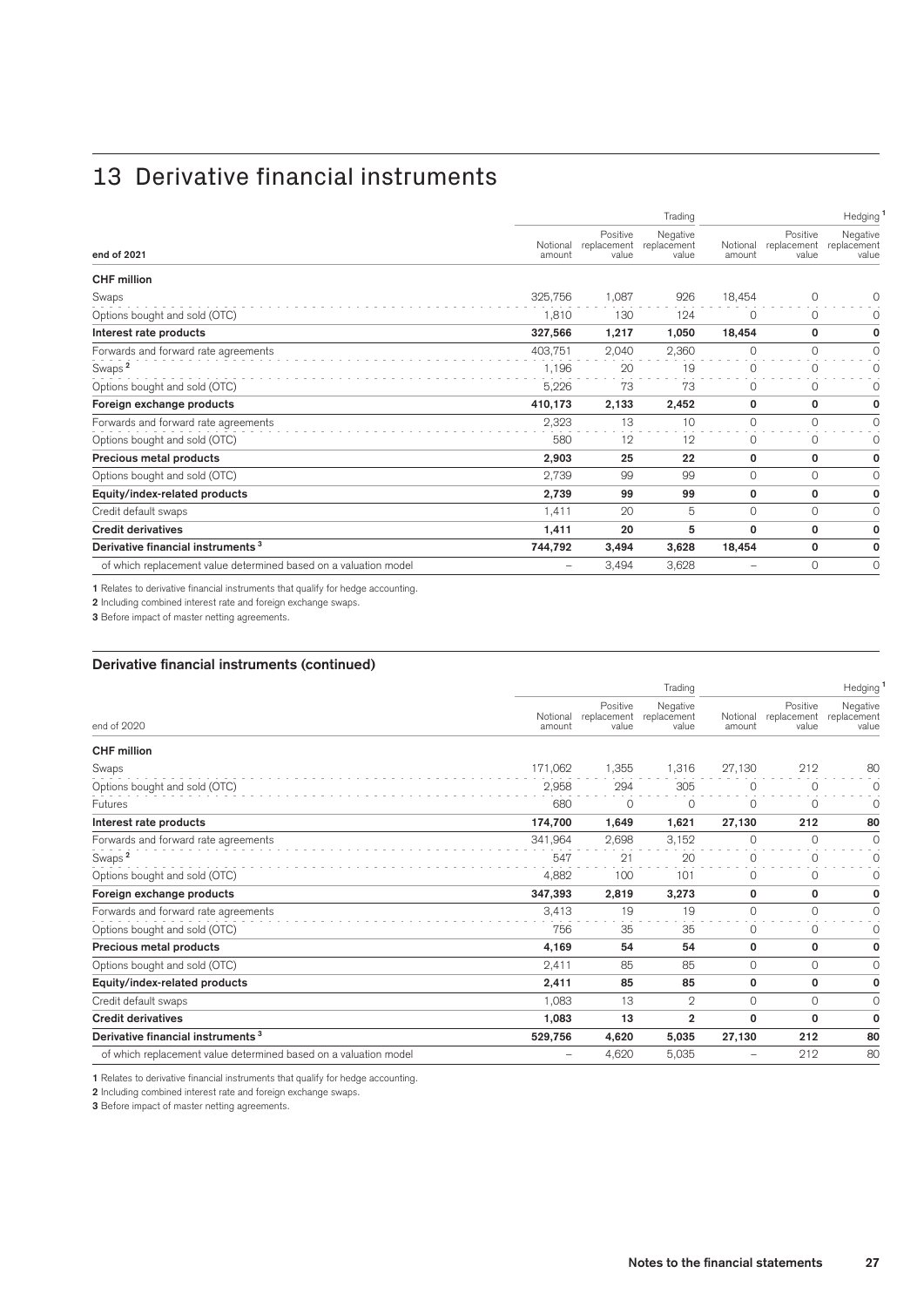| Positive and negative replacement values before and after consideration of master netting agreements |       |       |
|------------------------------------------------------------------------------------------------------|-------|-------|
| end of                                                                                               | 2021  | 2020  |
| Before consideration of master netting agreements (CHF million)                                      |       |       |
| Positive replacement values – trading and hedging                                                    | 3,494 | 4,832 |
| Negative replacement values - trading and hedging                                                    | 3,628 | 5,115 |
| After consideration of master netting agreements                                                     |       |       |
| Positive replacement values – trading and hedging 1                                                  | 1,334 | 2,179 |
| Negative replacement values – trading and hedging 1                                                  | 738   | 1,202 |
| 1 Netting includes counterparty exposure and cash collateral netting.                                |       |       |
| Net positive replacement values by counterparty type                                                 |       |       |
| end of                                                                                               | 2021  | 2020  |
| <b>CHF</b> million                                                                                   |       |       |
| Banks and securities dealers                                                                         | 232   | 149   |
| Other counterparties <sup>1</sup>                                                                    | 1,102 | 2,030 |
| Positive replacement values                                                                          | 1,334 | 2,179 |
| .                                                                                                    |       |       |

**1** Primarily related to bilateral OTC derivative contracts with clients.

#### **Gains/(losses) on fair value hedges**

|                                               |                                       | 2021                | 2020                                  |                     |  |
|-----------------------------------------------|---------------------------------------|---------------------|---------------------------------------|---------------------|--|
| in.                                           | Interest<br>and<br>discount<br>income | Interest<br>expense | Interest<br>and<br>discount<br>income | Interest<br>expense |  |
| Interest rate products (CHF million)          |                                       |                     |                                       |                     |  |
| Hedged items                                  | (465)                                 | 91                  | 104                                   | 13                  |  |
| Derivatives designated as hedging instruments | 452                                   | (86)                | (93)                                  | (12)                |  |

Gains/(losses) on interest rate risk hedges, both from the hedged items and the derivatives designated as hedging instruments, are included in interest and discount income and interest expense. The accrued interest on fair value hedges is recorded in interest and discount income and interest expense and is excluded from this table.

#### **Hedged items in fair value hedges**

| end of                          |          | Hedged items      | 2021                                                                | 2020<br>Hedged items |                   |                                             |
|---------------------------------|----------|-------------------|---------------------------------------------------------------------|----------------------|-------------------|---------------------------------------------|
|                                 | Carrying | value adjustments | Hedging Discontinued<br>ijustments <sup>1</sup> hedges <sup>2</sup> | Carrying             | value adjustments | Hedging Discontinued<br>hedges <sup>2</sup> |
| Assets (CHF million)            |          |                   |                                                                     |                      |                   |                                             |
| Due from customers              | 53       | (4)               | 18                                                                  | 61                   | 3                 | 25                                          |
| Mortgage loans                  | 16,565   | (159)             | 198                                                                 | 20,265               | 161               | 499                                         |
| Liabilities                     |          |                   |                                                                     |                      |                   |                                             |
| Bonds and mortgage-backed bonds | 1.167    | (8)               | 123                                                                 | 3,881                | 201               | 24                                          |

**1** Relates to the cumulative amount of fair value hedging adjustments included in the compensation account within other assets or other liabilities.

**2** Relates to the cumulative amount of fair value hedging adjustments remaining for any hedged items for which hedge accounting has been discontinued and which is included in the compensation account within other assets or other liabilities.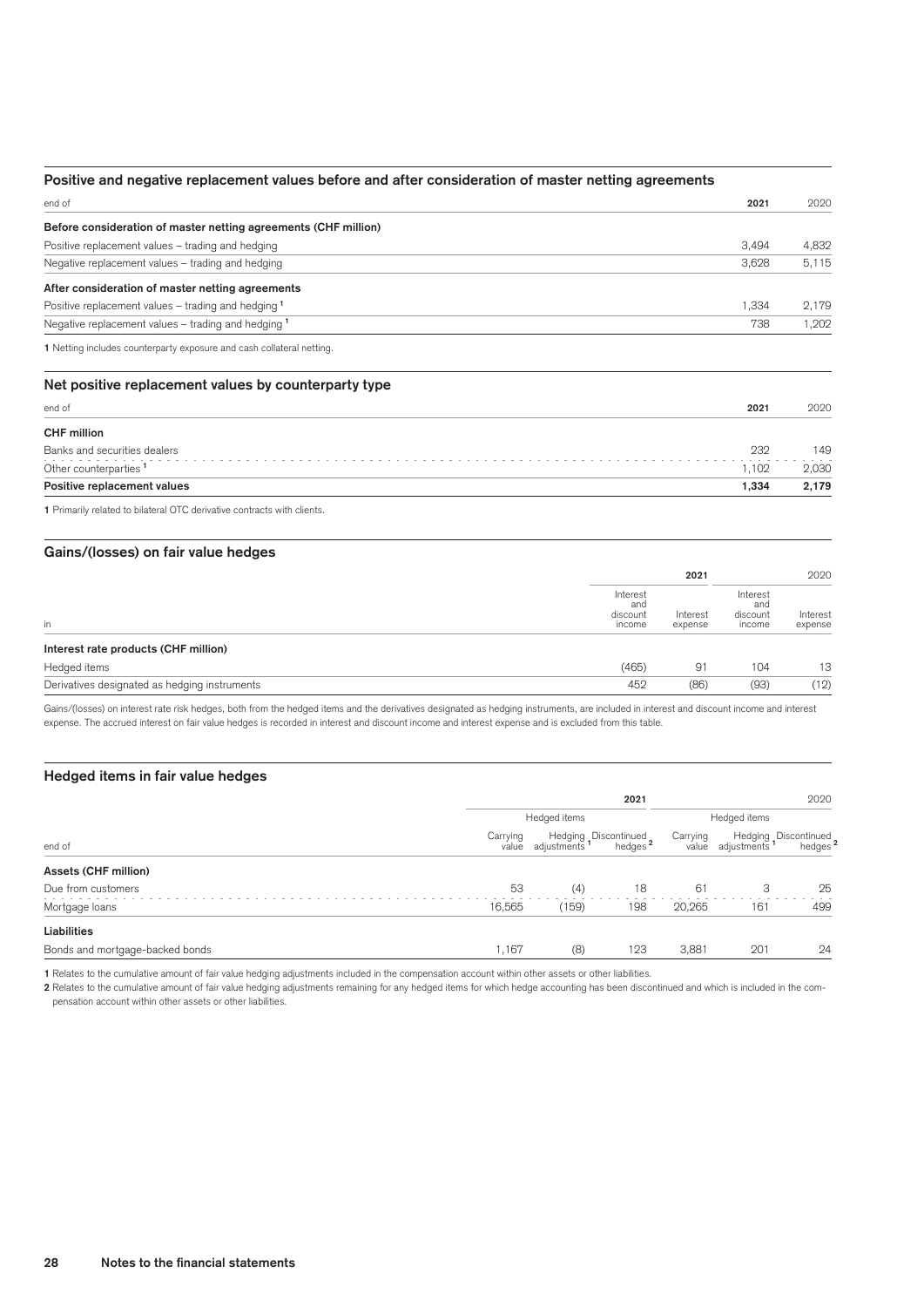| Cash flow hedges                                                                                                     |      |          |
|----------------------------------------------------------------------------------------------------------------------|------|----------|
| in.                                                                                                                  | 2021 | 2020     |
| Deferred gains and losses on derivative financial instruments related to cash flow hedges (CHF million) <sup>1</sup> |      |          |
| Deferred gains/(losses) at beginning of period                                                                       | 19   | 13       |
| Interest rate products                                                                                               |      |          |
| Gains/(losses) on derivatives deferred in the compensation account                                                   | (26) | 6        |
| Interest and discount income                                                                                         | 6    | $\Omega$ |
| (Gains)/losses reclassified from the compensation account into income or expense                                     | 6    | $\Omega$ |
| Deferred gains/(losses) at end of period                                                                             | (1)  | 19       |

**1** Included in the compensation account within other assets or other liabilities.

As of December 31, 2021, the net gain associated with cash flow hedges expected to be reclassified from other assets and other liabilities to the statements of income within the next 12 months was CHF 2 million.

As of December 31, 2021, Credit Suisse (Schweiz) AG had no cash flow hedges that hedged any exposure to the variability in future cash flows for forecasted transactions, excluding those forecasted transactions related to the payment of variable interest on existing financial instruments.

> Refer to "Use of derivative financial instruments and hedge accounting" in Note 3 – Risk management, derivatives and hedging activities for further information.

### 14 Financial investments

|                                                                                                   |                   | 2021          |                   | 2020                     |
|---------------------------------------------------------------------------------------------------|-------------------|---------------|-------------------|--------------------------|
| end of                                                                                            | Carrying<br>value | Fair<br>value | Carrying<br>value | Fair<br>value            |
| <b>CHF</b> million                                                                                |                   |               |                   |                          |
| Debt securities                                                                                   | 243               | 244           | 238               | 238                      |
| of which held-to-maturity                                                                         | 90                | 90            | 90                | 90                       |
| of which available-for-sale                                                                       | 153               | 154           | 148               | 148                      |
| Equity securities                                                                                 |                   | 11            |                   | 12                       |
| of which qualified participations <sup>1</sup>                                                    |                   |               |                   |                          |
| Real estate <sup>2</sup>                                                                          | 5                 | 5             | 10                | 10                       |
| <b>Financial investments</b>                                                                      | 249               | 260           | 249               | 260                      |
| of which securities eligible for repurchase transactions in accordance with liquidity regulations |                   |               | $\Omega$          | $\overline{\phantom{0}}$ |

**1** Includes participations held in financial investments with at least 10% in capital or voting rights.

**2** Real estate acquired from the lending business (repossessed assets) and classified as held-for-sale is carried at lower of cost and liquidation value.

### 15 Other assets and other liabilities

| end of                                          | 2021 | 2020 |
|-------------------------------------------------|------|------|
| <b>CHF</b> million                              |      |      |
| Compensation account <sup>1</sup>               |      | 441  |
| Coupons                                         | 78   | 62   |
| Indirect taxes and duties                       | 18   | 13   |
| Receivables under documentary letters of credit | 14   | 13   |
| Other                                           | 390  | 323  |
| Other assets                                    | 500  | 852  |

| 1 Includes changes in the book values of assets and liabilities that are not recognized in the |
|------------------------------------------------------------------------------------------------|
| statement of income, such as hedge effectiveness, impacts from changes in own credit           |
| spreads and deferred gains or losses from the sale of debt securities held-to-maturity.        |

| end of                                       | 2021 | 2020 |
|----------------------------------------------|------|------|
| <b>CHF</b> million                           |      |      |
| Compensation account <sup>1</sup>            | 64   |      |
| Indirect taxes and duties                    | 121  | 105  |
| Accounts payable for goods and services      | 17   | 50   |
| Settlement accounts                          | 69   | 82   |
| Payables under documentary letters of credit | 14   | 13   |
| Other                                        | 369  | 202  |
| <b>Other liabilities</b>                     | 654  | 452  |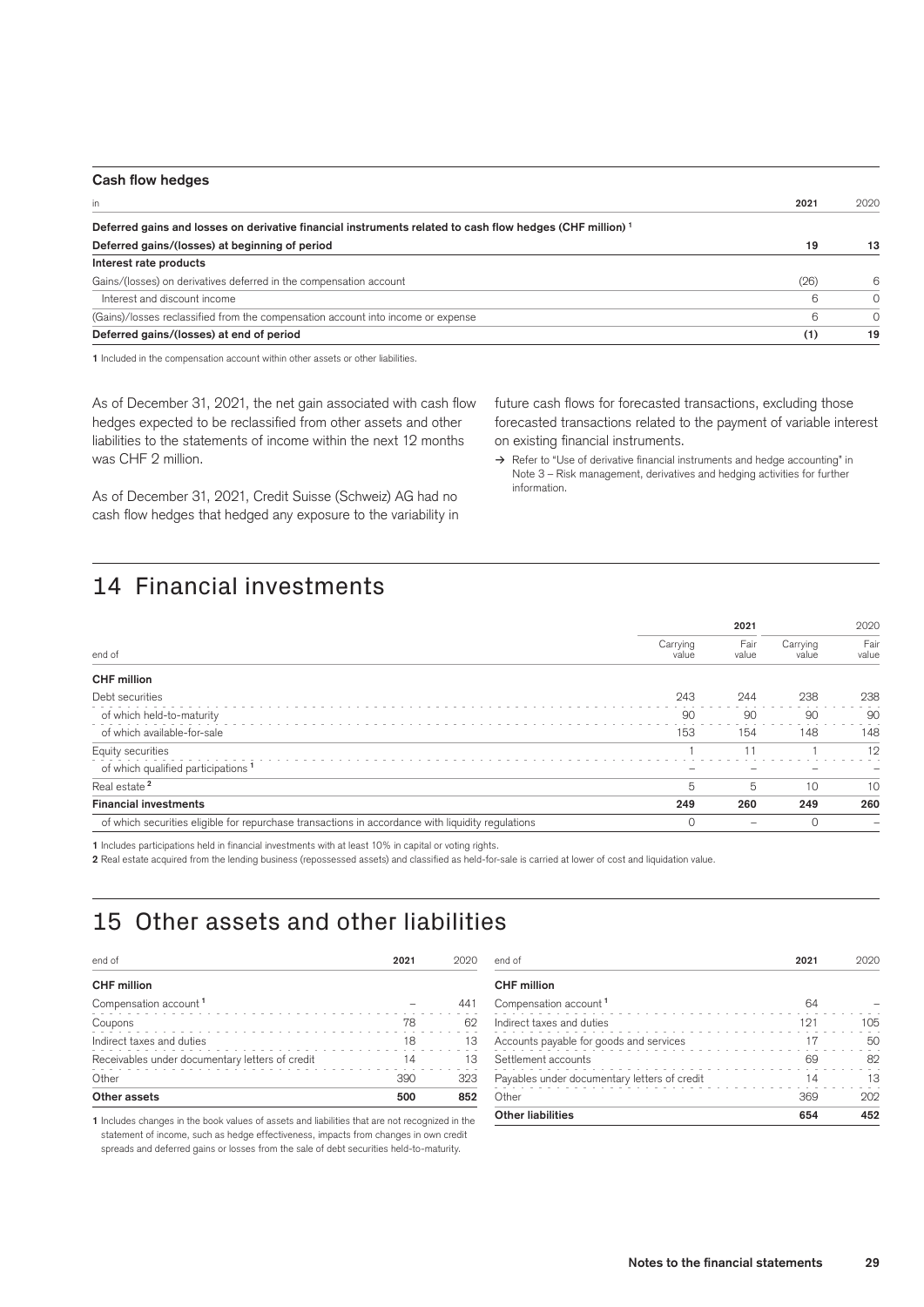### 16 Assets pledged

|                    |                   | 2021                  | 2020              |                       |  |
|--------------------|-------------------|-----------------------|-------------------|-----------------------|--|
| end of             | Carrying<br>value | Actual<br>liabilities | Carrying<br>value | Actual<br>liabilities |  |
| CHF million $1$    |                   |                       |                   |                       |  |
| Due from customers | 1,876             | .876                  | 2,492             | 2,492                 |  |
| Mortgage loans     | 21.5542           | 14.821                | 24.1992           | 13,732                |  |
| Assets pledged     | 23,430            | 16,697                | 26,691            | 16,224                |  |

**1** Excludes assets pledged in connection with securities lending and borrowing, repurchase agreements and reverse repurchase agreements.

**2** Includes a portfolio of mortgage loans with a carrying value of CHF 950 million and CHF 4,738 million as of December 31, 2021 and 2020, respectively, which is pledged to Credit Suisse Hypotheken AG under the international covered bond program of Credit Suisse AG. The related actual liabilities of CHF 627 million and CHF 3,390 million as of December 31, 2021 and 2020, respectively, are recorded in the financial statements of Credit Suisse AG and recognized as a contingent liability by Credit Suisse (Schweiz) AG. Refer to "Joint and several liability" in Off-balance sheet transactions for further information.

### 17 Pension plans

Liabilities due to own pension plans of Credit Suisse (Schweiz) AG as of December 31, 2021 and 2020 of CHF 331 million and CHF 643 million, respectively, are reflected in various liability accounts in the balance sheet of Credit Suisse (Schweiz) AG.

#### **Swiss pension plans**

The employees of Credit Suisse (Schweiz) AG are covered by the pension plan of the "Pensionskasse der Credit Suisse Group (Schweiz)" and "Pensionskasse 2 der Credit Suisse Group (Schweiz)" (the Swiss pension plans). Most of the Group's Swiss subsidiaries and a few companies that have close business and financial ties with the Group participate in both plans. The Swiss pension plans are independent self-insured pension plans set up as trusts and qualify as defined contribution plans (savings plans) under Swiss law.

The Swiss pension plans' annual financial statements are prepared in accordance with Swiss GAAP FER 26 based on the full population of covered employees. Individual annual financial statements for each participating company are not prepared. As multiemployer plans with unrestricted joint liability for all participating companies, the economic interest in the Swiss pension plans' over- or underfunding is allocated to each participating company based on allocation keys determined by the plans.

#### **Employer contribution reserves**

|                     |      | Employer contribution<br>reserves - notional |      | Amount subject<br>to waiver |      | Employer contribution<br>$reserves - net$ <sup>1</sup> |      | Increase/(Release) of<br>employer contribution<br>reserves included in<br>personnel expenses |  |
|---------------------|------|----------------------------------------------|------|-----------------------------|------|--------------------------------------------------------|------|----------------------------------------------------------------------------------------------|--|
| end of / in         | 2021 | 2020                                         | 2021 | 2020                        | 2021 | 2020                                                   | 2021 | 2020                                                                                         |  |
| <b>CHF</b> million  |      |                                              |      |                             |      |                                                        |      |                                                                                              |  |
| Swiss pension plans | 28   | 22                                           |      |                             | 28   | 22                                                     |      | Ω                                                                                            |  |
| Total               | 28   | 22                                           |      |                             | 28   | 22                                                     | 0    | 0                                                                                            |  |

**1** In line with Swiss GAAP statutory accounting guidance, contributions to the employer contribution reserves are not recorded in the statutory balance sheet of Credit Suisse (Schweiz) AG.

#### **Pension plan economic benefit/(obligation), pension contributions and pension expenses**

|                                                 |                    | Over/(Under)<br>Economic benefit/<br>(obligation) recorded <sup>1</sup><br>-fundina |                          |      | Pension contributions |      | Pension expenses<br>included in<br>personnel expenses |      |      |
|-------------------------------------------------|--------------------|-------------------------------------------------------------------------------------|--------------------------|------|-----------------------|------|-------------------------------------------------------|------|------|
| end of / in                                     | 2021               | 2020                                                                                | 2021                     | 2020 | Change                | 2021 | 2020                                                  | 2021 | 2020 |
| <b>CHF</b> million                              |                    |                                                                                     |                          |      |                       |      |                                                       |      |      |
| Swiss pension plan – status overfunded          | 1,061 <sup>2</sup> | l.042 <sup>2</sup>                                                                  | $\overline{\phantom{a}}$ |      |                       | 132  | 126                                                   | 125  | 131  |
| Swiss pension plan – without over-/underfunding |                    |                                                                                     |                          |      |                       | 38   | 38                                                    | 35   | 38   |
| Total                                           | 1.061              | 1,042                                                                               | -                        |      | -                     | 170  | 164                                                   | 160  | 169  |

**1** In line with Swiss GAAP statutory accounting guidance, the economic benefit of Credit Suisse (Schweiz) AG from its share in the overfunding of the Swiss pension plan is not recorded in the statutory balance sheet of Credit Suisse (Schweiz) AG.

**2** Represents Credit Suisse (Schweiz) AG's share of 42.78% and 43.77% in the reserve for the fluctuation in net asset value of the Swiss pension plan of CHF 2,480 million and CHF 2,380 million as of December 31, 2021 and 2020, respectively.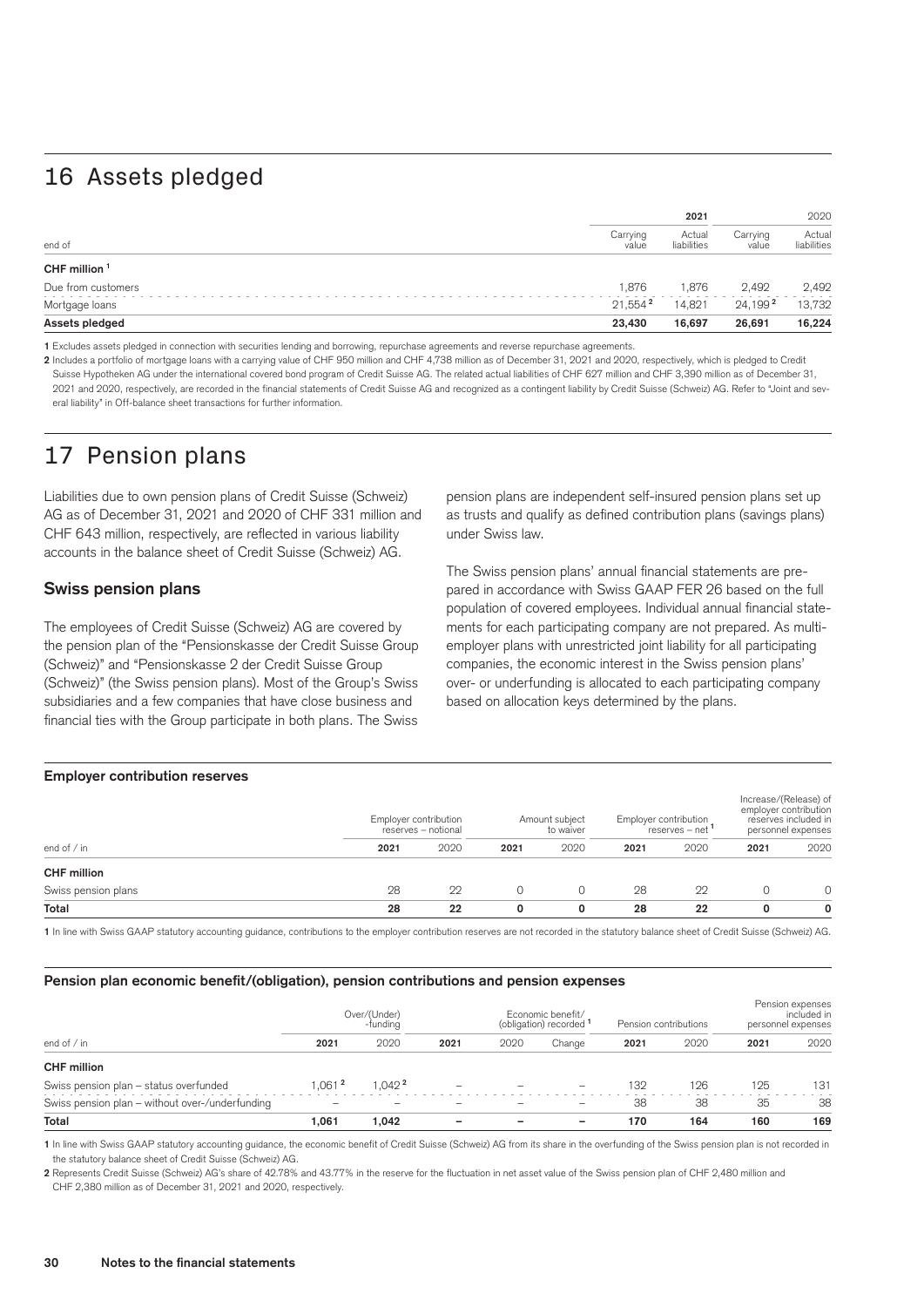### 18 Provisions and allowance for credit losses

#### **Provisions**

| 2021                                                                   | Balance<br>at<br>beginning<br>of period | Utilized<br>for<br>purpose | Reclassifi-<br>cations | Foreign<br>exchange<br>translation<br>differences | New<br>charges<br>to income<br>statement | Releases<br>to income<br>statement | <b>Balance</b><br>at end<br>of period |
|------------------------------------------------------------------------|-----------------------------------------|----------------------------|------------------------|---------------------------------------------------|------------------------------------------|------------------------------------|---------------------------------------|
| <b>CHF</b> million                                                     |                                         |                            |                        |                                                   |                                          |                                    |                                       |
| Provisions for off-balance sheet default risks                         | 44                                      | O                          | (5)                    | Ω                                                 | 35                                       | (12)                               | 62 <sup>1</sup>                       |
| of which provisions for probable obligations (Art. 28 par. 1 FINMA-AO) | 36                                      |                            | (5)                    |                                                   |                                          | (12)                               | 21                                    |
| of which provisions for expected credit losses                         | 8 <sup>2</sup>                          | Ω                          |                        | $\Omega$                                          | $33^{3,4}$                               | 0 <sup>4</sup>                     | 41                                    |
| Provisions for other business risks                                    |                                         | (8)                        | $\circ$                | 0                                                 | 6                                        | (1)                                | 85                                    |
| Other provisions                                                       | 65                                      | (49)                       | 5                      |                                                   | 6                                        | (2)                                | 26 <sup>6</sup>                       |
| <b>Provisions</b>                                                      | 120                                     | (57)                       | $\mathbf 0$            |                                                   | 47                                       | (15)                               | 96                                    |

**1** Provisions are mainly related to irrevocable loan commitments and guarantees. Partially discounted at rates between (0.84)% and 13.35%.

**2** Reflects non-specific provisions for off-balance sheet default risks under the previous incurred loss model which has been released with the adoption of the CECL methodology on January 1, 2021.

**3** Includes an impact of CHF 33 million from the adoption of the CECL methodology on January 1, 2021.

**4** Changes in provisions for off-balance sheet default risks on non-impaired financial instruments are reflected as a net charge or a net release.

**5** Provisions are not discounted due to their short-term nature.

**6** Includes litigation provisions of CHF 7 million and CHF 52 million as of December 31, 2021 and 2020, respectively. Partially discounted at rates between 0.00% and 3.59%.

#### **Allowance for credit losses**

| 2021                                                           | Balance<br>at<br>beginning<br>of period | Utilized<br>for<br>purpose | Reclassifi-<br>cations | Foreign<br>exchange<br>translation<br>differences | Recoveries,<br>interest<br>past due <sup>2</sup> | New<br>charges<br>to income<br>statement <sup>3</sup> | Releases<br>to income<br>statement <sup>3</sup> | <b>Balance</b><br>at end<br>of period |
|----------------------------------------------------------------|-----------------------------------------|----------------------------|------------------------|---------------------------------------------------|--------------------------------------------------|-------------------------------------------------------|-------------------------------------------------|---------------------------------------|
| <b>CHF</b> million                                             |                                         |                            |                        |                                                   |                                                  |                                                       |                                                 |                                       |
| Due from banks                                                 | 35                                      | $\Omega$                   | 0                      | 2                                                 | $\circ$                                          | 19                                                    | (14)                                            | 42                                    |
| Due from customers                                             | 398                                     | (137)                      |                        | 3                                                 | 5                                                | 72                                                    | (61)                                            | 287                                   |
| Mortgage loans                                                 | 96                                      | (3)                        | (2)                    | 0                                                 | 3                                                | 10                                                    | (28)                                            | 76                                    |
| Accrued income and prepaid expenses                            | Ω                                       | $\Omega$                   | $\Omega$               | $\Omega$                                          | $\Omega$                                         |                                                       | (1)                                             | $\circ$                               |
| Other assets                                                   | 0                                       | $\Omega$                   | $\Omega$               | $\Omega$                                          | $\Omega$                                         |                                                       | (1)                                             | $\circ$                               |
| Allowance for credit losses                                    | 529                                     | (140)                      | 5                      | 5                                                 | 8                                                | 103                                                   | (105)                                           | 405                                   |
| of which allowance for credit losses from impaired receivables | 368                                     | (140)                      | 5                      |                                                   | 8                                                | 78                                                    | (34)                                            | 289                                   |
| of which allowance for expected credit losses                  | 161 <sup>4</sup>                        |                            |                        |                                                   |                                                  | $25^{\frac{5}{2}}$                                    | (71)                                            | 116                                   |

**1** Reflects write-offs.

**2** Includes increases and releases of allowances for endangered interest.

**3** Changes in allowance for expected credit losses on non-impaired financial assets are recorded as a net charge or a net release per balance sheet position.

**4** Reflects a non-specific allowance for credit losses under the previous incurred loss model which has been released with the adoption of the CECL methodology on January 1, 2021.

**5** Includes an impact of CHF 4 million from the adoption of the CECL methodology on January 1, 2021.

#### **Write-offs**

In Credit Suisse (Schweiz) AG's recovery management function, write-offs are made based on an individual counterparty assessment. An evaluation is performed on the need for write-offs on impaired loans individually and on an ongoing basis, if it is likely that parts of a loan or the entire loan will not be recoverable. Write-offs of residual loan balances are executed once available debt enforcement procedures are exhausted or, in certain cases, upon a restructuring.

Gross write-offs on loans included in the allowance for credit losses year-on-year movements are reflected in column "Utilized for purpose". Gross write-offs of CHF 140 million in 2021 compared to gross write-offs of CHF 52 million in 2020 and were primarily related to commodity trade finance and small and mediumsized enterprises.

Uncollectible accrued interest receivables are written off by reversing net interest income from interest activities.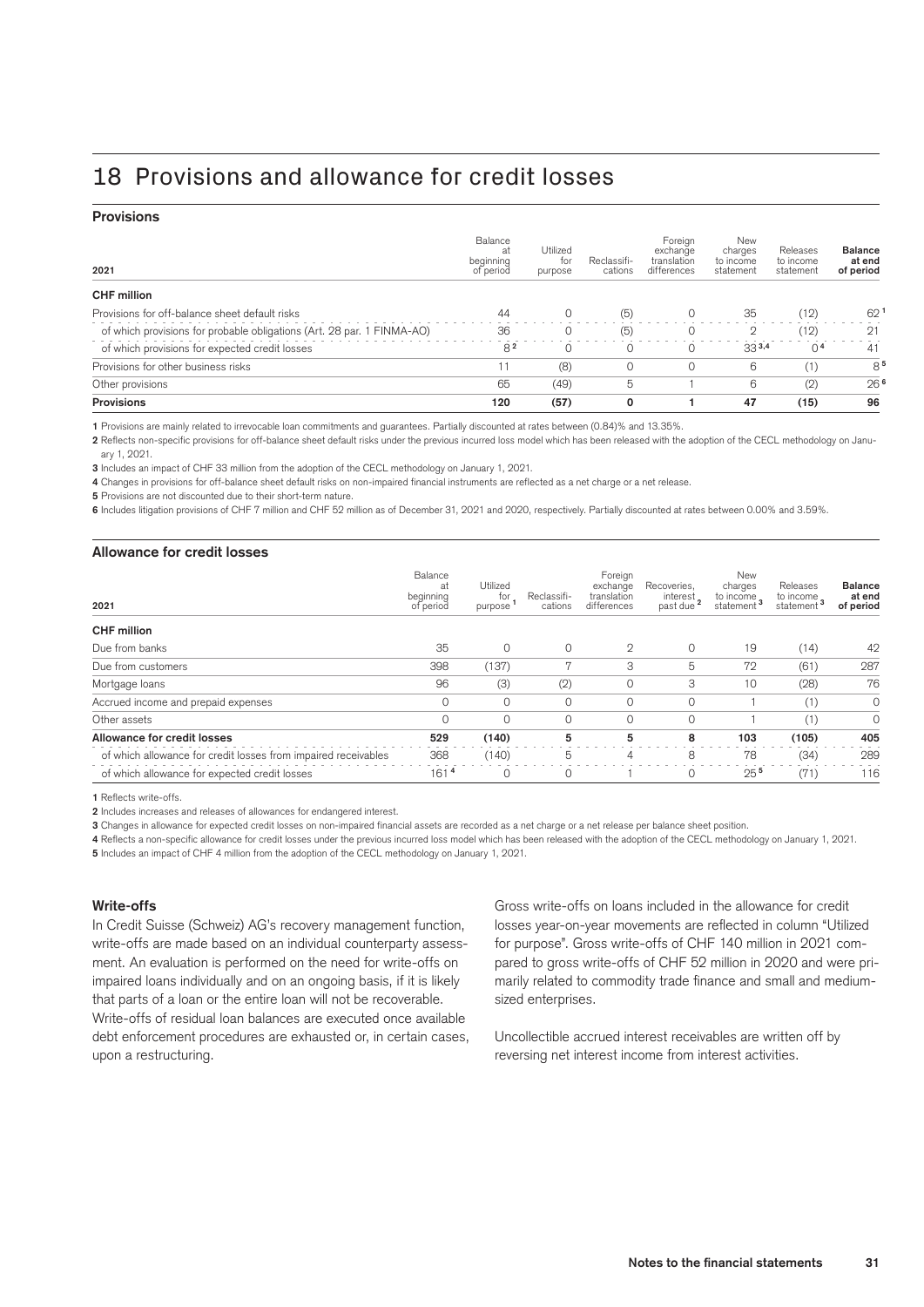### 19 Expected credit losses and credit quality

This disclosure provides an overview of Credit Suisse (Schweiz) AG's balance sheet positions that include financial assets subject to the CECL accounting guidance, adopted on January 1, 2021. It includes the following main subjects:

- A tabular overview of financial assets subject to the expected credit loss approach and related purchases and sales with counterparties that are not part of Credit Suisse Group;
- A description of main classes of financial assets subject to the expected credit loss approach, including main risk characteristics (including the methodology for estimating expected credit losses on non-impaired and impaired financial assets and current-period estimates);
- A description of the methodology for estimating expected credit losses, including disclosures relevant for Credit Suisse

(Schweiz) AG's current-period estimate of expected credit losses;

- **P** Credit quality information (including monitoring of credit quality and internal ratings); and
- Past due financial assets.

As of December 31, 2021, Credit Suisse (Schweiz) AG had no purchased financial assets with more than insignificant credit deterioration since origination.

Financial receivables and debt securities held with entities under common control are not subject to the CECL accounting guidance and related disclosures.

#### **Financial assets subject to the expected credit loss approach**

| end of 2021                                            | Gross<br>amount      | Allowance<br>for credit<br>losses <sup>2</sup> | Net<br>carrying<br>value |
|--------------------------------------------------------|----------------------|------------------------------------------------|--------------------------|
| Assets (CHF million)                                   |                      |                                                |                          |
| Cash and other liquid assets                           | 58,054               | $\circ$                                        | 58,054                   |
| Due from banks                                         | 2.197 <sup>3</sup>   | (42)                                           | 2,155                    |
| Securities borrowing and reverse repurchase agreements | 5.516                | 0                                              | 5,516                    |
| Due from customers                                     | 33,9333              | (287)                                          | 33,646                   |
| Mortgage loans                                         | 138,546 <sup>3</sup> | (76)                                           | 138,470                  |
| Accrued income and prepaid expenses                    | 211                  | $\cap$                                         | 211                      |
| Other assets <sup>4</sup>                              | 422                  |                                                | 422                      |
| Total                                                  | 238,879              | (405)                                          | 238,474                  |

**1** Excludes balances with entities under common control which are not subject to the CECL accounting guidance and related disclosures. Reflects the nominal value except where indicated.

**2** Includes allowances for credit losses on impaired receivables (specific allowances for credit losses) and allowances for expected credit losses (non-specific allowances for credit losses). **3** Excludes accrued interest before allowance for credit losses in the total amount of CHF 37 million, with no related allowance for credit losses. These accrued interest balances are

reported in the balance sheet in accrued income and prepaid expenses in accordance with Swiss GAAP statutory guidance.

**4** The gross amount reflects the nominal value or cost base.

In 2021, the following purchases and sales of financial assets subject to the CECL accounting guidance were carried out by Credit Suisse (Schweiz) AG and affected the asset base subject to the estimate of the allowances for expected credit losses.

#### **Purchases and sales**

|                    |                    | 2021 |
|--------------------|--------------------|------|
| in                 | Purchases          |      |
| <b>CHF</b> million |                    |      |
| Due from banks     | 244 <sup>2</sup>   |      |
| Due from customers | 3.752 <sup>2</sup> | 146  |
| Mortgage loans     | 119 <sup>2</sup>   | 454  |

**1** Excludes the sub-participation of loans in syndication-like financings where Credit Suisse (Schweiz) AG is the originator of the loan.

**2** Includes drawdowns under purchased loan commitments.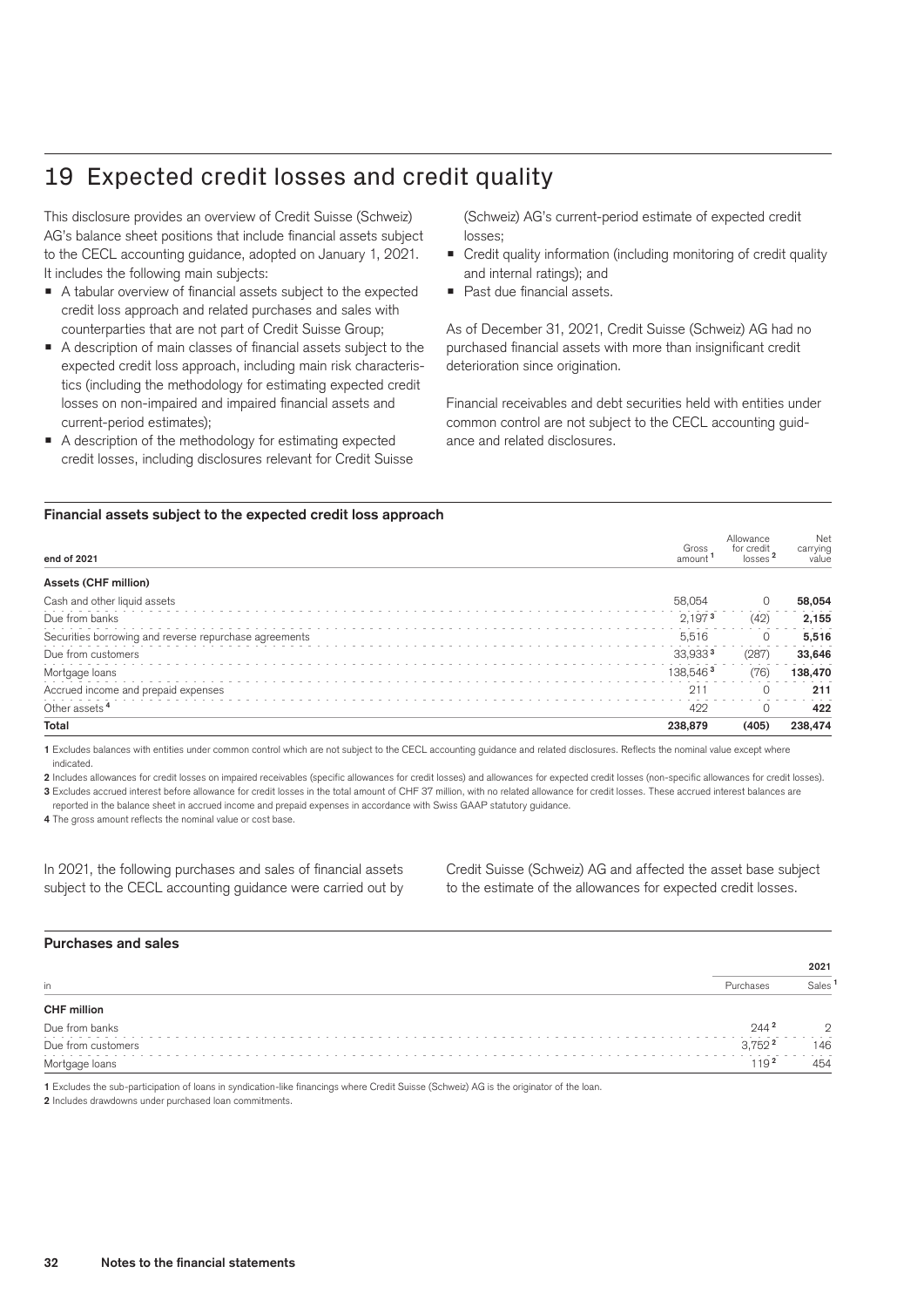#### **Main classes of financial assets subject to expected credit loss measurement and risk characteristics**

#### **Loans**

Credit Suisse (Schweiz) AG's loan portfolios, the main class of financial assets subject to the CECL accounting guidance, are reflected in the balance sheet in due from customers, due from banks and mortgage loans. For the US GAAP CECL accounting guidance applied by the Group and its subsidiaries, loans, which include sales-type and direct financing leases, are classified into two broad categories, consumer loans and corporate & institutional loans. Consumer loans include mortgages, loans collateralized by securities and consumer finance. Corporate & institutional loans include real estate loans, commercial and industrial loans, loans to financial institutions and loans to governments and public institutions. The main risk characteristics of each of these subcategories and the line items of Credit Suisse (Schweiz) AG's balance sheet, which include these portfolios, are described below:

- p Mortgages includes lending instruments secured by residential real estate; such credit exposure is sensitive to the level of interest rates and unemployment as well as real estate valuation. Mortgages are reported in mortgage loans, except for building loans, which are reported in due from customers.
- Loans collateralized by securities primarily includes lending secured by marketable financial collateral (e.g., equities, bonds, investment funds and precious metals); such credit exposure is sensitive to market prices for securities which impact the value of financial collateral. All loans collateralized by securities are reported in due from customers.
- Consumer finance includes lending to private individuals such as personal loans; such credit exposure is sensitive to MEFs including economic growth, unemployment and interest rates. All consumer finance loans are reported in due from customers.
- Real estate includes lending backed by commercial or incomeproducing real estate; such credit exposure is sensitive to MEFs including economic growth, unemployment, interest rates and industrial production as well as real estate valuation. Real estate loans are mostly reported in mortgage loans, with the remaining balance in due from customers.
- Commercial and industrial loans includes lending to corporate clients including small and medium-sized enterprises, large corporates and multinational clients; such credit exposure is sensitive to MEFs including economic growth, unemployment and industrial production. A majority of commercial and industrial loans is reported in due from customers, with the remaining balance in mortgage loans.
- Financial institutions includes lending to financial institutions such as banks and insurance companies; such credit exposure is sensitive to MEFs including economic growth. A majority of loans to financial institutions is reported in due from customers, with the remaining balances in mortgage loans and due from banks.
- p Governments and public institutions includes lending to central government and state-owned enterprises; such credit exposure is sensitive to MEFs including economic growth.

A majority of loans to governments and public institutions is reported in due from customers, with the remaining balance in mortgage loans.

As of December 31, 2021, mortgages, commercial and industrial loans and real estate loans were the largest sub-categories within the loan portfolio of Credit Suisse (Schweiz) AG.

#### **Other classes of financial assets**

Other classes of financial assets subject to the CECL accounting guidance, which are not reported as loans described above, include mainly the following balance sheet positions and related risk characteristics:

- Cash and other liquid assets includes cash balances held with the Swiss National Bank (SNB); such credit exposure is sensitive to the credit rating and profile of the SNB.
- Due from banks includes balances held with banks. In addition to certain loans to financial institutions described further above, due from banks includes primarily nostro accounts as well as settlement accounts and margin accounts with broker banks; such credit exposure is sensitive to the credit rating and profile of the counterparty bank.
- Due from customers includes balances held with customers. In addition to the non-mortgage loans described further above, due from customers includes primarily settlement accounts and margin accounts with non-bank brokers; such credit exposure is sensitive to the credit rating and profile of the related counterparty.
- **B** Securities borrowing and reverse repurchase agreements includes lending and borrowing of securities against cash or other financial collateral; such credit exposure is sensitive to the credit rating and profile of the counterparty and relative changes in the valuation of securities and financial collateral.

#### **Estimating expected credit losses**

The following key elements and processes of estimating expected credit losses apply to the Credit Suisse (Schweiz) AG's major classes of financial assets that are subject to the CECL accounting guidance.

#### **Expected credit losses on non-impaired credit exposures**

Expected credit loss models for non-impaired credit exposures have three main inputs: (i) PD, (ii) LGD and (iii) EAD. These parameters are derived from internally developed statistical models which are based on historical data and leverage regulatory models under the advanced internal rating-based approach (A-IRB). Expected credit loss models use forward-looking information to derive point-in-time estimates of forward-looking term structures.

PD estimates are based on statistical rating models and tailored to various categories of counterparties and exposures. These statistical rating models are based on internally and externally compiled data comprising both quantitative and qualitative factors. A migration of a counterparty or exposure between rating classes generally leads to a change in the estimate of the associated PD.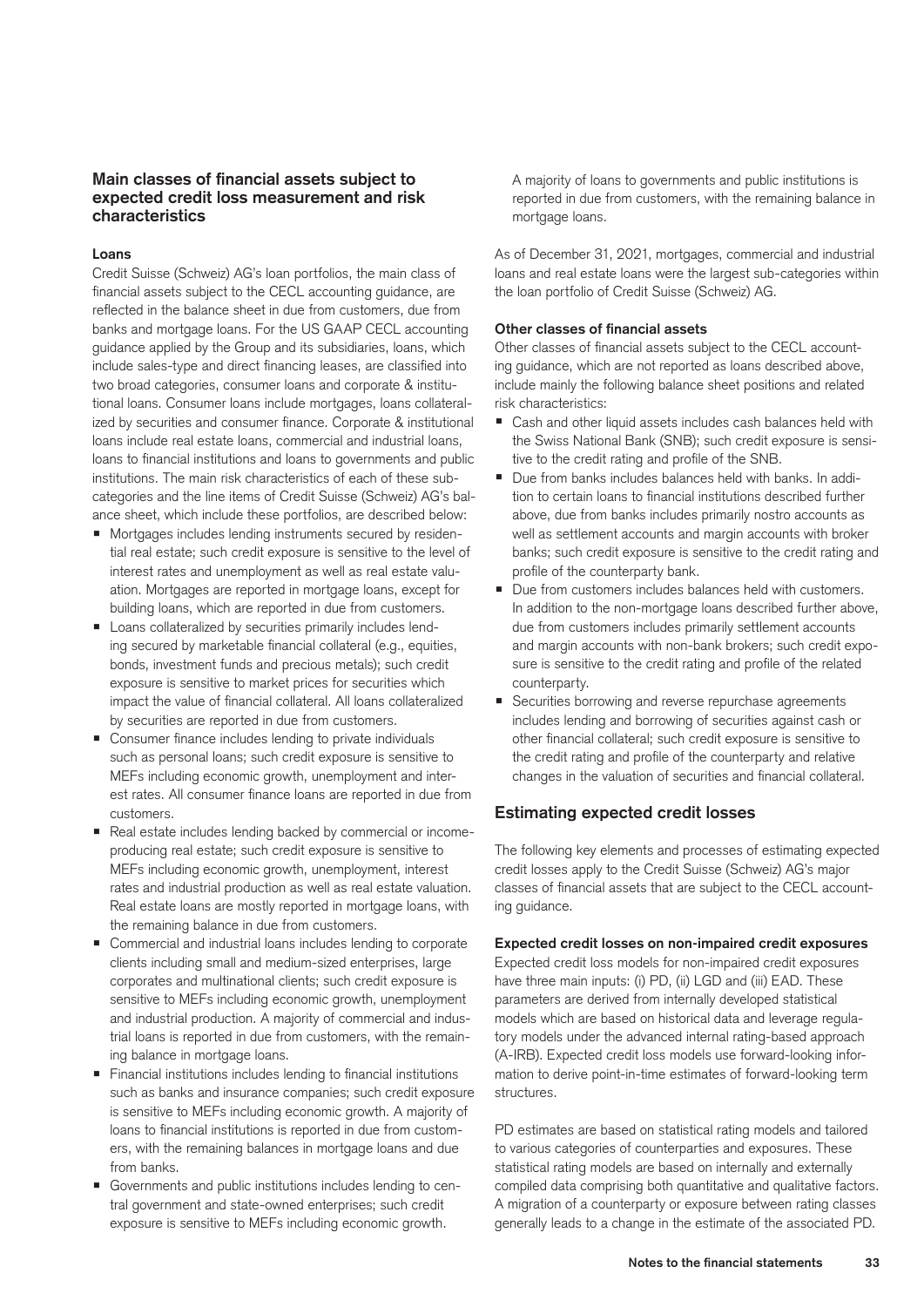Lifetime PDs are estimated considering the expected macroeconomic environment and the contractual maturities of exposures, adjusted for estimated prepayment rates where applicable.

LGD estimates the size of the expected loss that may arise on a credit exposure in the event of a default. Credit Suisse (Schweiz) AG estimates LGD based on the history of recovery rates of claims against defaulted counterparties, considering, as appropriate, factors such as differences in product structure, collateral type, seniority of the claim, counterparty industry and recovery costs of any collateral that is integral to the financial asset. Certain LGD values are also calibrated to reflect the expected macroeconomic environment.

EAD represents the expected amount of credit exposure in the event of a default. It reflects the current drawn exposure with a counterparty and an expectation regarding the future evolution of the credit exposure under the contract or facility, including amortization and prepayments. The EAD of a financial asset is the gross carrying amount at default, which is modeled based on historical data by applying a term structure and considering portfolio-specific factors such as the drawn amount as of the reporting date, the facility limit, amortization schedules, financial collateral and product type. For certain financial assets, Credit Suisse (Schweiz) AG determines EAD by modeling the range of possible exposure outcomes at various points in time using scenario and statistical techniques.

Where a relationship to macroeconomic indicators is statistically sound and in line with economic expectations, the parameters are modeled accordingly, incorporating Credit Suisse (Schweiz) AG's forward-looking forecasts and applying regional segmentations where appropriate.

Credit Suisse (Schweiz) AG's macroeconomic and market variable forecasts for the CECL scenarios cover a five-year time horizon. For periods beyond that reasonable and supportable forecast period, Credit Suisse (Schweiz) AG immediately reverts to average economic environment variables as model input factors.

Alternative qualitative estimation approaches are used for certain products. For lombard loans (including share-backed loans), the PD/LGD approach used does not consider Credit Suisse (Schweiz) AG's forward-looking forecasts as these are not meaningful for the estimate of expected credit losses in light of the short time-frame considered for closing out positions under daily margining arrangements.

Credit Suisse (Schweiz) AG measures expected credit losses considering the risk of default over the maximum contractual period (including any borrower's extension options) during which it is exposed to credit risk, even if Credit Suisse (Schweiz) AG considers a longer period for risk management purposes. The maximum contractual period extends to the date at which Credit Suisse (Schweiz) AG has the right to require repayment of an advance or terminate an irrevocable loan commitment or a credit guarantee.

For off-balance sheet credit exposures, methodology, scenarios and MEFs used to estimate the provision for expected credit losses are the same as those used to estimate the allowance for credit losses for financial assets held at amortized cost. For the EAD models, a credit conversion factor or similar methodology is applied to off-balance sheet credit exposures in order to project the additional drawn amount between current utilization and the committed facility amount.

#### **Expected credit losses on impaired credit exposures**

Expected credit losses for individually impaired credit exposures are measured by performing an in-depth review and analysis of these exposures, considering factors such as recovery and exit options as well as collateral and the risk profile of the borrower. The individual measurement of expected credit losses for impaired financial assets also considers reasonable and supportable forward-looking information that is relevant to the individual counterparty (idiosyncratic information) and reflective of the macroeconomic environment that the borrower is exposed to, apart from any historical loss information and current conditions. If there are different scenarios relevant for the individual expected credit loss measurement, they are considered on a probabilityweighted basis. The related allowance for credit losses is revalued by the recovery management function, at least annually or more frequently, depending on the risk profile of the borrower or creditrelevant events.

For credit-impaired financial assets, the expected credit loss is measured using (i) the present value of estimated future cash flows discounted at the contractual interest rate of the loan or (ii) the fair market value of collateral where the loan is collateraldependent. The impaired credit exposures and related allowance are revalued to reflect the passage of time.

For all classes of financial assets, the trigger to detect an impaired credit exposure is non-payment of interest, principal amounts or other contractual payment obligations, or when, for example, Credit Suisse (Schweiz) AG may become aware of specific adverse information relating to a counterparty's ability to meet its contractual obligations, despite the current repayment status of its particular credit facility. For credit exposures where repayment is dependent on collateral, a decrease in collateral values can be an additional trigger to detect an impairment.

Restructured loans are considered impaired credit exposures in line with the bank's policies and subject to individual assessment and provisioning for expected credit losses by the recovery management function.

In addition, loans are reviewed depending on event-driven developments. All corporate and institutional loans are reviewed at least annually based on the borrower's financial statements and any indications of difficulties they may experience. Loans that are not impaired, but which are of special concern due to changes in covenants, downgrades, negative financial news and other adverse developments, are either transferred to recovery management or included on a watch list. All loans on the watch list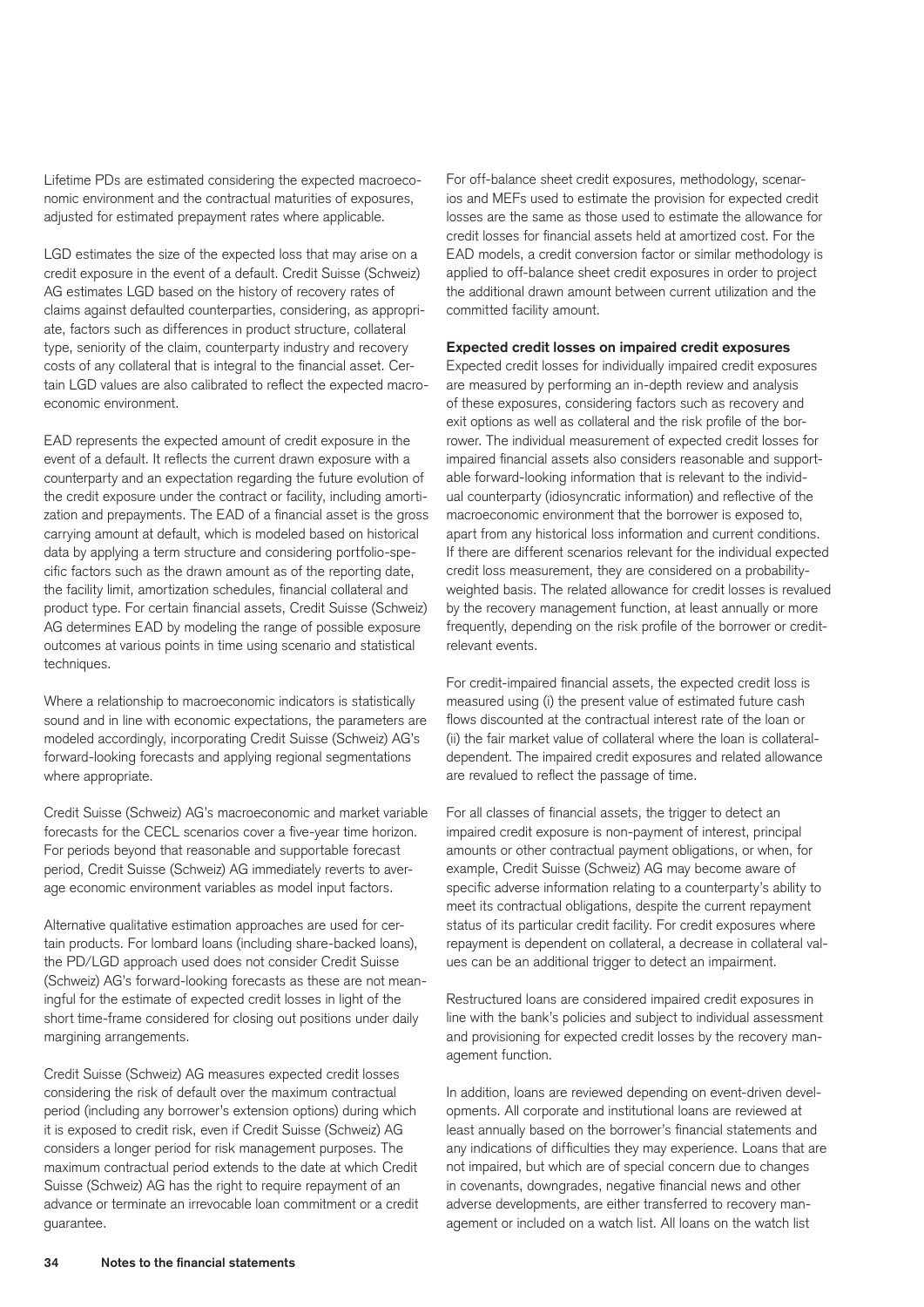are reviewed at least quarterly to determine whether they should be released, remain on the watch list or be moved to recovery management. For loans in recovery management, larger positions are reviewed on a quarterly basis for any event-driven changes. Otherwise, these loans are reviewed at least annually.

#### **Macroeconomic scenarios**

The estimation and application of forward-looking information requires quantitative analysis and significant expert judgment. Credit Suisse (Schweiz) AG's estimation of expected credit losses is based on a discounted probability-weighted estimate that considers three future macroeconomic scenarios: a baseline scenario, an upside scenario and a downside scenario. The baseline scenario represents the most likely outcome. The two other scenarios represent more optimistic and more pessimistic outcomes, with the downside scenario being more severe than the upside scenario. The scenarios are probability-weighted according to Credit Suisse (Schweiz) AG's best estimate of their relative likelihood based on historical frequency, an assessment of the current business and credit cycles as well as the macroeconomic factor trends.

The scenario design team within the Group's Enterprise Risk Management (ERM) function determines the macroeconomic factors (MEFs) and market projections that are relevant for Credit Suisse (Schweiz) AG's three scenarios across the overall credit portfolio subject to the CECL accounting guidance. The scenario design team formulates the baseline scenario projections used for the calculation of expected credit losses from the Group's global chief investment office in-house economic research forecasts and, where deemed appropriate, from external sources such as the Bloomberg consensus of economist forecasts (covering the views of other investment banks and external economic consultancies), forecasts from nonpartisan think tanks, major central banks and multilateral institutions, such as the International Monetary Fund (IMF), the Organisation for Economic Co-operation and Development (OECD) and the World Bank. For factors where no in-house or credible external forecasts are available, an internal model is used to calibrate the baseline scenario projections. The downside and upside scenarios are derived from these baseline scenario projections. These three scenario projections are subject to a review and challenge process and any feedback from this process is incorporated into the scenario projections by the ERM scenario design team. The CECL scenario design working group is the governance forum. The working group performs an additional review and challenge and subsequently recommends approval of the MEFs and related market projections as well as the occurrence probability weights that are allocated to the baseline, downside and upside scenarios. MEFs and related market projections as well as the scenario occurrence probability weights used for the calculation of expected credit losses are approved by the Senior Management Approval Committee.

#### **Current-period estimate of expected credit losses on non-impaired credit exposures**

The key MEFs used in each of the macroeconomic scenarios for the calculation of the expected credit losses include, but are not

limited to, GDP growth rates. These MEFs have been selected based on the portfolios that are most material to the estimation of expected credit losses on non-impaired credit exposures from a longer-term perspective.

As of December 31, 2021, the forecast macroeconomic scenarios were weighted 50% for the baseline, 40% for the downside and 10% for the upside scenario, unchanged compared to the scenario weightings applied at adoption on January 1, 2021. The forecast range for the increase in Swiss nominal GDP was 0.2% to 5.0% for 2022 and 0.6% to 3.3% for 2023. The quarterly series for Swiss nominal GDP returned to pre-pandemic levels (i.e., the fourth quarter of 2019) in the second quarter of 2021. The forecast range for the increase in the eurozone nominal GDP was 0.1% to 7.3% for 2022 and 1.8% to 4.4% for 2023. The quarterly series for eurozone nominal GDP returned to pre-pandemic levels in the third quarter of 2021. The macroeconomic and market variable projections incorporate adjustments to reflect the impact of the COVID-19 pandemic related economic support programs provided by national governments and by central banks. While GDP growth rates are significant inputs to the forecast models, a range of other inputs are also incorporated for all three scenarios to provide projections for future economic and market conditions. Given the complex nature of the forecasting process, no single economic variable is viewed in isolation or independently of other inputs.

For events which cannot be adequately reflected in CECL models the event may be embedded in the baseline scenario. In order to address circumstances where in management's judgment the CECL model outputs are overly sensitive to the effect of economic inputs that lie outside of their historical range, model overlays are applied. Such overlays are based on expert judgment and are applied in response to these circumstances to consider historical stressed losses and industry and counterparty credit level reviews. Overlays are also used to capture judgment on the economic uncertainty from global or regional developments or governmental actions with severe impacts on economies, such as the lockdowns and other actions directed towards managing the pandemic. As a result of such overlays, provisions for credit losses may not be primarily derived from MEF projections. As of December 31, 2021, Credit Suisse (Schweiz) AG has continued its approach of applying qualitative overlays to the CECL model outputs in a manner consistent with those prevailing at adoption of the CECL accounting guidance on January 1, 2021, in order to reflect the levels related to the global pandemic and resulting social restrictions, the strength of the economic recovery in Switzerland and to maintain the reserves in line with experts' loss expectations.

#### **Interest income attributable to passage of time**

For financial assets held at amortized cost, for which Credit Suisse (Schweiz) AG measures expected credit losses based on the discounted cash flow methodology, the entire change in present value is reported in the statements of income in (increase)/ release of allowance for default risks and losses from interest activities.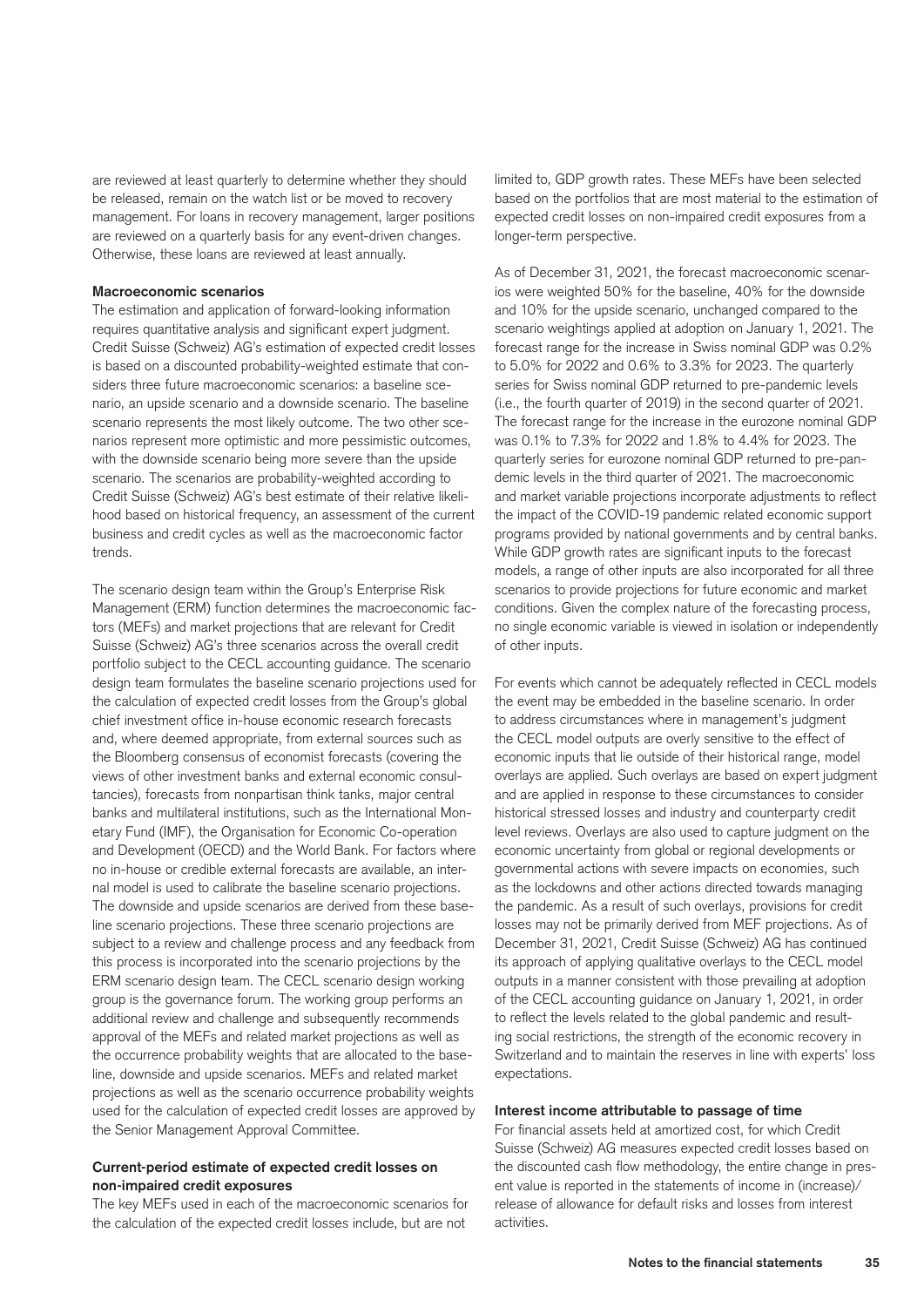#### **Credit quality information**

Credit Suisse (Schweiz) AG monitors the credit quality of financial assets held at amortized cost with the application of the Group credit risk management framework, which provides for the consistent evaluation, measurement and management of credit risk across the bank. Evaluation, measurement and management of credit exposures recorded in Credit Suisse (Schweiz) AG follows the same approach as for the Group and reflects the specific exposure profile of the legal entity. Assessments of credit risk exposures for internal risk estimates and risk-weighted assets are calculated based on PD, LGD and EAD models.

→ Refer to "Expected credit losses on non-impaired credit exposures" for further information on PD, LGD and EAD.

The credit risk management framework incorporates the following core elements:

- Counterparty and transaction assessments: application of internal credit ratings (using PD), assignment of LGD and EAD values in relation to counterparties and transactions;
- Credit limits: establishment of credit limits, including limits based on notional exposure, potential future exposure and stress exposure, subject to approval by delegated authority holders, to serve as primary risk controls on exposures and to prevent undue risk concentrations;
- p Credit monitoring, impairments and provisions: processes to support the ongoing monitoring and management of credit exposures, supporting the early identification of deterioration and any subsequent impact; and
- Risk mitigation: active management of risk mitigation provided in relation to credit exposures, including through the use of cash sales, participations, collateral or guarantees or hedging instruments.

In addition to traditional credit exposure measurement, monitoring and management using current and potential future exposure metrics, Credit Risk performs counterparty and portfolio credit risk assessments of the impact of various internal stress test scenarios. Credit Risk assesses the impact to credit risk exposures arising from market movements in accordance with the scenario narrative, which can further support the identification of concentration or tail risks. The scenario suite includes historical scenarios as well as forward-looking scenarios which are aligned with those used by the Market Risk and Enterprise Risk Management functions.

Credit Risk evaluates and assesses counterparties and clients to whom Credit Suisse (Schweiz) AG has credit exposures, primarily using internal rating models. Credit Risk uses these models to determine internal credit ratings which are intended to reflect the PD of each counterparty.

For a majority of counterparties and clients, internal ratings are based on internally developed statistical models that have been backtested against internal experience and validated by a function independent of model development. Findings from backtesting serve as a key input for any future rating model developments. Credit Suisse (Schweiz) AG's internally developed statistical rating models are based on a combination of quantitative factors (e.g., financial fundamentals, such as balance sheet information for corporates and loan-to-value (LTV) ratio and the borrower's income level for mortgage lending, and market data) and qualitative factors (e.g., credit histories from credit reporting bureaus and economic trends).

For the remaining counterparties where statistical rating models are not used, internal credit ratings are assigned on the basis of a structured expert approach using a variety of inputs, such as peer analyses, industry comparisons, external ratings and research as well as the judgment of senior credit officers.

In addition to counterparty ratings, Credit Risk also assesses the risk profile of individual transactions and assigns transaction ratings which reflect specific contractual terms such as seniority, security and collateral.

Internal credit ratings may differ from external credit ratings, where available, and are subject to periodic review depending on exposure type, client segment, collateral or event-driven developments. Credit Suisse (Schweiz) AG's internal ratings are mapped to a PD band associated with each rating which is calibrated to historical default experience using internal data and external data sources. Credit Suisse (Schweiz) AG's internal rating bands are reviewed on an annual basis with reference to extended historical default data and are therefore based on stable long-run averages. Adjustments to PD bands are only made where significant deviations to existing values are detected. The last update was made in 2012 and since then no significant changes to the robust longrun averages have been detected.

Credit Suisse (Schweiz) AG uses internal rating methodologies consistently for the purposes of approval, establishment and monitoring of credit limits and credit portfolio management, credit policy, management reporting, risk-adjusted performance measurement, economic risk capital measurement and allocation and financial accounting.

A credit quality monitoring process is performed to provide for early identification of possible changes in the creditworthiness of clients and includes regular asset and collateral quality reviews, business and financial statement analysis and relevant economic and industry studies. Credit Risk maintains regularly updated watch lists and holds review meetings to re-assess counterparties that could be subject to adverse changes in creditworthiness. The review of the credit quality of clients and counterparties does not depend on the accounting treatment of the asset or commitment.

→ Refer to "Expected credit losses on impaired exposures" for further information on credit monitoring.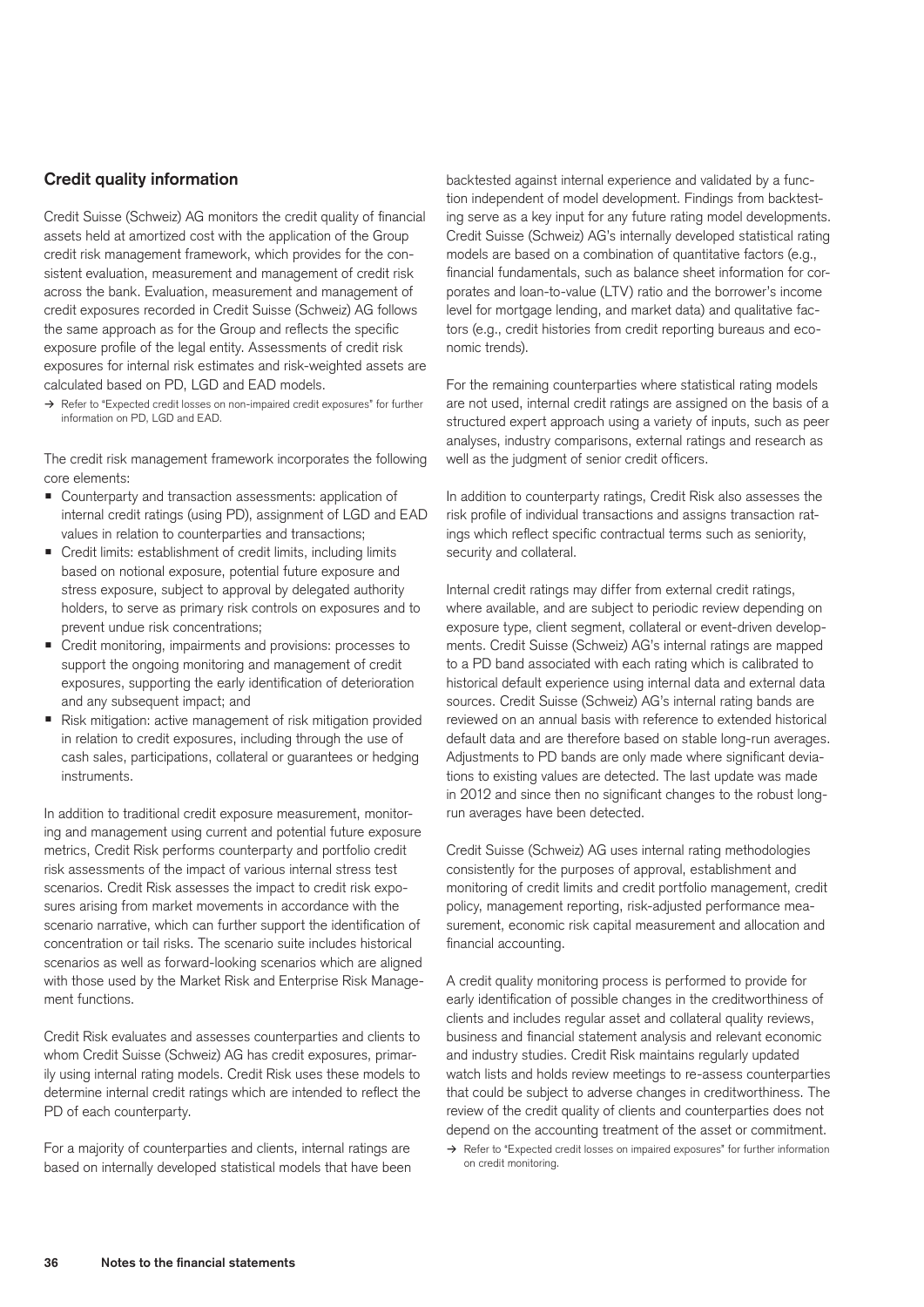#### **Past due financial assets**

Generally, a financial asset is deemed past due if the principal and/or interest payment has not been received on its due date.

#### **Past due financial assets**

|                        | Current |                  |                   |               |                      | Past due |                  |
|------------------------|---------|------------------|-------------------|---------------|----------------------|----------|------------------|
| end of                 |         | Up to<br>30 days | $31 - 60$<br>days | 61-90<br>days | More than<br>90 days | Total    | Total            |
| 2021 (CHF million) $1$ |         |                  |                   |               |                      |          |                  |
| Due from banks         | 297     |                  |                   | $\Omega$      |                      | $\Omega$ | 297 <sup>2</sup> |
| Due from customers     | 33.284  | 199              | 9                 | 22            | 216                  | 446      | 33,730           |
| Mortgage loans         | 138,248 | 22               | 23                | 20            | 233                  | 298      | 138,546          |
| Total                  | 171,829 | 221              | 32                | 42            | 449                  | 744      | 172,573          |

Excludes balances with entities under common control which are not subject to the CECL accounting guidance and related disclosures. Excludes financing receivables with an original maturity of less than one year which are not subject to disclosure of past due amounts under the CECL accounting guidance.

**1** Reflects gross amounts before allowance for credit losses.

**2** Excludes accrued interest in the total amount of CHF 37 million.

As of December 31, 2021, Credit Suisse (Schweiz) AG did not have any financial assets subject to the CECL accounting guidance that were more than 90 days past due and still accruing interest.

### 20 Composition of share capital, conversion and reserve capital

|                                                                          |             | 2021                                    |             | 2020                                    |
|--------------------------------------------------------------------------|-------------|-----------------------------------------|-------------|-----------------------------------------|
| end of                                                                   | Quantity    | Total<br>nominal value<br>(CHF million) | Quantity    | Total<br>nominal value<br>(CHF million) |
| Share capital                                                            |             |                                         |             |                                         |
| Registered shares (at CHF 1 par value per share)                         | 100,000,000 | 100 <sup>1</sup>                        | 100,000,000 | 100 <sup>1</sup>                        |
| Total share capital                                                      |             | 100                                     |             | 100                                     |
| Conversion and reserve capital <sup>2</sup>                              |             |                                         |             |                                         |
| Unlimited conversion capital (at CHF 1 par value per share) <sup>3</sup> | unlimited   | unlimited                               | unlimited   | unlimited                               |
| Reserve capital (at CHF 1 par value per share) <sup>4</sup>              | 200.000.000 | 200                                     | 200.000.000 | 200                                     |
| of which used for capital increases                                      |             |                                         |             | $\Omega$                                |
| of which reserved for planned capital increases                          |             |                                         |             | $\Omega$                                |

**1** The dividend eligible capital equals the total nominal value. As of December 31, 2021 and 2020, the total nominal value of registered shares was CHF 100,000,000 and fully paid. **2** Represents authorized capital.

**3** For information on principal characteristics of unlimited conversion capital, refer to Article 5a in the Articles of Association of Credit Suisse (Schweiz) AG.

**4** For information on principal characteristics of reserve capital, refer to Article 5b in the Articles of Association of Credit Suisse (Schweiz) AG.

#### **Non-distributable reserves**

As of December 31, 2021, the amount of non-distributable reserves in accordance with the Swiss Code of Obligations and the articles of association of Credit Suisse (Schweiz) AG was CHF 50 million. Not reflected in this amount are reserves which Credit Suisse (Schweiz) AG is required to retain in order to meet the regulatory capital requirements as a going concern.

#### **Transactions with shareholders**

> Refer to "Joint and several liability" in Off-balance sheet transactions for further information on transactions with shareholders.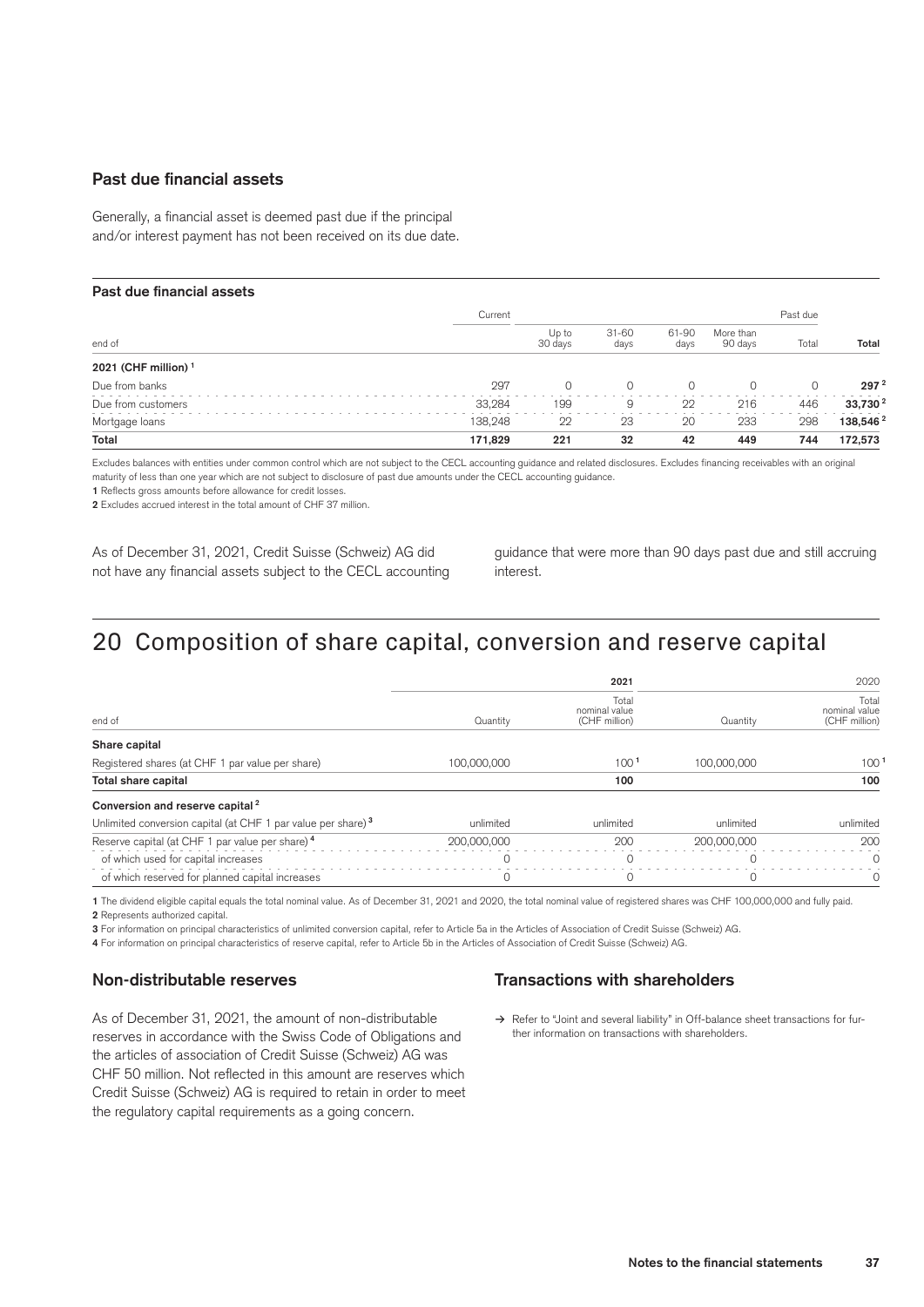### 21 Significant shareholders and groups of shareholders

|                                                                   |                     | 2021                                                 |                          |                     |                                                      | 2020                     |  |  |
|-------------------------------------------------------------------|---------------------|------------------------------------------------------|--------------------------|---------------------|------------------------------------------------------|--------------------------|--|--|
| end of                                                            | Number<br>of shares | Total<br>nominal<br>value<br>(million) (CHF million) | Share-<br>holding<br>(%) | Number<br>of shares | Total<br>nominal<br>value<br>(million) (CHF million) | Share-<br>holding<br>(%) |  |  |
| Direct shareholders                                               |                     |                                                      |                          |                     |                                                      |                          |  |  |
| Credit Suisse AG                                                  | 100 <sup>1</sup>    | 100                                                  | 100.00                   | 100 <sup>1</sup>    | 100                                                  | 100.00                   |  |  |
| Indirect shareholders through Credit Suisse AG                    |                     |                                                      |                          |                     |                                                      |                          |  |  |
| Credit Suisse Group AG <sup>2</sup>                               | 100                 | 100                                                  | 100.00                   | 100                 | 100                                                  | 100.00                   |  |  |
| Indirect shareholders through Credit Suisse Group AG <sup>3</sup> |                     |                                                      |                          |                     |                                                      |                          |  |  |
| Chase Nominees Ltd. 4                                             | 11                  | 11                                                   | 11.48                    | 13                  | 13                                                   | 13.21                    |  |  |
| Nortrust Nominees Ltd. 4                                          |                     | 7                                                    | 7.42                     | 8                   | 8                                                    | 7.53                     |  |  |
| The Bank of New York Mellon <sup>4</sup>                          | 5                   | 5                                                    | 5.25                     |                     |                                                      |                          |  |  |

**1** All shares with voting rights.

**2** Based on the percentage interest held in shares of Credit Suisse AG as per the share register of Credit Suisse AG on December 31 of the reporting period.

**3** Pro-forma numbers calculated based on the percentage interest held in Group shares as per the share register of the Group on December 31 of the reporting period. Includes shareholders registered as nominees.

**4** Nominee holdings in Group shares exceeding 2% are registered with a right to vote only if the nominee confirms that no individual shareholder holds more than 0.5% of the outstanding share capital or if the nominee discloses the identity of any beneficial owner holding more than 0.5% of the outstanding capital.

**5** Participation was lower than the disclosure threshold of 5%.

#### **Information received from shareholders of the Group not registered in the share register**

In addition to the shareholdings registered in the share register of the Group, the Group has obtained and reported to the SIX Swiss Exchange information from its shareholders in accordance with the notification requirements of the Swiss Federal Act on Financial Market Infrastructures and Market Conduct in Securities and Derivatives Trading. These shareholders may hold their shareholdings in Group shares through a nominee. The following shareholder notifications relate to registered voting rights exceeding 5% of all voting rights, which are subject to disclosure in the notes to the financial statements in accordance with Swiss GAAP statutory. The percentage shareholdings below are presented with two decimal places.

In a disclosure notification that the Group published on November 9, 2013, the Group was notified that as of November 4, 2013, Harris Associates L.P. held 81.5 million shares, or 5.17% of the voting rights, of the registered Group shares issued as of the date of the notified transaction. No further disclosure

notification has been received from Harris Associates L.P. relating to holdings of registered Group shares since 2013. This position includes the reportable position of Harris Associates Investment Trust (4.97% of the voting rights), as published by the SIX Swiss Exchange on August 1, 2018.

In a disclosure notification that the Group published on November 17, 2021, the Group was notified that as of November 12, 2021, Qatar Holding LLC, a wholly-owned subsidiary of Qatar Investment Authority, held 133.2 million shares, or 5.03% of the voting rights, of the registered Group shares issued as of the date of the notified transaction.

#### **Shareholders with a qualified participation**

As of December 31, 2021, Credit Suisse AG as direct shareholder of Credit Suisse (Schweiz) AG and Credit Suisse Group AG as direct shareholder of Credit Suisse AG are the only shareholders with a qualified participation in accordance with Bank Law.

 $\rightarrow$  Refer to "Note 23 – Amounts receivable from and amounts payable to related parties" for further information on shareholders with a qualified participation.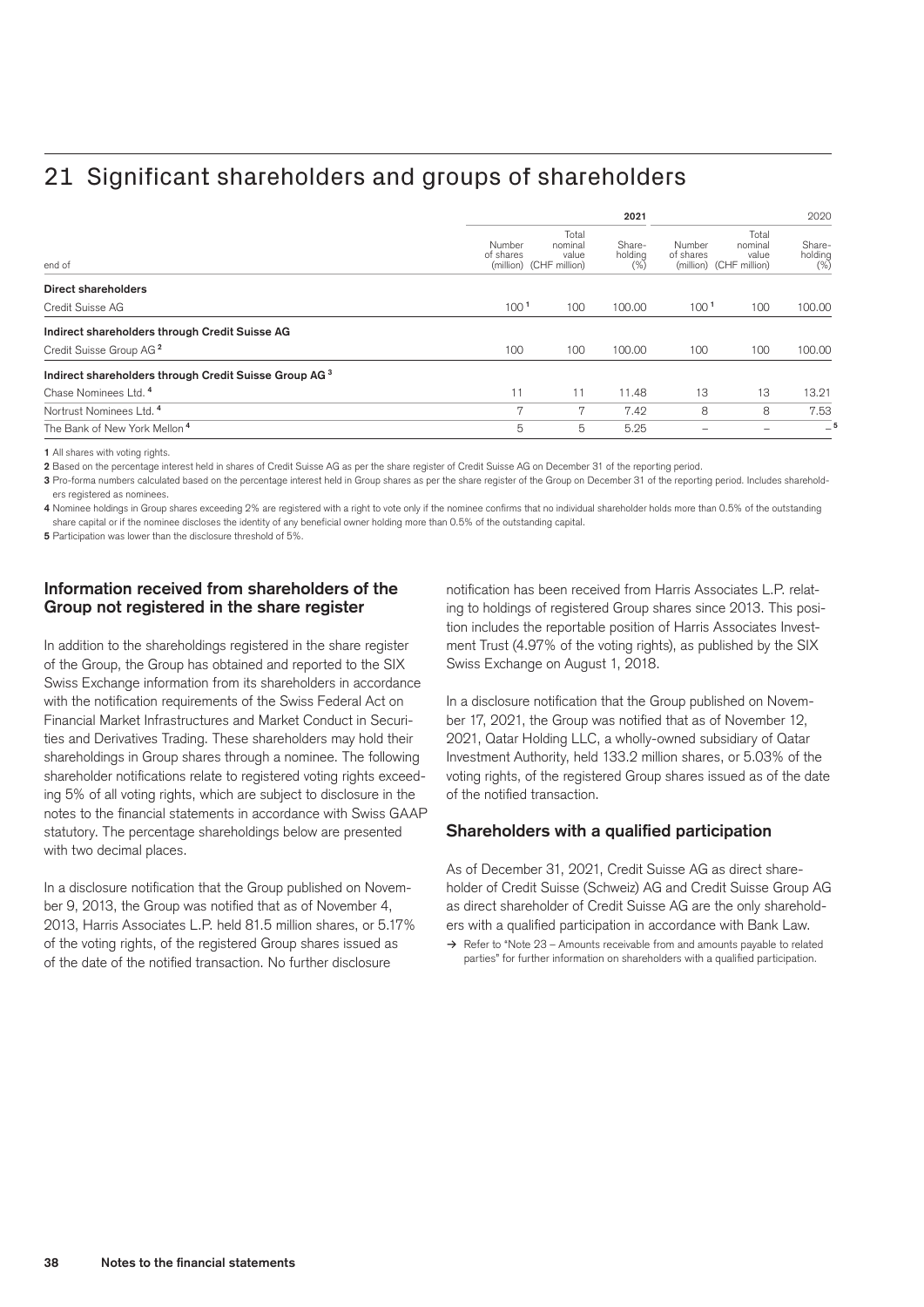### 22 Shareholdings of the Board of Directors, Executive Board and employees and information on compensation plans

Certain members of the Board also serve on the board of directors or executive board of the Group and Credit Suisse AG. Compensation to such members of the Board is determined by the Group on the basis of their overall function and responsibilities in the Group and paid by different legal entities of the Group depending on work location, local contracts, laws and regulations. Board members who also serve as member of the board of directors or executive board of the Group and Credit Suisse AG receive an annual subsidiary board fee paid in cash, except for the Group Chairman and the Group CEO who do not receive any additional fees from Credit Suisse (Schweiz) AG. Board members who are neither on the board of directors nor the executive board of the Group or Credit Suisse AG receive an annual base fee and chair fees paid in cash. In 2021 and 2020, no Group shares have been awarded to these Board members for services provided in relation to Credit Suisse (Schweiz) AG.

#### **Share-based awards outstanding**

|                                             |                                                                     | 2021                         |                                                                     | 2020                         |
|---------------------------------------------|---------------------------------------------------------------------|------------------------------|---------------------------------------------------------------------|------------------------------|
| end of                                      | Number<br>of share-<br>based<br>awards<br>outstanding<br>in million | Fair value in<br>CHF million | Number<br>of share-<br>based<br>awards<br>outstanding<br>in million | Fair value in<br>CHF million |
| Share-based awards <sup>1</sup>             |                                                                     |                              |                                                                     |                              |
| Members of the Executive Board <sup>2</sup> | 3.3                                                                 | 29                           | 3.1                                                                 | 35                           |
| Employees                                   | 6.8                                                                 | 61                           | 6.9                                                                 | 79                           |
| Share-based awards outstanding 10.1         |                                                                     | 90                           | 10.0                                                                | 114                          |

**1** All share-based compensation plans of Credit Suisse (Schweiz) AG are plans which are either settled in Group shares or in cash on the basis of the fair value of the Group shares.

**2** Includes share-based awards of members of the Board of Directors that they earned in their previous role as member of the Executive Board of Credit Suisse (Schweiz) AG.

#### **Compensation plans**

For 2020, Credit Suisse (Schweiz) AG granted 1.8 million share awards with a total value of CHF 23.1 million, 1.9 million performance share awards with a total value of CHF 23.9 million and CHF 12.3 million of Contingent Capital Awards (CCA) as deferred variable incentive compensation on February 19, 2021. The fair value of each share award and performance share award was CHF 12.59, the Group share price on the grant date.

Deferred compensation is awarded to employees with total compensation greater than or equal to CHF 250,000. Employees with total compensation below CHF 250,000 received variable incentive compensation in the form of an immediate cash award. Performance share awards were granted to managing directors and material risk takers and controllers; CCA were granted to managing directors and directors.

In 2021 and 2020, Credit Suisse (Schweiz) AG's total expenses related to deferred compensation plans were CHF 31 million and CHF 53 million, respectively.

For 2021 and 2020, all share-based compensation plans of Credit Suisse (Schweiz) AG were either settled in shares of the Group (Group shares) or in cash on the basis of the fair value of the Group shares.

#### **Share awards**

Share awards granted in February 2021 are similar to those granted in February 2020. Each share award granted entitles the holder of the award to receive one Group share, subject to service conditions. Share awards vest over three years with one third of the share awards vesting on each of the three anniversaries of the grant date (ratable vesting). Share awards are expensed over the service period of the awards. The value of the share awards is solely dependent on the Group share price at the time of delivery. The majority of share awards granted include the right to receive dividend equivalents on vested shares.

The share awards include other awards, such as special awards, which may be granted to new employees. These awards entitle the holder to receive one Group share and are generally subject to continued employment with Credit Suisse (Schweiz) AG, contain restrictive covenants and cancellation provisions and generally vest between zero and five years.

#### **Performance share awards**

Certain employees received a portion of their deferred variable compensation in the form of performance share awards. Performance share awards are similar to share awards, except that the full balance of outstanding performance share awards, including those awarded in prior years, are subject to performance-based malus provisions. The majority of performance share awards granted include the right to receive dividend equivalents on vested shares.

Performance share awards are subject to a downward adjustment in the event of a divisional loss by the division in which the employees worked as of December 31, 2021, or a negative return on equity (ROE) of the Group, whichever results in a larger adjustment. For employees in corporate functions, the downward adjustment only applies in the event of a negative ROE of the Group and is not linked to the performance of the divisions. The basis for the ROE calculation may vary from year to year, depending on the Compensation Committee's determination for the year in which the performance shares are granted.

#### **Contingent Capital Awards**

CCA were granted in February 2021 and 2020 to certain employees as part of the 2020 and 2019 deferred variable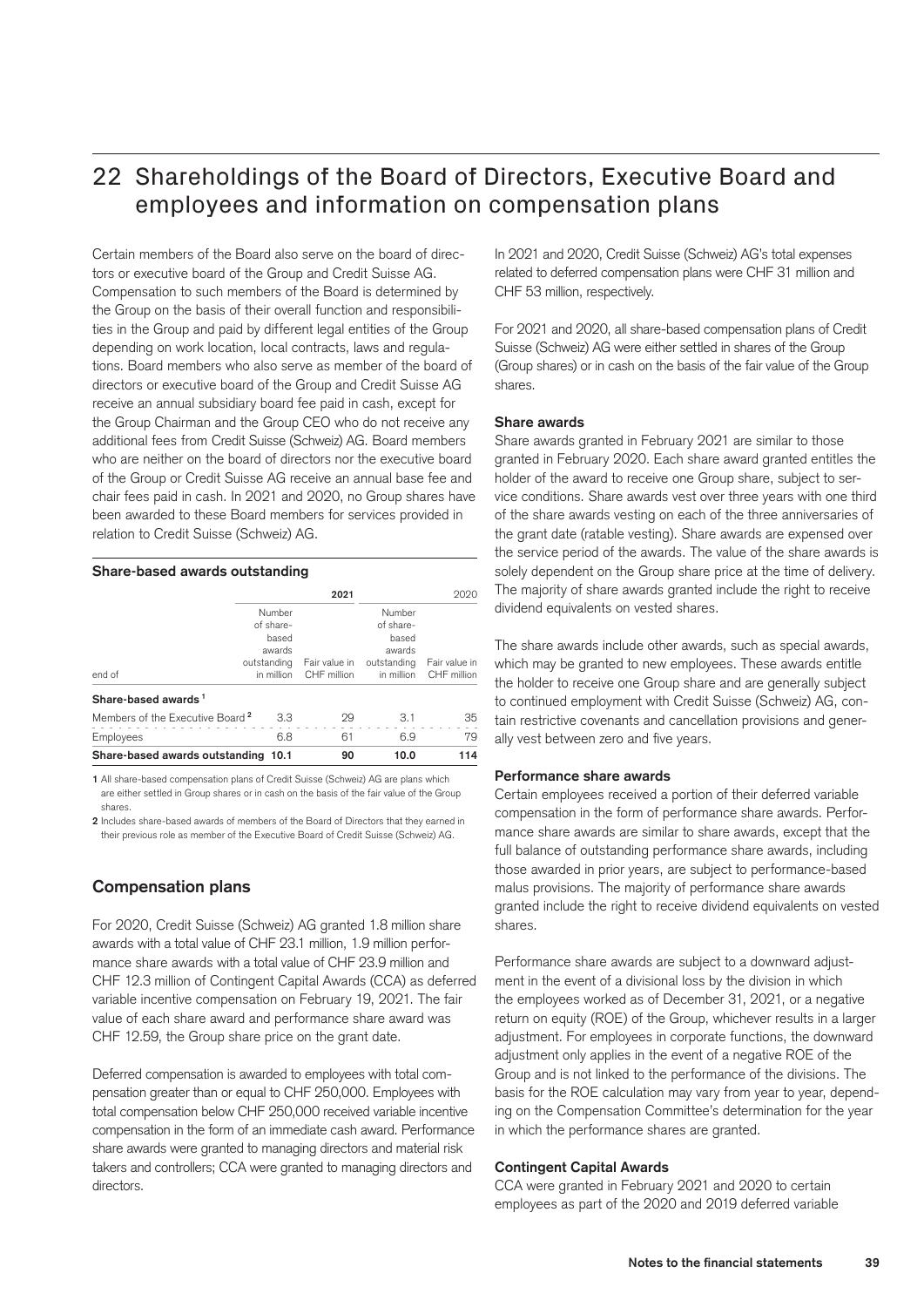compensation and have rights and risks similar to those of certain contingent capital instruments issued by the Group in the market. CCA are scheduled to vest on the third anniversary of the grant date. CCA will be expensed over the vesting period. CCA generally provide a conditional right to receive semi-annual cash payments of interest equivalents until settled, with rates being dependent upon the vesting period and currency of denomination. CCA granted to certain regulated employees that vest over three years are not eligible for semi-annual cash payments of interest equivalents.

- CCA granted in 2021 that are denominated in US dollars and vest three years from the date of grant receive interest equivalents at a rate of 3.60%, per annum plus the daily compounded (spread exclusive) US dollar Secured Overnight Financing Rate (SOFR);
- CCA granted in 2021 and 2020 that are denominated in Swiss francs and vest three years from the date of grant receive interest equivalents at a rate of 3.06% and 3.36%, respectively, per annum plus the daily compounded (spread exclusive) Swiss franc Swiss Average Rate Overnight (SARON); and
- The semi-annual interest equivalent cash payment calculation cycle up to February 2021 was based on the six-month US dollar London Interbank Offered Rate (LIBOR) for CCA denominated in US dollars and the six-month Swiss franc LIBOR for CCA denominated in Swiss francs.

The rates were set in line with market conditions at the time of grant and existing high-trigger and low-trigger contingent capital instruments that the Group has issued.

As CCA qualify as going concern loss-absorbing capital of the Group and Credit Suisse (Schweiz) AG, the timing and form of distribution upon settlement is subject to approval by FINMA. At settlement, employees will receive either a contingent capital instrument or a cash payment based on the fair value of the CCA. The fair value will be determined by the Group. In the case of a cash settlement, the CCA award will be converted into the local currency of each respective employee.

CCA have loss-absorbing features such that prior to settlement, the principal amount of the CCA would be written down to zero and forfeited if any of the following trigger events were to occur:

- the Group's reported common equity tier 1 (CET1) ratio falls below 7%; or
- **FINMA determines that cancellation of the CCA and other** similar contingent capital instruments is necessary, or that the Group requires public sector capital support, in either case to prevent it from becoming insolvent or otherwise failing.

#### **Other cash awards**

Other cash awards include special awards as well as certain share and performance share awards settled in cash.

### 23 Amounts receivable from and amounts payable to related parties

|                                             |                       | 2021               |                       | 2020               |  |
|---------------------------------------------|-----------------------|--------------------|-----------------------|--------------------|--|
| end of                                      | Amounts<br>receivable | Amounts<br>payable | Amounts<br>receivable | Amounts<br>payable |  |
| <b>CHF</b> million                          |                       |                    |                       |                    |  |
| Shareholders with a qualified participation | 5.487                 | 27.037             | 775                   | 30,369             |  |
| Group companies                             | 3.956                 | 161                | 3.527                 | 142                |  |
| Affiliated companies                        | 1.747                 | 2.396              | 4.556                 | 2,608              |  |
| Members of governing bodies <sup>1</sup>    | 102                   | 56                 |                       | 703                |  |

**1** Includes both the governing bodies of Credit Suisse (Schweiz) AG and the governing bodies of its direct and indirect holding companies Credit Suisse AG and Credit Suisse Group AG. Governing bodies include members of the Board of Directors, the Executive Board and the statutory auditors and companies controlled by members of each of these bodies.

**2** Prior period has been revised.

#### **Significant off-balance sheet transactions**

As part of the normal course of business, Credit Suisse (Schweiz) AG issues guarantees and loan commitments and enters into other agreements with group companies which are recorded as

off-balance sheet transactions by Credit Suisse (Schweiz) AG. As of December 31, 2021 and 2020, Credit Suisse (Schweiz) AG had contingent liabilities of CHF 629 million and CHF 3,392 million, respectively, mainly related to the international covered bond program of Credit Suisse AG.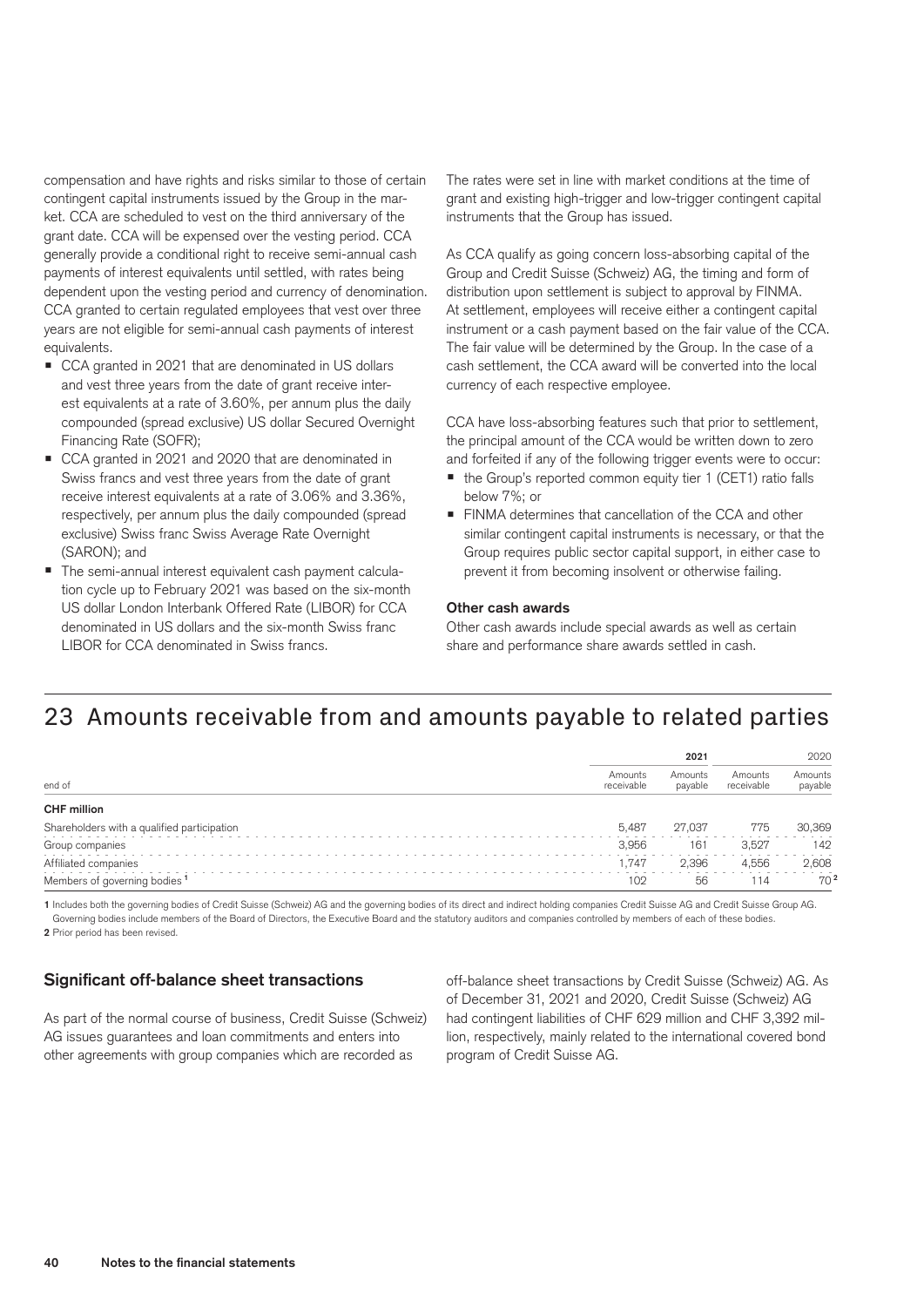#### **Additional information on related party transactions**

For loans and other banking services, members of the Executive Board and employees may benefit from preferential terms available to all employees as part of Credit Suisse (Schweiz) AG's employee benefit plan. Transactions with related parties are carried out on an arm's length basis.

> Refer to "Off-balance sheet transactions" for further information on related party transactions.

### 24 Total assets by country rating

|                                      | 2021                     |        |                          | 2020   |  |  |
|--------------------------------------|--------------------------|--------|--------------------------|--------|--|--|
| end of                               | CHF million <sup>2</sup> | %      | CHF million <sup>2</sup> | %      |  |  |
| Internal country rating <sup>1</sup> |                          |        |                          |        |  |  |
| AAA                                  | 6,532                    | 2.6%   | 5,776                    | 2.3%   |  |  |
| AA                                   | 5,889                    | 2.3%   | 10,426                   | 4.2%   |  |  |
| А                                    | 1,217                    | 0.5%   | 1,509                    | 0.6%   |  |  |
| <b>BBB</b>                           | 597                      | 0.2%   | 602                      | 0.2%   |  |  |
| Investment grade                     | 14,235                   | 5.6%   | 18,313                   | 7.3%   |  |  |
| <b>BB</b>                            | 326                      | 0.1%   | 511                      | 0.2%   |  |  |
| B                                    | 633                      | 0.3%   | 551                      | 0.2%   |  |  |
| CCC                                  | $\Omega$                 | 0.0%   | 7                        | 0.0%   |  |  |
| D                                    | $\Omega$                 | 0.0%   | 7                        | 0.0%   |  |  |
| Non-investment grade                 | 959                      | 0.4%   | 1,076                    | 0.4%   |  |  |
| Foreign assets                       | 15,194                   | 6.0%   | 19,389                   | 7.7%   |  |  |
| Domestic assets                      | 238,176                  | 94.0%  | 230,978                  | 92.3%  |  |  |
| <b>Total assets</b>                  | 253,370                  | 100.0% | 250,367                  | 100.0% |  |  |

**1** Internal ratings are calibrated to the long-term issuer credit ratings of Standard & Poor's for the respective sovereigns. Internal country ratings may differ from Standard & Poor's respective country ratings.

**2** Balance sheet exposure by country rating of risk domicile.

### 25 Fiduciary transactions

| end of                                                                | 2021  | 2020  |
|-----------------------------------------------------------------------|-------|-------|
| <b>CHF</b> million                                                    |       |       |
| Fiduciary placements with third-party institutions                    | 3.036 | 2.705 |
| Fiduciary placements with group companies and affiliated institutions | 2.545 | 2.550 |
| <b>Fiduciary transactions</b>                                         | 5.581 | 5.255 |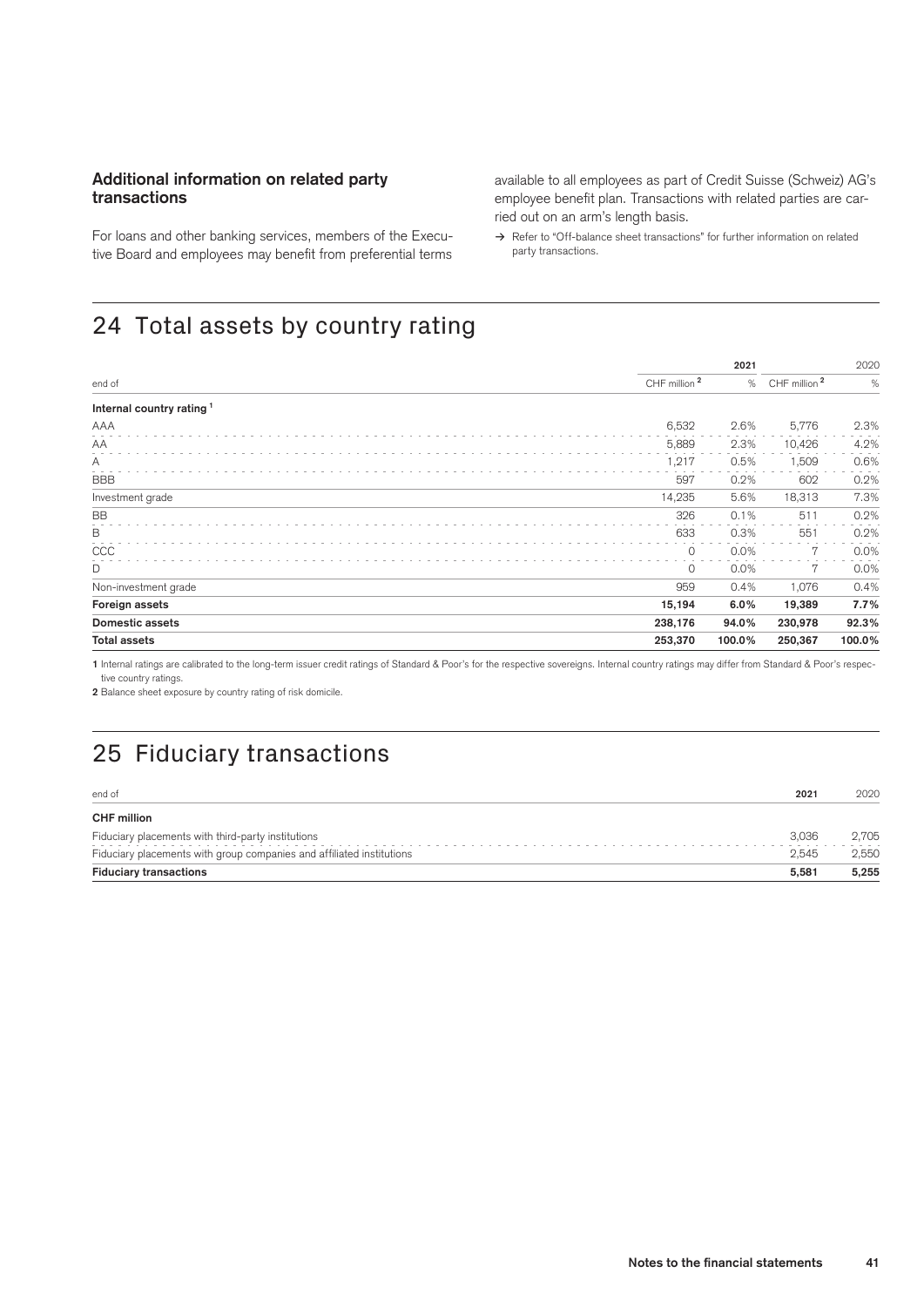### 26 Assets under management

### **Assets under management**

Assets under management include assets for which Credit Suisse (Schweiz) AG provides investment advisory or discretionary asset management services. The classification of assets under management is conditional upon the nature of the services provided by Credit Suisse (Schweiz) AG and the clients' intentions. Assets are individually assessed on the basis of each client's intentions and objectives and the nature of the banking services provided to that client. In order to be classified as assets under management, Credit Suisse (Schweiz) AG must currently or in the foreseeable future expect to provide a service where the involvement of Credit Suisse (Schweiz) AG's banking or investment expertise (e.g., as asset manager or investment advisor) is not purely executional or custodial in nature.

Assets under custody are client assets held mainly for executionrelated or safekeeping/custody purposes only and therefore are not considered assets under management since Credit Suisse (Schweiz) AG does not generally provide asset allocation or financial advice.

Assets of corporate clients and public institutions that are used primarily for cash management or transaction executional purposes for which no investment advice is provided are classified as commercial assets or assets under custody and therefore do not qualify as assets under management.

For the purpose of classifying assets under management, clients with multiple accounts are assessed from an overall relationship perspective. Accounts that are clearly separate from the remainder of the client relationship and represent assets held for custody purposes only are not included as assets under management.

The initial classification of the assets may not be permanent as the nature of the client relationship is reassessed on an on-going basis. If changes in client intent or activity warrant reclassification between client asset categories, the required reclassification adjustments are made immediately when the change in intent or activity occurs.

Reclassifications between assets under management and assets held for transaction-related or custodial purposes result in corresponding net asset inflows or outflows.

#### **Assets under management**

| end of                             | 2021  | 2020  |
|------------------------------------|-------|-------|
| <b>CHF billion</b>                 |       |       |
| Assets with discretionary mandates | 151.7 | 145.5 |
| Other assets under management      | 579.3 | 525.7 |
| Assets under management            | 731.0 | 671.2 |
| of which double counting           |       |       |

#### **Changes in assets under management**

|                                                                | 2021  | 2020              |
|----------------------------------------------------------------|-------|-------------------|
| <b>CHF billion</b>                                             |       |                   |
| Balance at beginning of period                                 | 671.2 | 635.0             |
| Net new assets/(Net asset outflows)                            | 6.5   | 7.4               |
| Market movements, interest, dividends and foreign exchange     | 54.7  | 10.5              |
| of which market movements, interest and dividends <sup>1</sup> | 53.6  | 20.2              |
| of which foreign exchange                                      | 1.1   | (9.7)             |
| Other effects                                                  | (1.4) | 18.3 <sup>2</sup> |
| Balance at end of period                                       | 731.0 | 671.2             |

**1** Net of commissions and other expenses and net of interest expenses charged.

**2** Includes CHF 18.8 billion of assets under management acquired with effect as of July 1, 2020 through the merger with Neue Aargauer Bank AG, partially offset by structural outflows of CHF 0.5 billion related to this merger.

#### **Net new assets**

Net new assets measure the degree of success in acquiring assets under management or changes in assets under management through warranted reclassifications. The calculation is based on the direct method, taking into account individual cash payments, security deliveries and cash flows resulting from loan increases or repayments. Interest and dividend income credited to clients and commissions, interest and fees charged for banking services are not taken into account when calculating net new assets, as such charges are not directly related to the success of Credit Suisse (Schweiz) AG in acquiring assets under management. Similarly, changes in assets under management due to currency and market volatility as well as asset inflows and outflows due to the acquisition or divestiture of businesses are not part of net new assets.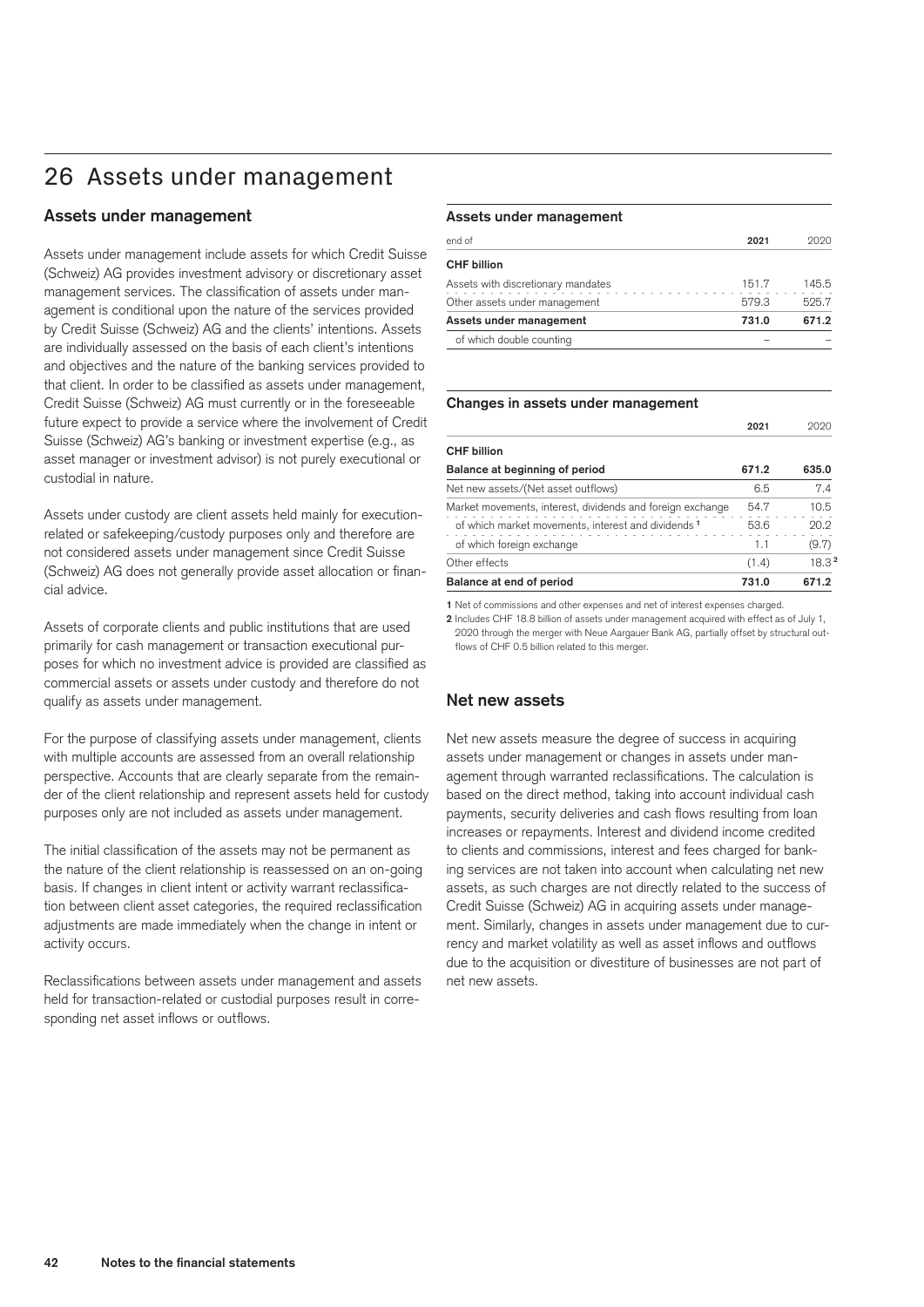## <span id="page-44-0"></span>Proposed appropriation of retained earnings and capital distribution

| Proposed appropriation of retained earnings                |         |
|------------------------------------------------------------|---------|
| end of                                                     | 2021    |
| Retained earnings (CHF million)                            |         |
| Retained earnings carried forward                          | 20      |
| Net profit                                                 | 1,274   |
| <b>Retained earnings</b>                                   | 1,294   |
| Dividend                                                   | (1,200) |
| Retained earnings to be carried forward                    | 94      |
| Proposed distribution out of capital contribution reserves |         |
| end of                                                     | 2021    |
| Capital contribution reserves (CHF million) <sup>1</sup>   |         |
| Balance at end of year                                     | 11,122  |
| <b>Distribution</b>                                        | (300)   |
| <b>Balance after distribution</b>                          | 10,822  |

**1** Capital contribution reserves represent legal capital reserves.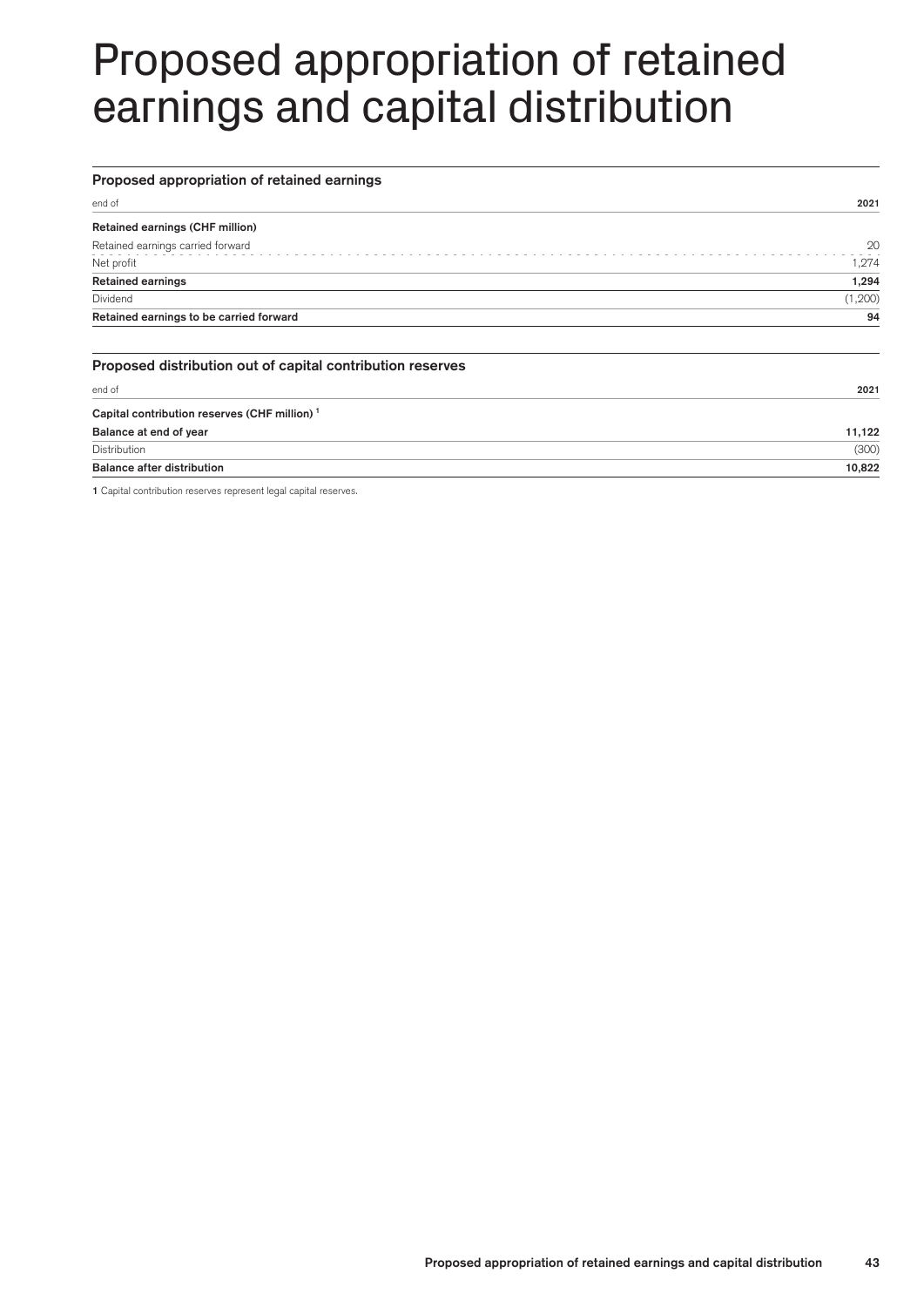## <span id="page-45-0"></span>List of abbreviations

| А            |                                                    | М            |                                                             |
|--------------|----------------------------------------------------|--------------|-------------------------------------------------------------|
| A-IRB        | Advanced internal ratings-based approach           | <b>MEFs</b>  | Macroeconomic factors                                       |
| <b>ALMC</b>  | Asset Liability Management Committee               |              |                                                             |
| AMA          | Advanced measurement approach                      | N            |                                                             |
|              |                                                    | <b>NFRF</b>  | Non-financial risk framework                                |
| в            |                                                    |              |                                                             |
| Board        | Board of Directors                                 | o            |                                                             |
|              |                                                    | OECD         | Organization for Economic Co-operation and Development      |
| с            |                                                    | <b>OGR</b>   | Organizational Guidelines and Regulations                   |
| CARMC        | Capital Allocation & Risk Management Committee     | ORCC         | Operational Risk & Compliance Committee                     |
| <b>CCA</b>   | Contingent Capital Awards                          | <b>OTC</b>   | Over-the-counter                                            |
| CCO          | Chief Compliance Officer                           |              |                                                             |
| <b>CECL</b>  | Current expected credit loss                       | P            |                                                             |
| CEO          | Chief Executive Officer                            | PD           | Probability of default                                      |
| CET1         | Common equity tier 1                               | <b>PRA</b>   | Prudential Regulation Authority                             |
| CFO          | Chief Financial Officer                            |              |                                                             |
| <b>CRO</b>   | Chief Risk Officer                                 | R            |                                                             |
|              |                                                    | <b>RMC</b>   | Risk Management Committee                                   |
| D            |                                                    | <b>ROE</b>   | Return on equity                                            |
| <b>DCRC</b>  | Divisional Client Risk Committee                   | <b>RRC</b>   | Reputational Risk Committee                                 |
|              |                                                    | <b>RPSC</b>  | Risk Processes & Standards Committee                        |
| Е            |                                                    |              |                                                             |
| EAD          | Exposure at default                                | s            |                                                             |
| <b>ERM</b>   | Enterprise Risk Management                         | <b>SARON</b> | Swiss Average Rate Overnight                                |
|              |                                                    | <b>SNB</b>   | Swiss National Bank                                         |
| F            |                                                    | <b>SOFR</b>  | Secured Overnight Financing Rate                            |
| <b>FINMA</b> | Swiss Financial Market Supervisory Authority FINMA | <b>SROs</b>  | Strategic risk objectives                                   |
|              |                                                    | <b>SWIFT</b> | Society for Worldwide Interbank Financial Telecommunication |
| G            |                                                    |              |                                                             |
| GDP          | Gross domestic product                             | т            |                                                             |
|              |                                                    | <b>TCFD</b>  | Task Force on Climate-related Financial Disclosures         |
| н            |                                                    | <b>TLAC</b>  | Total loss absorbing capacity                               |
| <b>HOLA</b>  | High-quality liquid assets                         |              |                                                             |
|              |                                                    | U            |                                                             |
| ı            |                                                    | US           | United States of America                                    |
| IT           | Information technology                             | US GAAP      | US generally accepted accounting principles                 |
|              |                                                    |              |                                                             |
| L            |                                                    | ٧            |                                                             |
| <b>LGD</b>   | Loss given default                                 | VaR          | Value-at-risk                                               |
| <b>LIBOR</b> | London Interbank Offered Rate                      | VAT          | Value added tax                                             |
|              |                                                    |              |                                                             |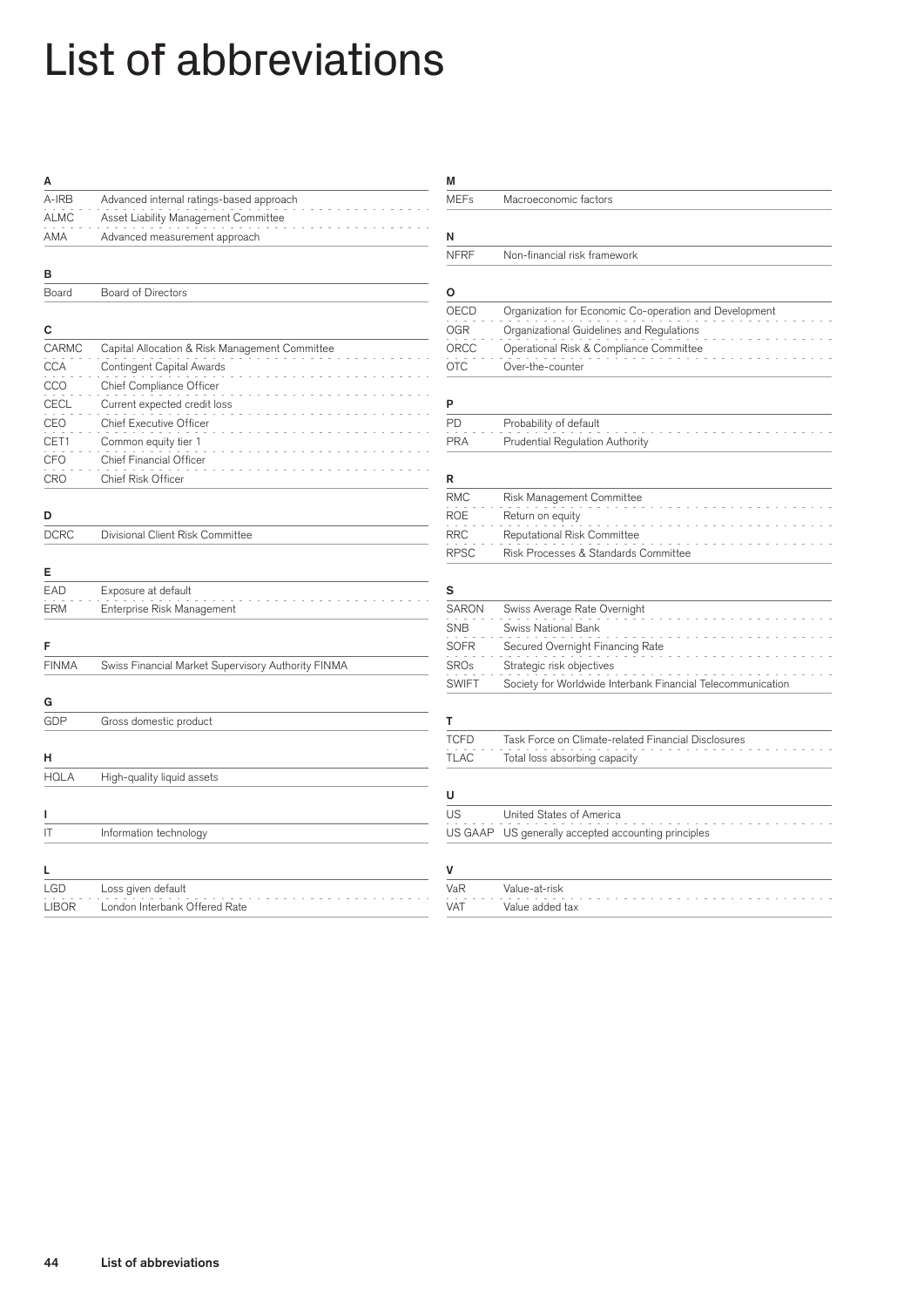#### **Cautionary statement regarding forward-looking information**

This document contains forward-looking statements that involve inherent risks and uncertainties, and we might not be able to achieve the predictions, forecasts, projections and other outcomes we describe or imply in forward-looking statements. A number of important factors could cause results to differ materially from the plans, targets, goals, expectations, estimates and intentions we express in these forward-looking statements. We do not intend to update these forward-looking statements.